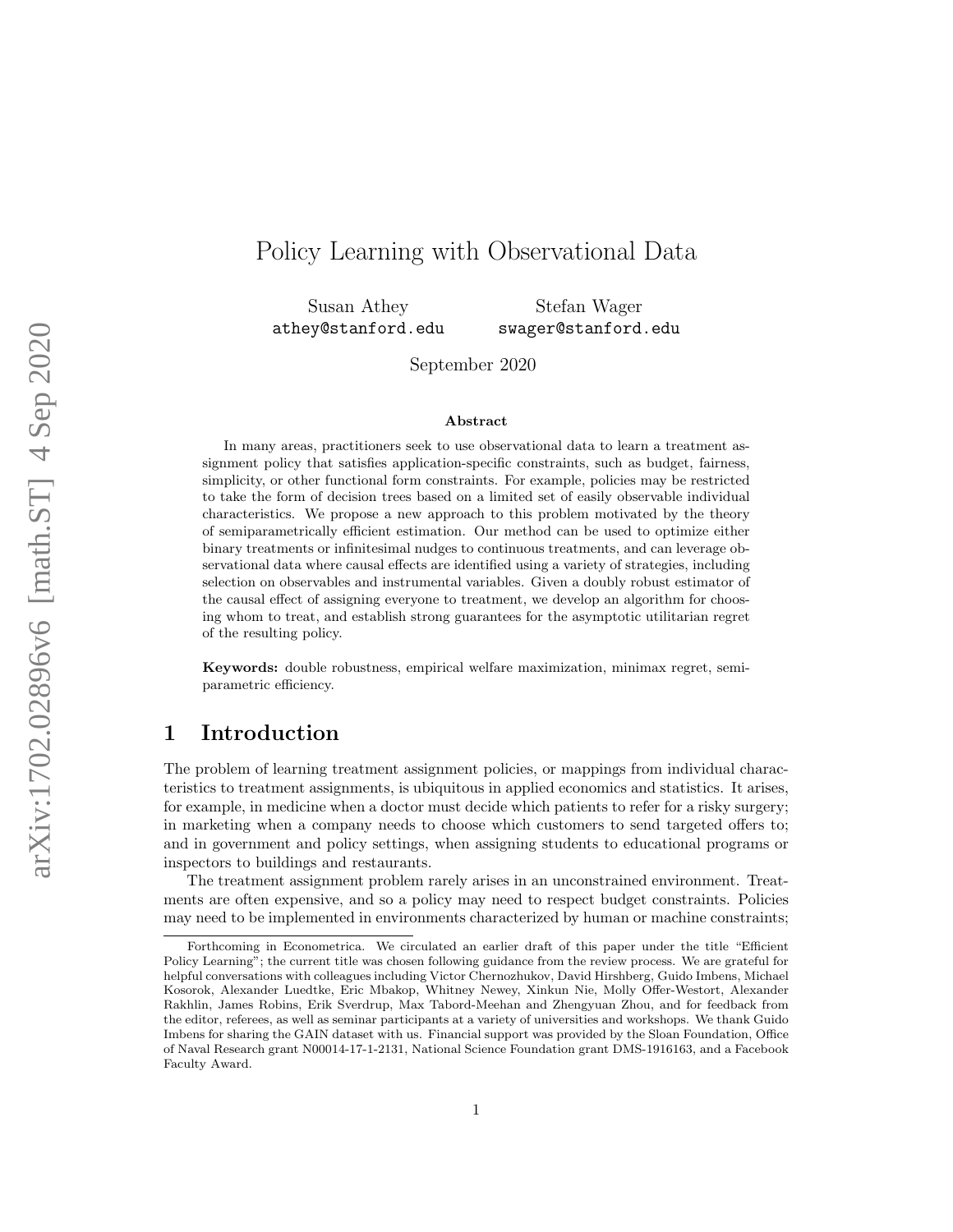for example, emergency medical professionals or police officers may need to implement decision policies in the field, where a simple decision tree might be used. For internet or mobile services, algorithms may need to determine the set of information displayed to a user very quickly, and a simple lookup table may decrease the time it takes to respond to a user's request. Fairness constraints may require a treatment assignment policy to depend only on particular types of covariates (for example, test scores or income), even when other covariates are observed.

This paper is about using observational data to learn policies that respect the types of constraints outlined above. The existing literature on policy learning has mostly focused on the setting where we want to optimize allocation of a binary treatment using data from a randomized trial, or from a study with a known, random treatment assignment policy. In many problems, however, one may need to leverage richer forms of observational data to learn treatment assignment rules. For example, if we want to learn whom to prescribe a drug to based on data from a clinical trial, we need to have methods that deal with non-compliance and resulting endogenous treatment assignments.<sup>[1](#page-1-0)</sup> Or, if we are interested in offering some customers discounts, then we need methods that let us study interventions to continuous variables (e.g., price) rather than just discrete ones. The goal of this paper is to develop methods for policy learning that don't just work in randomized trials (or related settings), but can instead work with a rich variety of observational designs.

Formally, we study the problem where we have access to observational data and want to use it to learn a policy that maps a subject's characteristics  $X_i \in \mathcal{X}$  to a binary decision,  $\pi : \mathcal{X} \to \{0, 1\}$ . The practitioner has also specified a class II that encodes problem-specific constraints pertaining to budget, functional form, fairness, etc., and requires that our learned policy  $\hat{\pi}$  satisfies these constraints,  $\hat{\pi} \in \Pi$ . Then, following [Manski](#page-43-0) [\(2004,](#page-43-0) [2009\)](#page-43-1), [Hirano and](#page-42-0) [Porter](#page-42-0) [\(2009\)](#page-42-0), [Stoye](#page-44-0) [\(2009,](#page-44-0) [2012\)](#page-44-1) and [Kitagawa and Tetenov](#page-42-1) [\(2018\)](#page-42-1), we seek guarantees on the regret  $R(\hat{\pi})$ , i.e., the difference between the expected utility from deploying the learned policy  $\hat{\pi}$  over a target population and the best utility that could be achieved from deploying any policy in the class  $\Pi$  over the population.

Our paper builds on a rich literature at the intersection of econometrics, statistics and computer science on learning structured treatment assignment rules, including [Kitagawa and](#page-42-1) [Tetenov](#page-42-1) [\(2018\)](#page-42-1), [Swaminathan and Joachims](#page-44-2) [\(2015\)](#page-44-2) and [Zhao, Zeng, Rush, and Kosorok](#page-44-3) [\(2012\)](#page-44-3). Most closely related to us, [Kitagawa and Tetenov](#page-42-1) [\(2018\)](#page-42-1) study a special case of our problem where treatments are binary and exogenous with known assignment probabilities, and show that an algorithm based on inverse-probability weighting achieves regret that depends optimally on the sample size and the complexity of the policy class  $\Pi$ <sup>[2](#page-1-1)</sup>

Here, we develop a new family of algorithms that achieve regret guarantees with optimal dependence on sample size and on  $\Pi$ , but under considerably more generality on the sampling design. We consider both the classical case where we want to optimize a binary treatment, and a related setting where we want to optimize infinitesimal nudges to a continuous treatment (e.g., a price). Moreover, our approach can leverage observational data where the treatment assignment mechanism may either be exogenous with unknown assignment probabilities, or endogenous, in which case we require an instrument.

<span id="page-1-0"></span><sup>&</sup>lt;sup>1</sup>If we believed that compliance patterns when we deploy our policy would be similar to those in the clinical trial, then an intent-to-treat analysis may be a reasonable way to side-step endogeneity concerns. However, if we suspect that compliance patterns may change (e.g., if patients may be more likely to adhere to a treatment regime prescribed by their doctor than one randomly assigned in a clinical trial), then using an analysis that disambiguates received treatment from assigned treatment is necessary.

<span id="page-1-1"></span><sup>&</sup>lt;sup>2</sup>[Kitagawa and Tetenov](#page-42-1) [\(2018\)](#page-42-1) also consider the case where treatment assignment probabilities are unknown; in this case, however, their method no longer achieves optimal dependence on the sample size.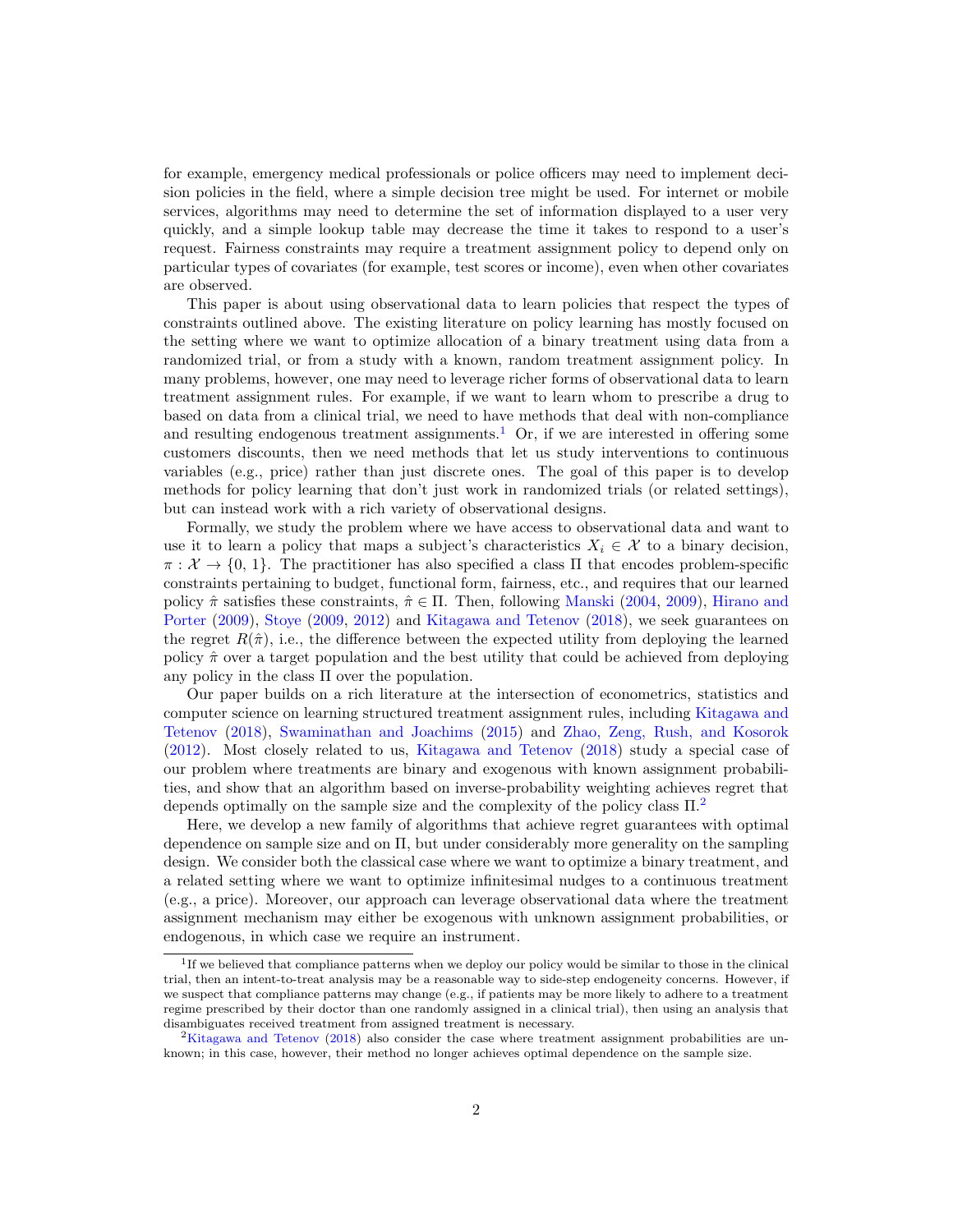Our approach starts from recent unifying results of [Chernozhukov, Escanciano, Ichimura,](#page-41-0) [Newey, and Robins](#page-41-0) [\(2016\)](#page-41-0) on semiparametrically efficient estimation. As discussed in more detail in Section [2.1,](#page-6-0) [Chernozhukov et al.](#page-41-0) [\(2016\)](#page-41-0) show that in many problems of interest, we can construct efficient estimates of average-treatment-effect-like parameters  $\theta$  as

<span id="page-2-1"></span>
$$
\hat{\theta} = \frac{1}{n} \sum_{i=1}^{n} \widehat{\Gamma}_i,\tag{1}
$$

where  $\Gamma_i$  is an appropriate doubly robust score for the target estimand under the intervention of interest. This approach can be used to target the average effect of a binary treatment, the average derivative of a continuous treatment, and other related estimands.

In this paper we find that, whenever one can estimate the average utility of treating everyone<sup>[3](#page-2-0)</sup> using an estimator of the type  $(1)$  built via the doubly robust construction of [Chernozhukov et al.](#page-41-0) [\(2016\)](#page-41-0), we can also usefully learn whom to target with the intervention via a simple procedure: Given a pre-specified policy class Π (e.g., linear decision rules or finite-depth decision trees), we propose using the treatment assignment rule  $\hat{\pi}$  that solves<sup>[4](#page-2-2)</sup>

<span id="page-2-3"></span>
$$
\hat{\pi} = \operatorname{argmax}\left\{ \frac{1}{n} \sum_{i=1}^{n} \left( 2\pi(X_i) - 1 \right) \widehat{\Gamma}_i : \pi \in \Pi \right\},\tag{2}
$$

where  $\widehat{\Gamma}_i$  are the same doubly robust scores as used in [\(1\)](#page-2-1). Our main result is that, under regularity conditions, the resulting policies  $\hat{\pi}$  have regret  $R(\hat{\pi})$  bounded on the order of regularity conditions, the resulting policies  $\hat{\pi}$  have regret  $R(\hat{\pi})$  bounded on the order of  $\sqrt{VC(\Pi)/n}$  with high probability. Here,  $VC(\Pi)$  is the Vapnik-Chervonenkis dimension of the class  $\Pi$  and n is the sample size. We also highlight how the constants in this bound depend on fundamental quantities from the semiparametric efficiency literature.

Our proof combines results from semiparametrics with carefully tailored analysis tools that build on classical ideas from empirical process theory. The reason we obtain strong guarantees for the approach  $(2)$  is closely tied to robustness properties of the estimator  $(1)$ . In the setting where we only want to estimate a single average effect parameter, it is well known that non-doubly robust estimators can also be semiparametrically efficient [\(Hirano,](#page-42-2) [Imbens, and Ridder,](#page-42-2) [2003\)](#page-42-2). Here, however, we need convergence results that are strong enough to withstand optimization over the whole class Π. The fact that doubly robust estimators are fit for this task is closely related to their ability to achieve semiparametric efficiency under general conditions, even if nuisance components are estimated via blackbox machine learning methods for which we can only guarantee fast enough convergence in mean-squared error [\(Chernozhukov et al.,](#page-41-1) [2018a;](#page-41-1) [van der Laan and Rose,](#page-44-4) [2011\)](#page-44-4).

We spell out our general framework in Section [2.](#page-4-0) For intuition, however, it is helpful to first consider this approach in the simpler case where we want to study the effect of a binary treatment  $W_i \in \{0, 1\}$  on an outcome  $Y_i \in \mathbb{R}$  interpreted as a utility and are willing to assume selection on observables (unconfoundedness): We have potential outcomes  ${Y_i(0), Y_i(1)}$  such that  $Y_i = Y_i(W_i)$  and  ${Y_i(0), Y_i(1)} \perp W_i | X_i$  [\(Imbens and Rubin,](#page-42-3) [2015\)](#page-42-3). Then, the utilitarian regret of deploying a policy  $\pi \in \Pi$  is [\(Manski,](#page-43-1) [2009\)](#page-43-1)

<span id="page-2-4"></span>
$$
R(\pi) = \max \left\{ \mathbb{E}\left[ Y_i(\pi'(X_i)) \right] : \pi' \in \Pi \right\} - \mathbb{E}\left[ Y_i(\pi(X_i)) \right],\tag{3}
$$

<span id="page-2-0"></span><sup>3</sup>Throughout this paper, we assume that there is no interference, i.e., assigning one unit to treatment doesn't affect outcomes for others. For a discussion of treatment effect estimation under intereference, see [Hudgens and Halloran](#page-42-4) [\(2008\)](#page-42-4), [Manski](#page-43-2) [\(2013\)](#page-43-2), and references therein.

<span id="page-2-2"></span><sup>&</sup>lt;sup>4</sup>If this optimization problem has multiple solutions, we set  $\hat{\pi}$  to an arbitrary maximizer of the objective. Our formal results apply simultaneously to all solutions of [\(2\)](#page-2-3).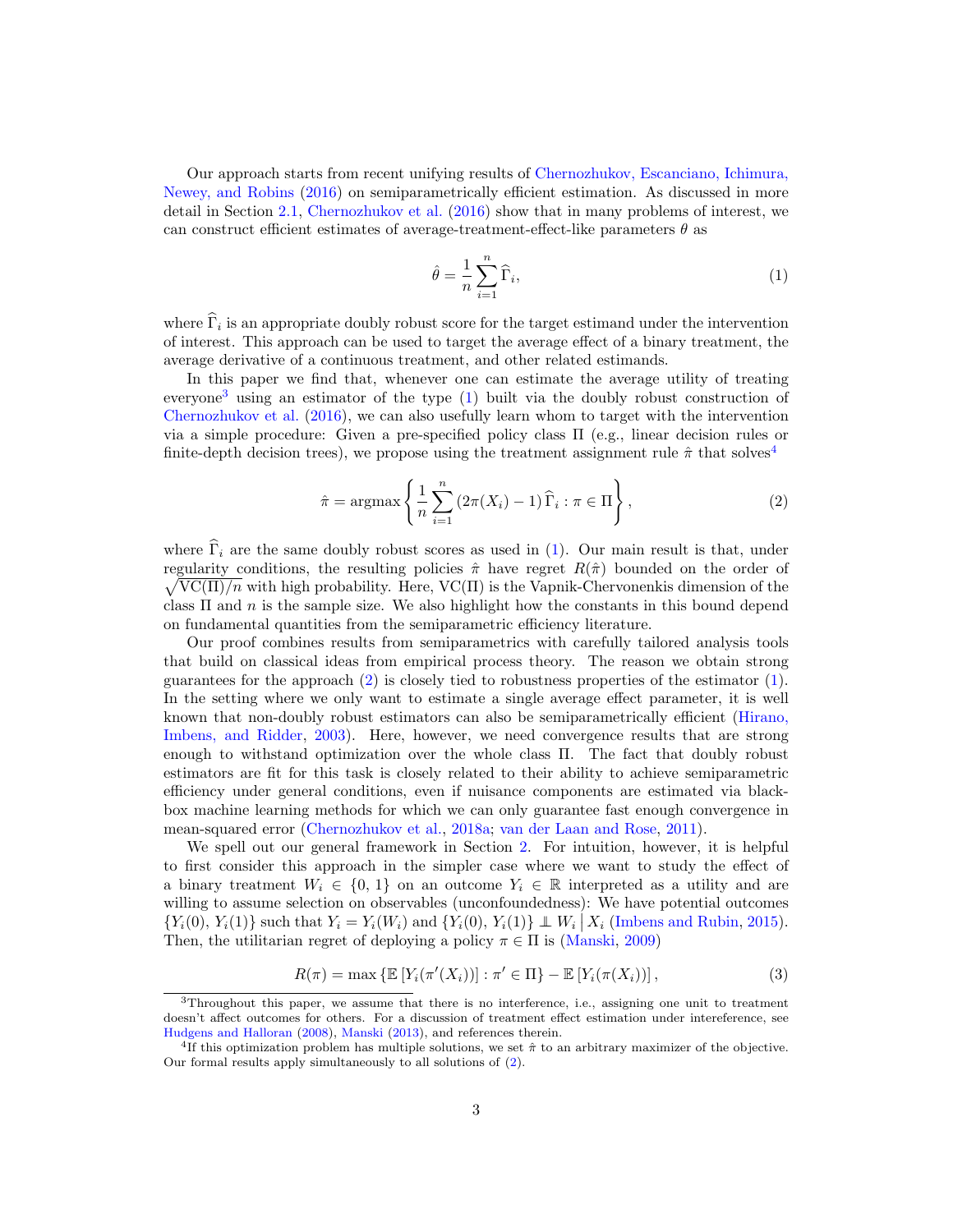and we can construct our estimator [\(2\)](#page-2-3) using the well known augmented inverse-propensity weighted scores of [Robins, Rotnitzky, and Zhao](#page-43-3)  $(1994)$ ,  $^{5}$  $^{5}$  $^{5}$ 

$$
\begin{aligned}\n\widehat{\Gamma}_i &= \hat{m}(X_i, 1) - \hat{m}(X_i, 0) + \frac{W_i - \hat{e}(X_i)}{\hat{e}(X_i)(1 - \hat{e}(X_i))} (Y_i - \hat{m}(X_i, W_i)), \\
e(x) &= \mathbb{P}\left[W_i = 1 \,|\, X_i = x\right], \quad m(x, w) = \mathbb{E}\left[Y_i(w) \,|\, X_i = x\right],\n\end{aligned} \tag{4}
$$

<span id="page-3-1"></span>where  $\hat{e}(x)$  and  $\hat{m}(x, w)$  denote non-parametric estimates of  $e(x)$  and  $m(x, w)$  respectively. In this setup, our result implies that—under regularity conditions—the estimator [\(2\)](#page-2-3) with scores [\(4\)](#page-3-1) has regret [\(3\)](#page-2-4) bounded on the order of  $\sqrt{\text{VC}(\Pi)/n}$ .

Even in this simplest case, our result is considerably stronger than results currently available in the literature. The main result of [Kitagawa and Tetenov](#page-42-1) [\(2018\)](#page-42-1) is that, if treatment propensities  $e(X_i)$  are known, then a variant of inverse-propensity weighted policy learning achieves regret on the order of  $\sqrt{VC(\Pi)/n}$ . However, in observational studies where the treatment propensities are unknown, the bounds of [Kitagawa and Tetenov](#page-42-1) [\(2018\)](#page-42-1) depend on the rate at which we can estimate  $e(\cdot)$ , and will generally decay slower than  $1/\sqrt{n}$ . The only other available  $1/\sqrt{n}$ -bounds for policy learning in observational studies with a binary treatment that we are aware of are a result of [van der Laan, Dudoit, and van der Vaart](#page-44-5) [\(2006\)](#page-44-5) for the case where  $\Pi$  consists of a finite set of policies whose cardinality grows with n, and a result of [Kallus](#page-42-5) [\(2018\)](#page-42-5) in the special case  $m(\cdot, w)$  is assumed to belong to a reproducing kernel Hilbert space. The idea of using doubly robust scores to learn optimal treatment assignment of a binary treatment has been previously discussed in [Dud´ık, Langford, and Li](#page-41-2) [\(2011\)](#page-41-2) and [Zhang, Tsiatis, Davidian, Zhang, and Laber](#page-44-6) [\(2012\)](#page-44-6); however, neither paper provides a regret bound for this approach.

In the more general case where the observed treatment assignments  $W_i$  may be continuous and/or we may need to use instrumental variables to identify causal effects, both the methods and regret bounds provided here are new. By connecting the policy learning problem to the semiparametric efficiency literature, we are able to develop a general framework that applies across a variety of settings.

#### 1.1 Related Work

The literature on optimal treatment allocation has been rapidly expanding across several fields. In the econometrics literature, the program of learning regret-optimal treatment rules was started by [Manski](#page-43-0) [\(2004,](#page-43-0) [2009\)](#page-43-1). One line of work considers the case where the policy class is unrestricted, and the optimal treatment assignment rule simply depends on the sign of the conditional average treatment effect for each individual unit. In this setting, [Hirano](#page-42-0) [and Porter](#page-42-0) [\(2009\)](#page-42-0) show that when  $1/\sqrt{n}$ -rate estimation of the conditional average treatment effect function is possible, then treatment assignment rules obtained by thresholding an efficient estimate of the conditional average treatment effect are asymptotically minimaxoptimal. Meanwhile, [Stoye](#page-44-0) [\(2009\)](#page-44-0) derives finite sample minimax decision rules in a class of problems where both the response surfaces and the policies  $\pi$  may depend arbitrarily on covariates. Further results are given in [Armstrong and Shen](#page-40-0) [\(2013\)](#page-40-0), [Bhattacharya and Dupas](#page-41-3) [\(2012\)](#page-41-3), [Chamberlain](#page-41-4) [\(2011\)](#page-41-4), [Dehejia](#page-41-5) [\(2005\)](#page-41-5), [Kasy](#page-42-6) [\(2016\)](#page-42-6), [Stoye](#page-44-1) [\(2012\)](#page-44-1) and [Tetenov](#page-44-7) [\(2012\)](#page-44-7).

Building on this line of work, [Kitagawa and Tetenov](#page-42-1) [\(2018\)](#page-42-1) study policy learning in a nonparametric setting where the learned policy  $\hat{\pi}$  is constrained to belong to a structured class  $\Pi$ and show that, in this case, we can obtain regret bounds relative to the best policy in  $\Pi$  that

<span id="page-3-0"></span> $5$ See Section  $5.1$  for a detailed discussion of how to implement our policy learner [\(2\)](#page-2-3) based on these augmented inverse-propensity weighted scores in practice.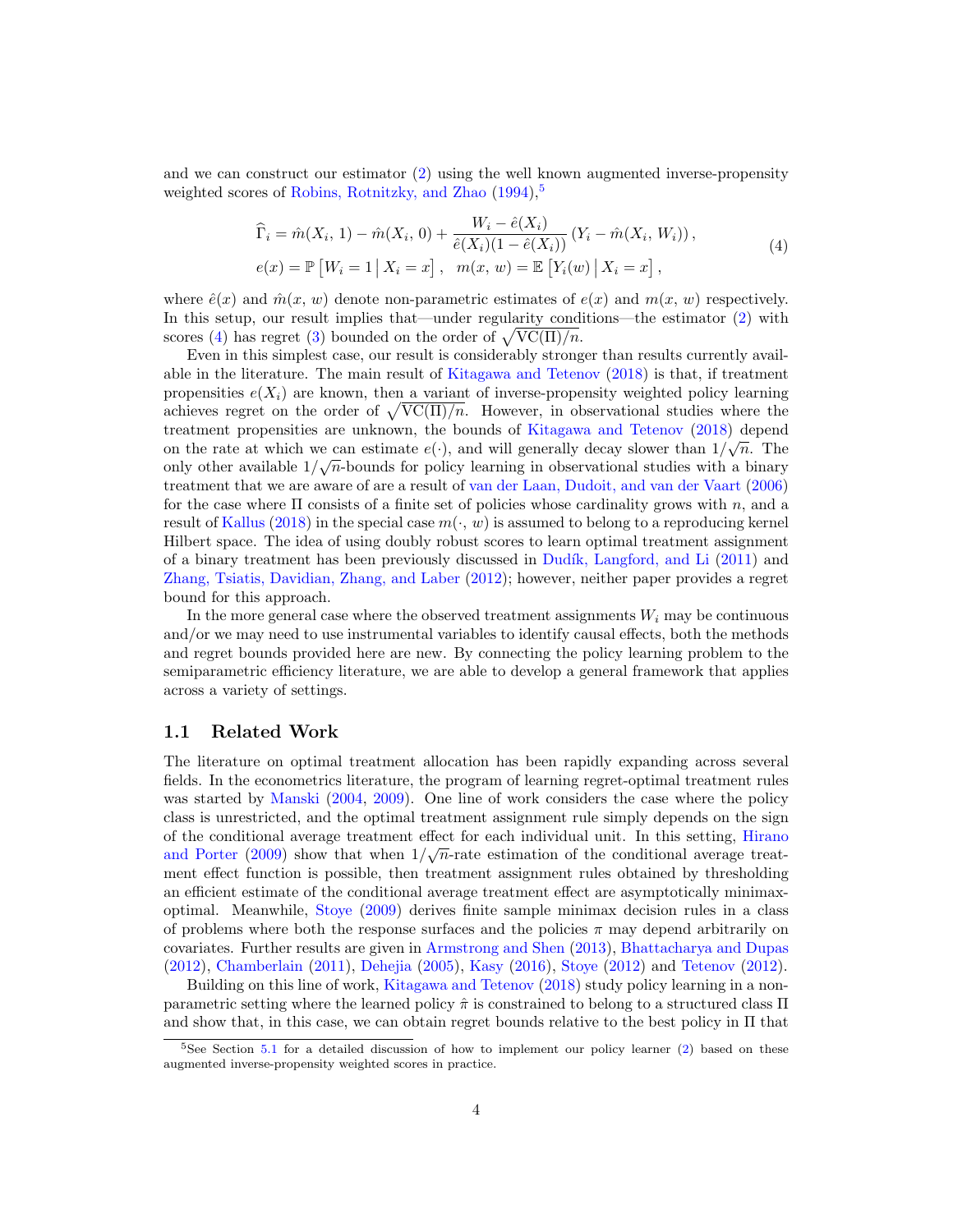scale with the complexity of the class Π. A key insight from [Kitagawa and Tetenov](#page-42-1) [\(2018\)](#page-42-1) is that, when propensity scores are known and  $\Pi$  has finite VC dimension, it is possible to get  $1/\sqrt{n}$ -rate regret bounds for policy learning over a class  $\Pi$  even if the conditional average treatment effect function itself cannot be estimated at a  $1/\sqrt{n}$ -rate; in other words, we can reliably find a nearly best-in-class policy without needing to accurately estimate a model that describes all causal effects. As discussed above, our paper builds on this work by considering rate-optimal regret bounds for best-in-class policy learning in observational studies where propensity scores are unknown and treatment assignment may be endogenous, etc.

One difference between our results and those of [Kitagawa and Tetenov](#page-42-1) [\(2018\)](#page-42-1) is that the latter provide finite sample regret bounds, whereas our results are asymptotic in the sample size  $n$ . The reason for this is that our bounds rely on results from the literature on semiparametric estimation [\(Bickel, Klaassen, Ritov, and Wellner,](#page-41-6) [1998;](#page-41-6) [Chernozhukov, Escanciano,](#page-41-0) [Ichimura, Newey, and Robins,](#page-41-0) [2016;](#page-41-0) [Chen, Hong, and Tarozzi,](#page-41-7) [2008;](#page-41-7) [Hahn,](#page-42-7) [1998;](#page-42-7) [Newey,](#page-43-4) [1994;](#page-43-4) [Robins and Rotnitzky,](#page-43-5) [1995\)](#page-43-5), which themselves are asymptotic. Recently, [Armstrong](#page-40-1) and Kolesár  $(2017)$  showed that, in a class of average treatment effect estimation problems, finite sample conditionally minimax linear estimators are asymptotically efficient, thus providing a connection between desirable finite sample guarantees and asymptotic optimality. It would be interesting to examine whether similar connections are possible in the policy learning case.

Policy learning from observational data has also been considered in parallel literatures developed in both statistics [\(Luedtke and van der Laan,](#page-42-8) [2016;](#page-42-8) [Qian and Murphy,](#page-43-6) [2011;](#page-43-6) [Zhang, Tsiatis, Davidian, Zhang, and Laber,](#page-44-6) [2012;](#page-44-6) [Zhao, Zeng, Rush, and Kosorok,](#page-44-3) [2012\)](#page-44-3) and machine learning [\(Beygelzimer and Langford,](#page-41-8) [2009;](#page-41-8) Dudík, Langford, and Li, [2011;](#page-41-2) [Kallus,](#page-42-5) [2018;](#page-42-5) [Swaminathan and Joachims,](#page-44-2) [2015\)](#page-44-2). Two driving themes behind these literatures are the development of performant algorithms for solving the empirical maximization problems (and relaxations thereof) that underlie policy learning, and the use of doubly robust objectives for improved practical performance. [Kallus](#page-42-5) [\(2018\)](#page-42-5), [Swaminathan and Joachims](#page-44-2) [\(2015\)](#page-44-2) and [Zhao](#page-44-3) √ [et al.](#page-44-3) [\(2012\)](#page-44-3) also prove regret bounds for their methods; however, they do not achieve a  $1/\sqrt{n}$ sample dependence, with the exception of [Kallus](#page-42-5) [\(2018\)](#page-42-5) in the special case of the reproducing kernel Hilbert space setting described above. Finally, [Luedtke and Chambaz](#page-42-9) [\(2020\)](#page-42-9) propose √ a class of regret bounds that decay faster than  $1/\sqrt{n}$  by exploiting non-uniform asymptotics; see Section [4](#page-15-0) for a further discussion.

The problem of optimal treatment allocation can also be seen as a special case of the broader problem of optimal data-driven decision making. From this perspective, our result is related to the work of [Ban and Rudin](#page-40-2) [\(2019\)](#page-40-2) and [Bertsimas and Kallus](#page-41-9) [\(2020\)](#page-41-9), who study data-driven rules for optimal inventory management and related problems. Much like in our case, they advocate learning with a loss function that is directly tied to a utility-based criterion. Finally, we note a growing literature on estimating conditional average treatment effects, including [Athey and Imbens](#page-40-3) [\(2016\)](#page-40-3), [Athey, Tibshirani, and Wager](#page-40-4) [\(2019\)](#page-40-4), [Nie and](#page-43-7) [Wager](#page-43-7) [\(2020\)](#page-43-7), and references therein. Although the goal is similar to that of learning optimal treatment assignment rules, the specific results themselves differ; they focus on squared-error loss rather than utilitarian regret.

### <span id="page-4-0"></span>2 From Efficient Policy Evaluation to Learning

Our goal is to learn a policy  $\pi \in \Pi$  that maps a subject's features  $X_i \in \mathcal{X}$  to a treatment decision:  $\pi : \mathcal{X} \to \{0, 1\}$ . In order to do so, we assume that we have independent and identically distributed samples  $(X_i, Y_i, W_i, Z_i)$ , where  $Y_i \in \mathbb{R}$  is the outcome we want to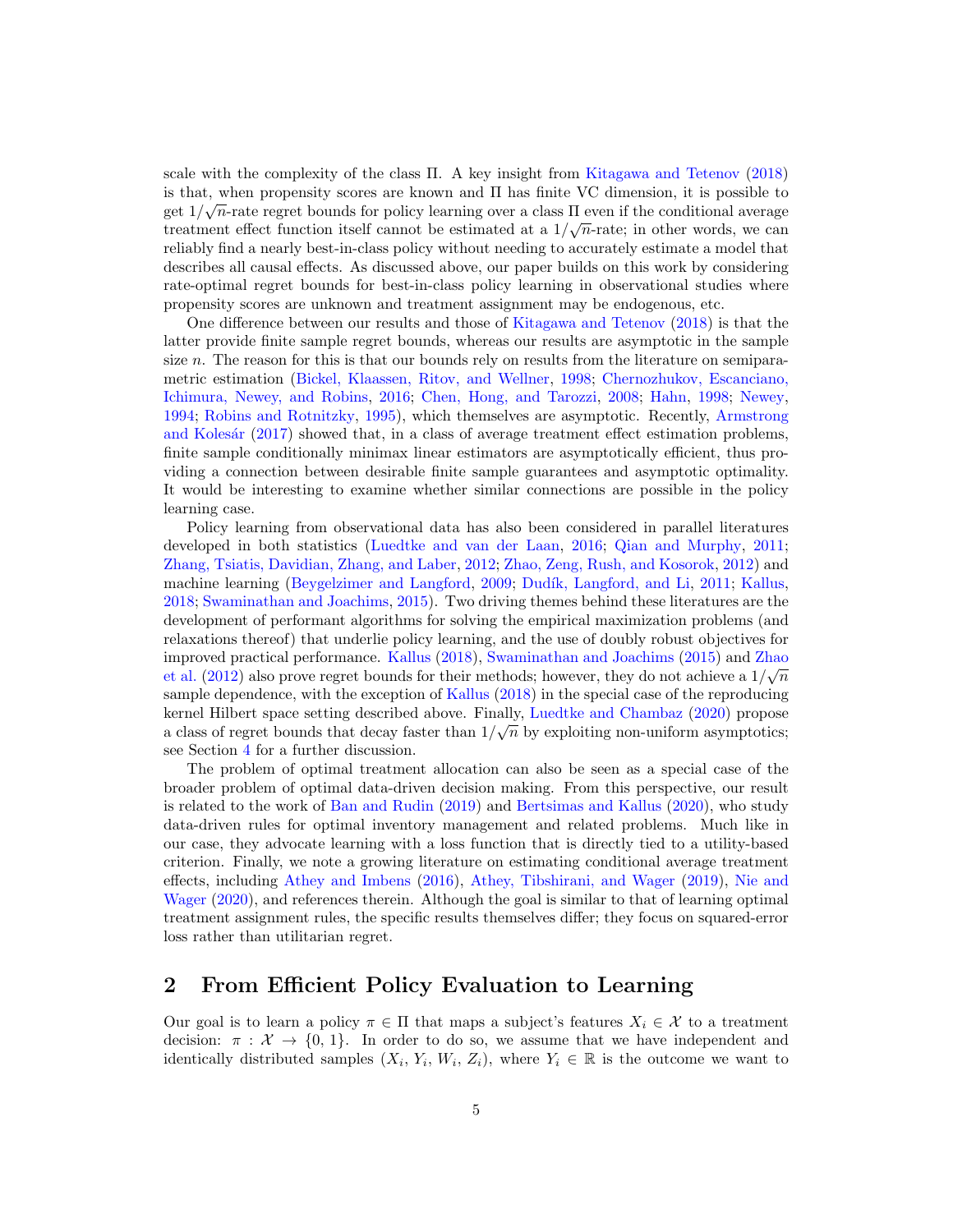intervene on,  $W_i$  is the observed treatment assignment, and  $Z_i$  is an (optional) instrument used for identifying causal effects. In cases where  $W_i$  is exogenous, we simply take  $Z_i = W_i$ . Throughout our analysis, we interpret  $Y_i$  as the utility resulting from our intervention on the *i*-th sample, e.g.,  $Y_i$  could measure the benefit accrued by a subject minus a potentially personalized cost of treatment (in Section [5.1](#page-18-0) we demonstrate inclusion of linear costs in the context of an application). We then seek policies that make the expected value of  $Y_i$  large.

We define the causal effect of the intervention  $\pi(\cdot)$  in terms of the potential outcomes model [\(Neyman,](#page-43-8) [1923;](#page-43-8) [Rubin,](#page-43-9) [1974\)](#page-43-9), whereby the  ${Y_i(w)}$  correspond to utilities we would have observed for the *i*-th sample had the treatment been set to  $W_i = w$ , and  $Y_i = Y_i(W_i)$ . When instruments are present, we always assume that the exclusion restriction holds so that this notation is well specified. We consider both examples with a binary treatment  $W_i \in \{0, 1\}$  and with a continuous treatment  $W_i \in \mathbb{R}$ .

In the case where  $W_i$  is binary, we follow the existing literature [\(Hirano and Porter,](#page-42-0) [2009;](#page-42-0) [Kitagawa and Tetenov,](#page-42-1) [2018;](#page-42-1) [Manski,](#page-43-0) [2004;](#page-43-0) [Stoye,](#page-44-0) [2009\)](#page-44-0), and study interventions that directly specify the treatment level. In this case, the utility of deploying a policy  $\pi(\cdot)$  relative to treating no one is [\(Manski,](#page-43-1) [2009\)](#page-43-1)

<span id="page-5-0"></span>
$$
V(\pi) = \mathbb{E}\left[Y_i(\pi(X_i)) - Y_i(0)\right],\tag{5}
$$

and the corresponding policy regret relative to the best possible policy in the class Π is

<span id="page-5-1"></span>
$$
R(\pi) = \max \{ V(\pi') : \pi' \in \Pi \} - V(\pi). \tag{6}
$$

As discussed in the introduction, in this binary setting, [Kitagawa and Tetenov](#page-42-1) [\(2018\)](#page-42-1) show that if  $W_i$  is exogenous with known treatment propensities, then we can use inverse-propensity weighting to derive a policy  $\hat{\pi}$  whose regret  $R(\hat{\pi})$  decays as  $1/\sqrt{n}$ , with

$$
\hat{\pi}_{IPW} = \operatorname{argmax} \left\{ \frac{1}{n} \sum_{i=1}^{n} \frac{1\left(\{W_i = \pi(X_i)\}\right) Y_i}{\mathbb{P}\left[W_i = \pi(X_i) \,|\, X_i\right]} : \pi \in \Pi \right\}.
$$
\n(7)

Here, we develop methods that can also be used in observational studies where treatment propensities may be unknown, and where we may need to use instrumental variables to identify  $V(\pi)$  from [\(5\)](#page-5-0).

Meanwhile, when  $W_i$  is continuous, we study infinitesimal interventions on the treatment level motivated by the work of [Powell, Stock, and Stoker](#page-43-10) [\(1989\)](#page-43-10). We define the utility of such an infinitesimal intervention as

$$
V(\pi) = \left[\frac{d}{d\nu} \mathbb{E}\left[Y_i(W_i + \nu \pi(X_i))\right]\right]_{\nu=0},\tag{8}
$$

and then define regret in terms of  $V(\pi)$  as in [\(6\)](#page-5-1). One interesting conceptual difference that arises in this case is that, now, our interventions  $\pi(X_i) \in \{0, 1\}$  and observed treatment assignments  $W_i \in \mathbb{R}$  may take values in different spaces. This can arise, for example, if we want to target customers with personalized discounts and have access to past prices  $W_i$  that take on a continuum of values, but are restricted to considering a class of interventions that only allow us to make a binary decision  $\pi(X_i) \in \{0, 1\}$  on whether to offer each customer a small discount or not. The fact that we can still learn low-regret policies via the simple strategy [\(2\)](#page-2-3) even when these two spaces are decoupled highlights the richness of the policy learning problem.<sup>[6](#page-5-2)</sup>

<span id="page-5-2"></span> $6$ Another interesting question one could ask is how best to optimize the assignment of  $W_i$  globally rather than locally (i.e., the case where we can set the treatment level  $w$  to an arbitrary level, rather than simply nudge the pre-existing levels of  $W_i$ ). This question would require different formal tools, however, as the results developed in this paper only apply to binary decisions.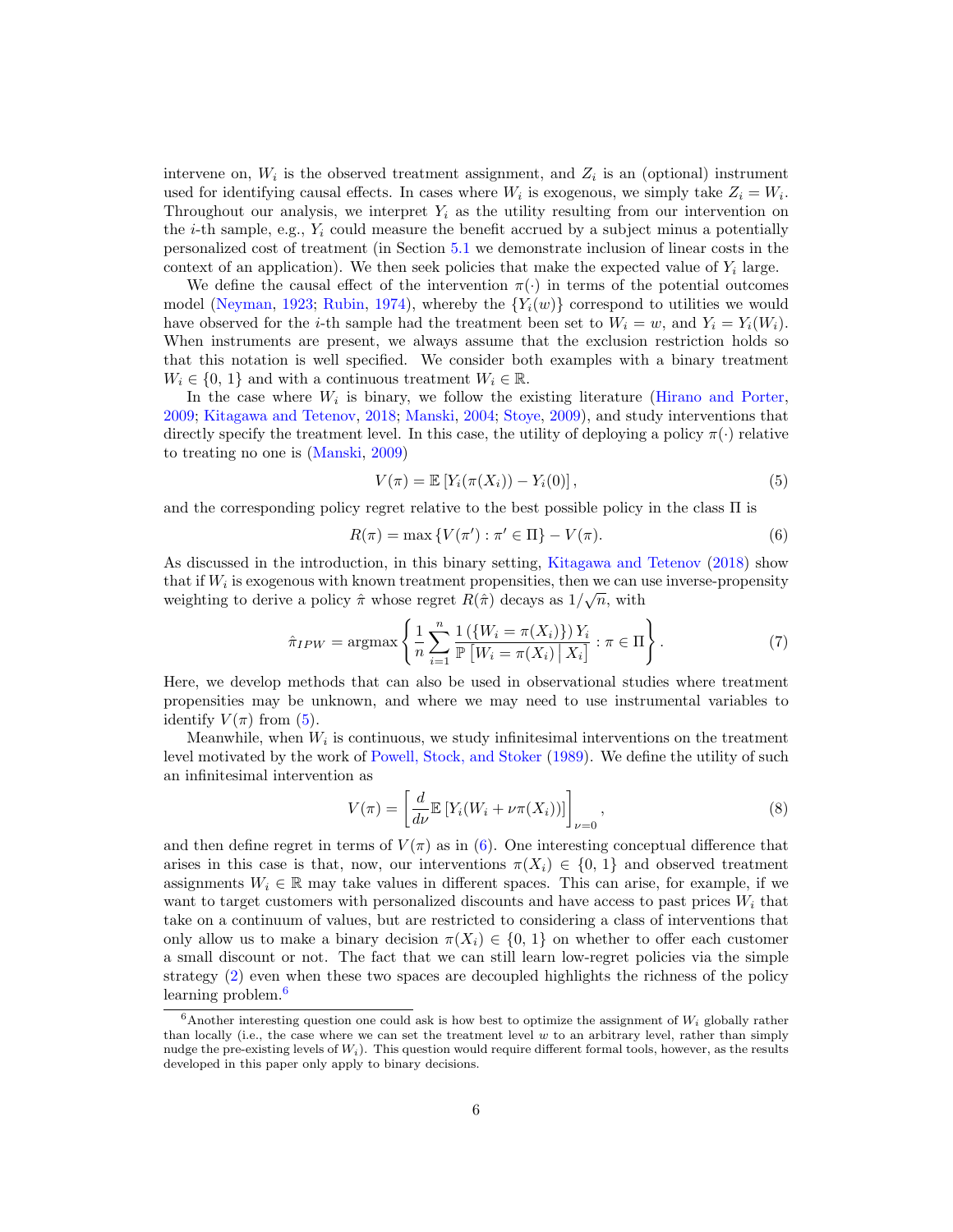With both binary and continuous treatments, the regret of a policy  $\pi$  can be written in terms of a conditional average treatment effect function,

$$
\tau(x) = \mathbb{E}\left[Y_i(1) - Y_i(0) \,|\, X_i = x\right] \quad \text{or} \quad \tau(x) = \left[\frac{d}{d\nu} \mathbb{E}\left[Y_i(W_i + \nu) \,|\, X_i = x\right]\right]_{\nu=0},\tag{9}
$$

such that  $V(\pi) = \mathbb{E} |\pi(X_i)\tau(X_i)|$  and regret  $R(\pi)$  is as in [\(6\)](#page-5-1). Our analysis pertains to any setup with a regret function  $R(\pi)$  that admits such a representation. Given these preliminaries, recall that our goal is to learn low regret policies, i.e., to use observational data to derive a policy  $\hat{\pi} \in \Pi$  with a guarantee that  $R(\hat{\pi}) = \mathcal{O}_P(1/\sqrt{n})$ . In order to do so, we need to make assumptions on the observational data generation distribution that allow for identification and adequate estimation of  $V(\pi)$ , and also control the size of  $\Pi$  in a way that makes emulating the best-in-class policy a realistic objective. The following two subsections outline these required conditions; our main result is then stated in Section [2.3.](#page-9-0)

#### <span id="page-6-0"></span>2.1 Identifying and Estimating Causal Effects

In order to learn a good policy  $\hat{\pi}$ , we first need to be able to evaluate  $V(\pi)$  for any specific policy  $\pi$ . Our main assumption, following [Chernozhukov, Escanciano, Ichimura, Newey, and](#page-41-0) [Robins](#page-41-0) [\(2016\)](#page-41-0), is that we can construct a doubly robust score for the average treatment effect  $\theta = \mathbb{E} [\tau(X_i)]$ . At the end of this section we discuss how this approach applies to three important examples, and refer the reader to [Chernozhukov et al.](#page-41-0) [\(2016\)](#page-41-0) for a more general discussion of when such doubly robust scores exist.

<span id="page-6-3"></span>**Assumption 1.** Write  $m(x, w) = \mathbb{E}\left[Y_i(w) \mid X_i = x\right] \in \mathcal{M}$  for the counterfactual response surface. We assume that  $m(x, w)$  induces a treatment effect function  $\tau_m(x, w)$  with the following properties:

1. The functional  $m(\cdot) \to \tau_m(\cdot)$  is linear in m, and there exists a weighting function  $g(x, z)$ that identifies  $\tau_m(\cdot)$  via

<span id="page-6-4"></span>
$$
\mathbb{E}\left[\tau_{\widetilde{m}}(X_i, W_i) - g(X_i, Z_i)\widetilde{m}(X_i, W_i) \,|\, X_i\right] = 0,\tag{10}
$$

for any counterfactual response surface  $\widetilde{m}(x, w) \in \mathcal{M}$ .

2. Policy value can be defined in terms of moments of  $\tau_m(X_i, W_i)$ , such that  $V(\pi) =$  $\mathbb{E} \left[ \pi(X_i) \tau(X_i) \right]$  with  $\tau(x) = \mathbb{E} \left[ \tau_m(X_i, W_i) \, \big| \, X_i = x \right]$  for all  $\pi : \mathcal{X} \to \{0, 1\}.$ 

In some examples  $\tau_m(x, w)$  does not depend on w, and we omit the w-argument of  $\tau_m(\cdot)$ .

Given this setup, [Chernozhukov et al.](#page-41-0) [\(2016\)](#page-41-0) propose first estimating  $g(\cdot)$  and  $m(\cdot)$ , and then consider

<span id="page-6-2"></span>
$$
\hat{\theta} = \frac{1}{n} \sum_{i=1}^{n} \widehat{\Gamma}_i, \quad \widehat{\Gamma}_i = \tau_{\hat{m}}(X_i, W_i) + \hat{g}(X_i, Z_i) (Y_i - \hat{m}(X_i, W_i)). \tag{11}
$$

They show that this estimator is  $\sqrt{n}$ -consistent and asymptotically unbiased Gaussian for  $\theta$ , provided that the nuisance estimates  $\hat{g}(\cdot)$  and  $\hat{m}(\cdot)$  converge sufficiently fast and that we use cross-fitting [\(Chernozhukov et al.,](#page-41-1) [2018a;](#page-41-1) [Schick,](#page-43-11) [1986\)](#page-43-11). This estimator is also semiparametrically efficient under general conditions [\(Newey,](#page-43-4) [1994\)](#page-43-4).[7](#page-6-1)

<span id="page-6-1"></span><sup>&</sup>lt;sup>7</sup>Our results don't depend on efficiency of [\(11\)](#page-6-2); rather, we only use  $\sqrt{n}$ -consistency. In cases where (11) may not be efficient, our regret bounds still hold verbatim; the only difference being that we can no longer interpret the terms of the form  $\mathbb{E}\left[\Gamma_i^2\right]$  appearing in the bound as related to the semiparametric efficient variance for  $\theta$ .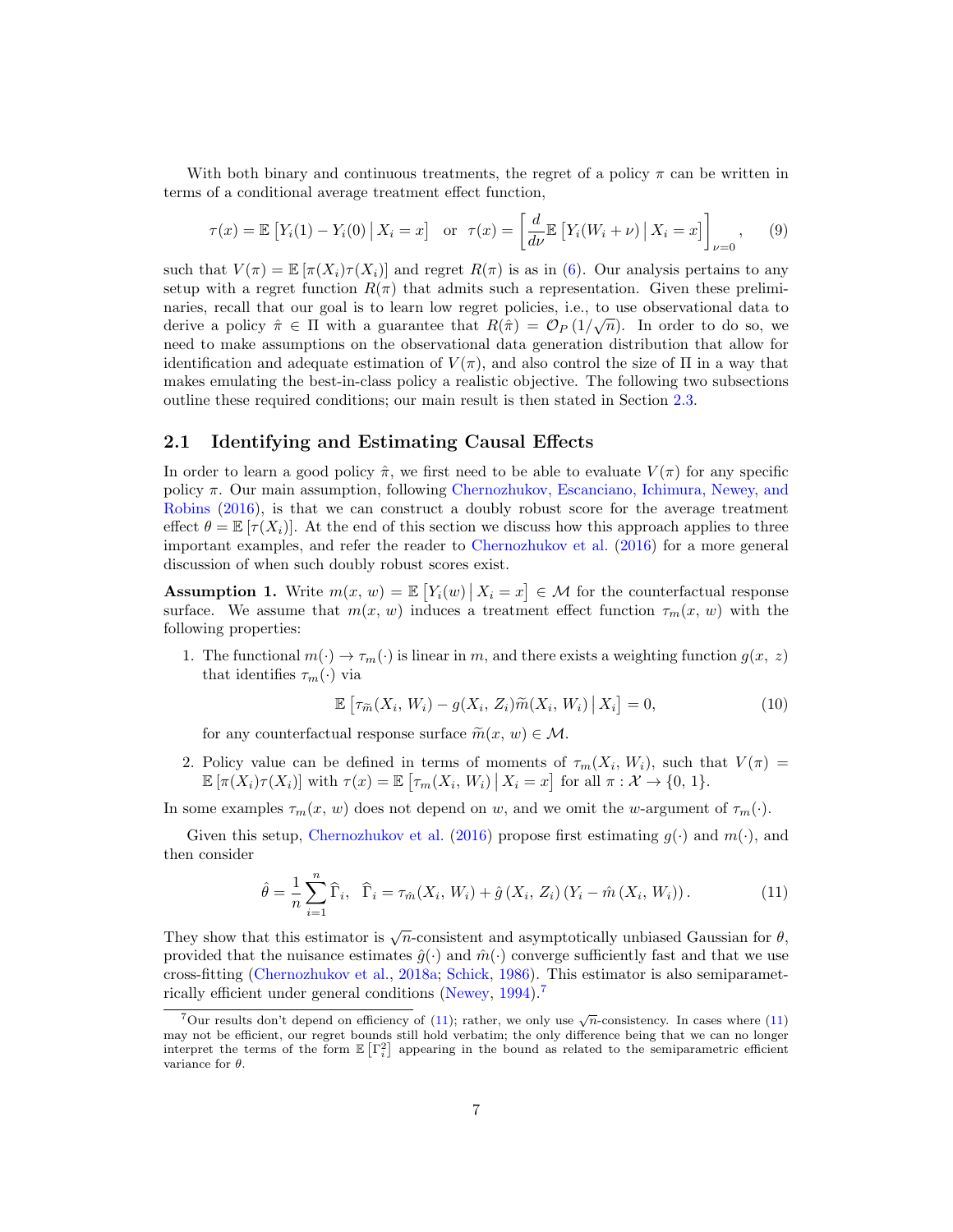Our approach to policy learning builds on these foundations. We again start by estimating nuisance components and by forming doubly robust scores as in [\(11\)](#page-6-2). However, instead of just averaging the  $\overline{\Gamma}_i$  to estimate  $\theta$ , we use these scores for policy learning by plugging them into [\(2\)](#page-2-3). Our main result will establish that we can get strong regret bounds for learning policies under conditions that are similar to those used by [Chernozhukov et al.](#page-41-0) [\(2016\)](#page-41-0) to show asymptotic normality of [\(11\)](#page-6-2) and, more broadly, that build on assumptions often made in the literature on semiparametric efficiency [\(Bickel, Klaassen, Ritov, and Wellner,](#page-41-6) [1998;](#page-41-6) [Chen, Hong, and Tarozzi,](#page-41-7) [2008;](#page-41-7) [Hahn,](#page-42-7) [1998;](#page-42-7) [Newey,](#page-43-4) [1994;](#page-43-4) [Robins and Rotnitzky,](#page-43-5) [1995\)](#page-43-5).

As in the recent work of [Chernozhukov et al.](#page-41-1) [\(2018a\)](#page-41-1) on double machine learning or that of [van der Laan and Rose](#page-44-4) [\(2011\)](#page-44-4) on targeted learning, we take an agnostic view on how the nuisance estimates  $\hat{g}(\cdot)$  and  $\hat{m}(\cdot)$  are obtained, and simply impose high level conditions on their rates of convergence. Given sufficient regularity, we can construct estimators that satisfy the rate condition [\(13\)](#page-7-0) via, e.g., sieve-based methods [\(Chen,](#page-41-10) [2007\)](#page-41-10) or kernel regression [\(Caponnetto and De Vito,](#page-41-11) [2007\)](#page-41-11). Moreover, in applications, we may want to consider several different machine learning methods for each component, or potentially combinations thereof, and then use cross-validation to choose which method to use. For completeness, we allow problem specific quantities to change with the sample size  $n$ , and track this dependence with a subscript n, e.g.,  $m_n(x, w) = \mathbb{E}_n \left[ Y_i(w) \, \big| \, X_i = x \right]$ , etc.

<span id="page-7-2"></span>Assumption 2. In the setting of Assumption [1,](#page-6-3) assume that second moments are controlled as  $\mathbb{E}_n \left[ m_n^2(X_i, W_i) \right]$ ,  $\mathbb{E}_n \left[ \tau_{m_n}^2(X_i, W_i) \right] < \infty$  and  $\mathbb{E}_n \left[ g_n^2(X_i, Z_i) \right] < \infty$  for all  $n = 1, 2, ...,$ and that we have access to uniformly consistent estimators of these nuisance components,

$$
\sup_{x, w} \{ |\hat{m}_n(x, w) - m_n(x, w)| \}, \sup_{x, w} \{ |\tau_{\hat{m}_n}(x, w) - \tau_{m_n}(x, w)| \} \to_p 0,\n\sup_{x, z} \{ |\hat{g}_n(x, z) - g_n(x, z)| \} \to_p 0,
$$
\n(12)

whose  $L_2$  errors decay as follows, for some  $0 < \zeta_m, \zeta_g < 1$  with  $\zeta_m + \zeta_g \ge 1$  and some  $a(n) \to 0$ , where  $(X, W, Z)$  is taken to be an independent test example drawn from the same distribution as the training data: $\delta$ 

<span id="page-7-0"></span>
$$
\mathbb{E}\left[\left(\hat{m}_n(X, W) - m_n(X, W)\right)^2\right], \mathbb{E}\left[\left(\tau_{\hat{m}_n}(X, W) - \tau_{m_n}(X, W)\right)^2\right] \le \frac{a(n)}{n^{\zeta_m}},
$$
\n
$$
\mathbb{E}\left[\left(\hat{g}_n(X, Z) - g_n(X, W)\right)^2\right] \le \frac{a(n)}{n^{\zeta_g}}.
$$
\n(13)

We end this section by verifying that Assumption [1](#page-6-3) in fact covers several settings of interest, and is closely related to several standard approaches to semiparametric inference. In cases with selection on observables we do not need an instrument (or can simply set  $Z_i = W_i$ ), so for simplicity of notation we replace all instances of  $Z_i$  with  $W_i$ .

Binary treatment with selection on observables. Most existing work on policy learn-ing, including [Kitagawa and Tetenov](#page-42-1) [\(2018\)](#page-42-1), has focused on the setup where  $W_i$  is binary and unconfounded, i.e.,  $\{Y_i(0), Y_i(1)\} \perp W_i | X_i$ . In this case, weighting by the inverse propensity score lets us recover the average treatment effect, i.e.,  $g(x, w) = (w - e(x))/(e(x)(1 -$ 

<span id="page-7-1"></span><sup>&</sup>lt;sup>8</sup>A notable special case of this assumption is when  $\zeta_m = \zeta_g = 1/2$ ; this is equivalent to the standard assumption in the semiparametric estimation literature that all nuisance components (i.e., in our case, both the outcome and weighting regressions) are  $o(n^{-1/4})$ -consistent in terms of  $L_2$ -error. The weaker requirement [\(13\)](#page-7-0) reflects the fact that doubly robust treatment effect estimators can trade-off accuracy of the m-model with accuracy of the *q*-model, provided the product of the error rates is controlled [\(Farrell,](#page-42-10) [2015\)](#page-42-10).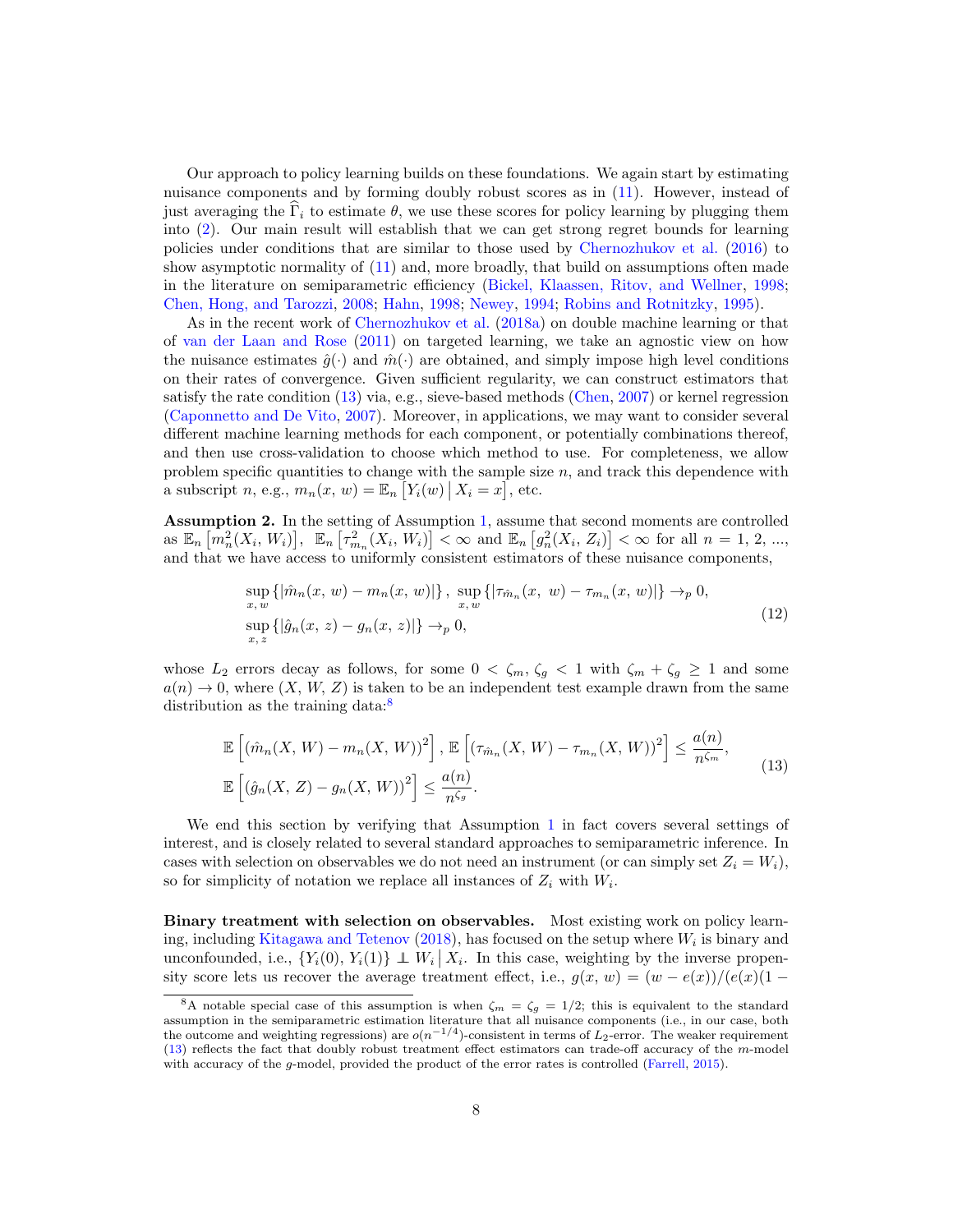$e(x)$ ) with  $e(x) = \mathbb{P}\left[W_i = 1 \mid X_i = x\right]$  identifies the conditional average treatment effect  $\tau_m(x) = m(x, 1) - m(x, 0)$  via [\(10\)](#page-6-4). The estimation strategy [\(11\)](#page-6-2) yields

$$
\hat{\theta} = \frac{1}{n} \sum_{i=1}^{n} \left( \hat{m}(X_i, 1) - \hat{m}(X_i, 0) + \frac{W_i - \hat{e}(X_i)}{\hat{e}(X_i)(1 - \hat{e}(X_i))} (Y_i - \hat{m}(X_i, W_i)) \right), \tag{14}
$$

and recovers augmented inverse propensity weighting [\(Robins, Rotnitzky, and Zhao,](#page-43-3) [1994\)](#page-43-3).

Continuous treatment with selection on observables. In the case where  $W_i$  is continuous and unconfounded  $\{Y_i(w)\}\perp W_i\mid X_i$ , we can derive a representer  $g(\cdot)$  via integration by parts [\(Powell, Stock, and Stoker,](#page-43-10) [1989\)](#page-43-10). Under regularity conditions, the  $\tau$ -function  $\tau_m(x, w) = [d/d\nu \, m(x, w + \nu)]_{\nu=0}$  can be identified via [\(10\)](#page-6-4) using

<span id="page-8-4"></span>
$$
\int \int \frac{d}{dw} \left[ m(X_i, W_i) \right]_{w=W} dF_{W_i|X_i} dF_{X_i} = \int \int g(X_i, W_i) m(X_i, W_i) dF_{W_i|X_i} dF_{X_i},
$$
\n
$$
g(X_i, W_i) = -\frac{d}{dw} \left[ \log \left( f(w | X_i) \right) \right]_{w=W_i},
$$
\n(15)

where  $f(\cdot | x)$  denotes the conditional density of  $W_i$  given  $X_i = x$ . The resulting doubly robust estimator was to our knowledge first derived via the general approach of [Chernozhukov et al.](#page-41-0) [\(2016\)](#page-41-0), which in turn is closely related to an approach proposed by [Ai and Chen](#page-40-5) [\(2007\)](#page-40-5).

Binary, endogenous treatment with binary treatment and instrument. Instead of unconfoundedness, now suppose that  $Z_i$  is a valid instrument conditionally on features  $X_i$  in the sense of Assumption 2.1 of [Abadie](#page-40-6) [\(2003\)](#page-40-6). Suppose moreover that treatment effects are homogenous, meaning that the conditional average treatment effect matches the conditional local average treatment effect [\(Imbens and Angrist,](#page-42-11)  $1994$  $1994$  $1994$ ),<sup>9</sup>

<span id="page-8-2"></span>
$$
\tau_m(x) = m(x, 1) - m(x, 0) = \frac{\text{Cov}[Y_i, Z_i | X_i = x]}{\text{Cov}[W_i, Z_i | X_i = x]}.
$$
\n(16)

Then we can use a weighting function  $q(\cdot)$  defined in terms of the compliance score [\(Abadie,](#page-40-6) [2003;](#page-40-6) [Aronow and Carnegie,](#page-40-7) [2013\)](#page-40-7),

$$
g(X_i, Z_i) = \frac{1}{\Delta(X_i)} \frac{Z_i - z(X_i)}{z(X_i)(1 - z(X_i)}, \quad z(x) = \mathbb{P}\left[Z_i = 1 \mid X_i = x\right],
$$
  
\n
$$
\Delta(x) = \mathbb{P}\left[W_i = 1 \mid Z_i = 1, X_i = x\right] - \mathbb{P}\left[W_i = 1 \mid Z_i = 0, X_i = x\right],
$$
\n(17)

<span id="page-8-3"></span>to identify this  $\tau$ -function using [\(10\)](#page-6-4). We note that our formal results all require that  $q(\cdot)$ be bounded, which implicitly rules out the case of weak instruments (since if  $\Delta$  approaches 0, the  $q(\cdot)$ -weights blow up).

### <span id="page-8-1"></span>2.2 Assumptions about the Policy Class

Next, in order to obtain regret bounds that decay as  $1/\sqrt{n}$ , we need some control over the complexity of the class  $\Pi$  (and again let  $\Pi$  potentially change with n for generality). The Vapnik-Chervonenkis (VC) approach [\(Vapnik,](#page-44-8) [2000\)](#page-44-8) presents us with a natural way to do

<span id="page-8-0"></span><sup>&</sup>lt;sup>9</sup>As discussed above, our notation has potential outcomes  $Y_i(W_i)$  that only depend on treatment  $W_i$ , and do not involve the instrument  $Z_i$ . This is only meaningful when the exclusion restriction holds.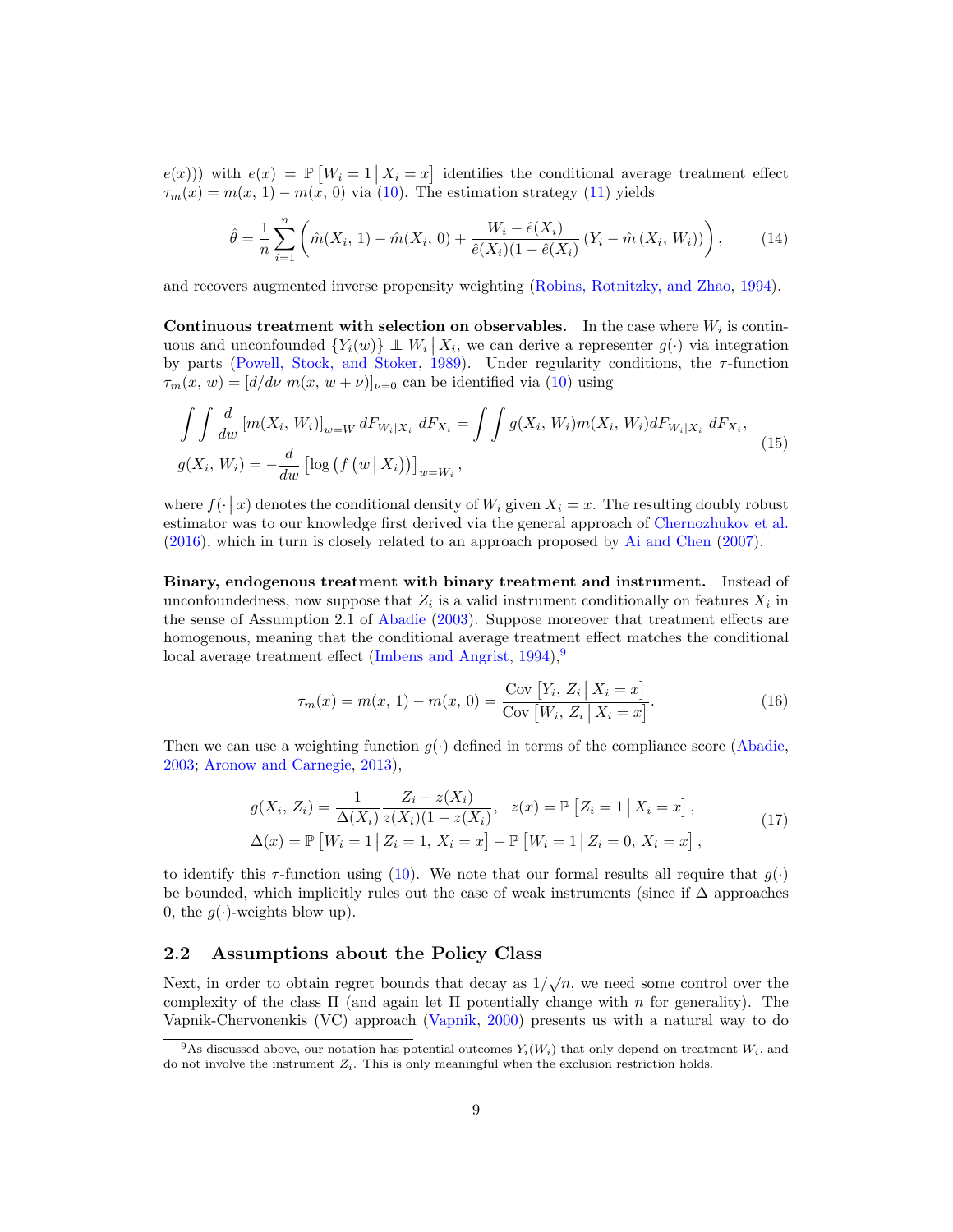so. Recall that the VC-dimension of a class Π of binary decision rules is the largest value of  $d \in \mathbb{N}$  such that there exists a set of d points  $x_1, ..., x_d \in \mathcal{X}$  that is "shattered" by  $\Pi$  in the following sense: For each  $2^d$  of the binary vectors  $v \in \{0, 1\}^d$ , there exists a policy  $\pi_v \in \Pi$ such that  $\pi_v(X_i) = v_i$  for all  $i = 1, ..., d$ . Throughout our analysis, we control the complexity of  $\Pi_n$  by assuming that its VC-dimension does not grow too fast with the sample size n. As is familiar from the literature on classification, we will find that the best possible uniform regret bounds scale as  $\sqrt{\text{VC}(\Pi_n)/n}$  [\(Vapnik,](#page-44-8) [2000\)](#page-44-8).

<span id="page-9-3"></span>**Assumption 3.** We assume that there are constants  $0 < \beta < 1/2$  and  $N \ge 1$  such that the Vapnik-Chervonenkis dimension of  $\Pi_n$  is bounded as  $\text{VC}(\Pi_n) \leq n^{\beta}$  for all  $n \geq N$ .

In order to illustrate this assumption, we give two examples of policy classes that have a finite VC dimension, and one that does not. In all three examples below, we assume that the features  $X_i$  take values in  $\mathcal{X} = \mathbb{R}^p$  for some  $p \geq 1$ .

Linear Rules The VC-dimension of the class of linear decision rules is [\(Wainwright,](#page-44-9) [2019,](#page-44-9) p. 116)  $\text{VC}(\Pi) = p + 1$  for  $\Pi = \{\pi_{v,c} : \pi_{v,c}(x) = 1\left(\{v \cdot x \ge c\}\right), v \in \mathbb{R}^p, c \in \mathbb{R}\}.$  Thus, our approach applies to linear decision rules in dimension  $p_n \n\t\leq n^{\beta}$  for some  $\beta \n\t< 1/2$ .

Decision Trees Trees represent decision rules recursively [\(Breiman, Friedman, Olshen,](#page-41-12) [and Stone,](#page-41-12) [1984\)](#page-41-12). A depth-0 decision tree  $T_0$  is a trivial decision rule,  $T_0(x) = a$  for some  $a \in \{0, 1\}$  and all  $x \in \mathcal{X}$ . For any  $L \geq 1$ , a depth-L decision tree  $T_L$  is specified via a splitting variable  $j \in 1, ..., p$ , a threshold  $t \in \mathbb{R}$ , and two depth- $(L-1)$  decision trees  $T_{(L-1),A}$  and  $T_{(L-1),B}$ , such that  $T_L(x) = T_{(L-1),A}(x)$  if  $x_j \le t$ , and  $T(x) = T_{(L-1),B}(x)$  else. See Figure [1](#page-20-0) for an example of a decision tree. The class of depth-L decision trees over  $\mathbb{R}^p$  has VC dimension bounded on the order of  $VC(\Pi) = \tilde{O}(2^L \log(p))$ .<sup>[10](#page-9-1)</sup> Thus, our results apply to trees whose depth may grow as  $L_n = \lfloor \kappa \log_2(n) \rfloor$  for some  $\kappa < 1/2$ .

**Monotone Rules** We have  $x \in [0, 1]^2$  and units get treated if  $x_2$  exceeds some increasing function of  $x_1$ , i.e.,  $\Pi = {\pi_f : \pi_f(x) = 1({x_2 \ge f(x_1)})}$ , f is monotone increasing}. This class has infinite VC dimension, because any set of points  $\{x_i\}_{i=1}^d$  with  $x_i = (\alpha_i, \alpha_i^2)$  and  $0 < \alpha_1 < \ldots < \alpha_d < 1$  can be shattered using  $\Pi$ . Thus, our results do not apply to monotone rules over  $[0, 1]^{2.11}$  $[0, 1]^{2.11}$  $[0, 1]^{2.11}$ 

#### <span id="page-9-0"></span>2.3 Bounding Asymptotic Regret

We are now ready to state our main result on the asymptotic regret of policy learning using doubly robust scores. Following [Chernozhukov et al.](#page-41-1) [\(2018a,](#page-41-1) [2016\)](#page-41-0) we assume that we run our method with scores obtained via cross-fitting, which is a type of data splitting that can

<span id="page-9-1"></span><sup>10</sup>This bound follows Lemma 4 of [Zhou, Athey, and Wager](#page-44-10) [\(2018\)](#page-44-10), paired with the alternative characterization of the VC dimension given in Section A of the supplemental material. The notation  $f(n) = \tilde{\mathcal{O}}(g(n))$  means that there is a function  $h(\cdot)$  that scales poly-logarithmically in its argument for which  $f(n) \leq h(g(n))g(n)$ .

<span id="page-9-2"></span><sup>&</sup>lt;sup>11</sup>The difficulty here is not a mere technicality: Monotone decision rules can match arbitrary decision rules along the curve  $(\alpha, \alpha^2)$  for  $\alpha \in [0, 1]$ , and so it is impossible to establish any non-trivial learning rates over monotone decision rules without making further assumptions on the distribution of the features  $X_i$ . In particular, we need assumptions that guarantee that all observations cannot concentrate around the curve  $(\alpha, \alpha^2)$ . In this paper, we do not consider results that require specific distributional assumptions over the features  $X_i$ . We note however the recent work by [Mbakop and Tabord-Meehan](#page-43-12) [\(2016\)](#page-43-12), who establish polynomial rates of convergence for learning monotone rules under an assumption that the  $X_i$  have a bounded density under Lebesgue measure on  $[0, 1]^2$ .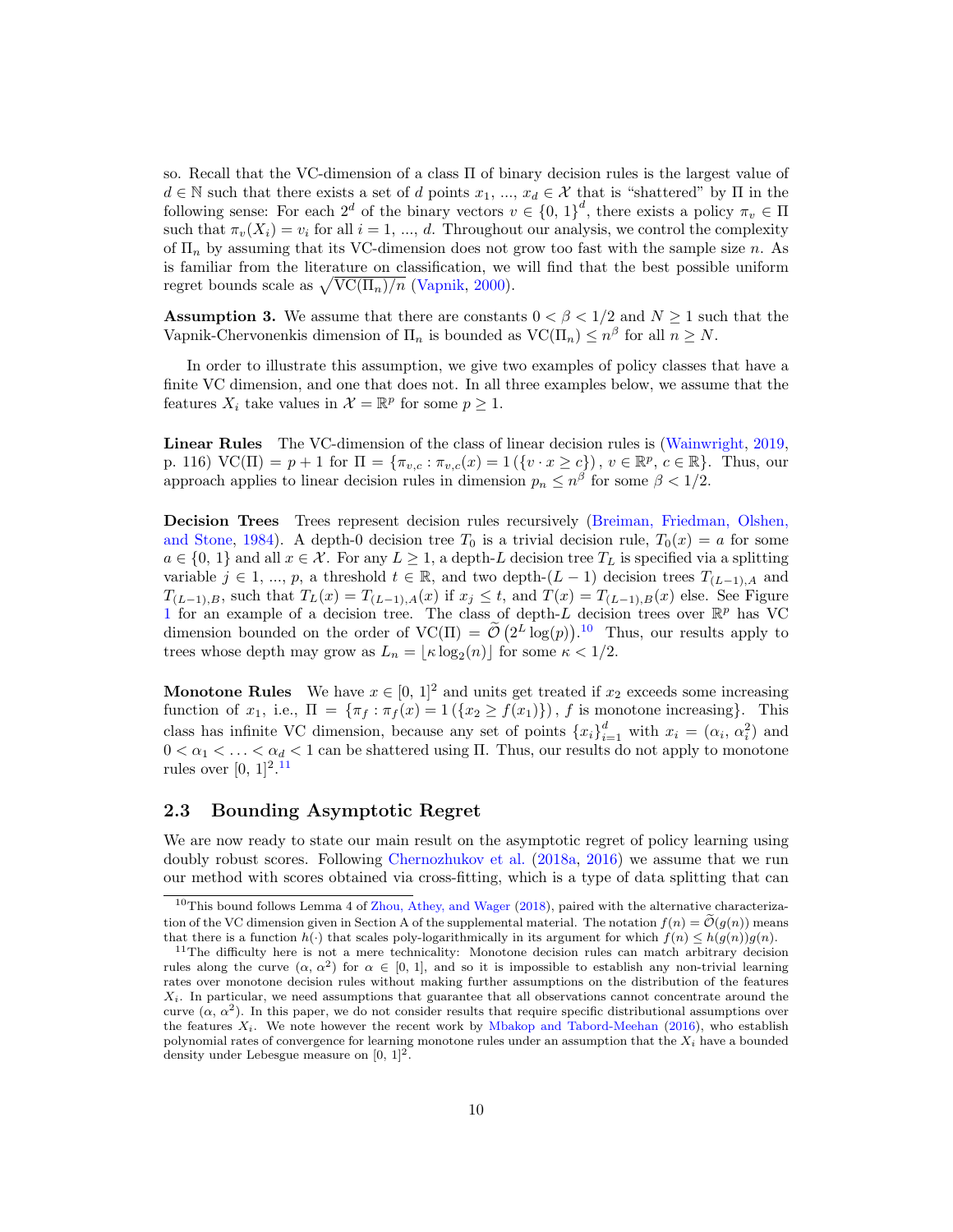be used to verify asymptotic normality given only high-level conditions on the predictive accuracy of the methods used to estimate nuisance components. In particular, cross-fitting allows for the use of black-box machine learning tools provided we can verify that they are accurate in mean-squared error as in Assumption [2.](#page-7-2)

We proceed as follows: First divide the data into  $K$  evenly-sized folds and, for each fold  $k = 1, ..., K$ , run an estimator of our choice on the other  $K - 1$  data folds to estimate the functions  $m_n(x, w)$  and  $g_n(x, z)$ ; denote the resulting estimates  $\hat{m}_n^{(-k)}(x, w)$  and  $\hat{g}_n^{(-k)}(x, z)$ . Throughout, we will only assume that these nuisance estimates are accurate in the sense of Assumption [2.](#page-7-2) Then, given these pre-computed values, we choose  $\hat{\pi}_n$  by maximizing a doubly robust estimate of  $A(\pi) = 2V(\pi) - \mathbb{E} [\tau(X_i)],$ 

$$
\hat{\pi}_n = \operatorname{argmax} \left\{ \hat{A}_n(\pi) : \pi \in \Pi_n \right\}, \quad \hat{A}_n(\pi) = \frac{1}{n} \sum_{i=1}^n \left( 2\pi(X_i) - 1 \right) \hat{\Gamma}_i,
$$
\n
$$
\hat{\Gamma}_i = \tau_{\hat{m}_n^{(-k(i))}}(X_i, W_i) + \hat{g}_n^{(-k(i))}(X_i, Z_i) \left( Y_i - \hat{m}_n^{(-k(i))}(X_i, W_i) \right),
$$
\n(18)

<span id="page-10-0"></span>where  $k(i) \in \{1, ..., K\}$  denotes the fold containing the *i*-th observation. The K-fold algorithmic structure used in [\(18\)](#page-10-0) was proposed in an early paper by [Schick](#page-43-11) [\(1986\)](#page-43-11) as a general purpose tool for efficient estimation in semiparametric models, and has also been used by other authors including [Robins et al.](#page-43-13) [\(2017\)](#page-43-13) and [Zheng and van der Laan](#page-44-11) [\(2011\)](#page-44-11).

Finally, we assume that the weighting function  $g_n(x, z)$  is bounded uniformly as below. In the case of a binary exogenous treatment, this is equivalent to the "overlap" assumption in the causal inference literature [\(Imbens and Rubin,](#page-42-3) [2015\)](#page-42-3), whereby  $\eta \leq \mathbb{P} [W_i = 1 | X_i = x] \leq 1 - \eta$ for all values of  $x$ . In our setting, the condition below acts as a generalization of the overlap assumption [\(Hirshberg and Wager,](#page-42-12) [2018\)](#page-42-12).

<span id="page-10-3"></span>**Assumption 4.** There is an  $\eta > 0$  such that  $|g_n(x, z)| \leq \eta^{-1}$  for all x, z, n.

We also define the following quantities, where  $S_n$  bounds the second moment of the scores, and  $S_n^*$  is the asymptotic variance for estimating the policy improvement  $A(\pi)$  of the best policy in  $\Pi_n$  via  $(11):^{12}$  $(11):^{12}$  $(11):^{12}$ 

<span id="page-10-5"></span>
$$
S_n = \mathbb{E}\left[\left(\tau_{m_n}(X_i, W_i) - g_n(X_i, Z_i) (Y_i - m_n(X_i, W_i))\right)^2\right],
$$
\n
$$
S_n^* = \inf \left\{\text{Var}\left[\left(2\pi(X_i) - 1\right)\left(\tau_{m_n}(X_i, W_i) - g_n(X_i, Z_i) (Y_i - m_n(X_i, W_i))\right)\right] : \pi \in \Pi_n\right\}.
$$
\n(19)

We note that, unless we have an exceptionally large signal-to-noise ratio, we will have  $S_n^* \geq$  $S_n/4$  and so the rounded log-term in [\(20\)](#page-11-0) below is just 0. A proof of Theorem [1](#page-10-2) is given in the following section.

<span id="page-10-2"></span>**Theorem 1.** Given Assumptions [1,](#page-6-3) [2](#page-7-2) and [4,](#page-10-3) define  $\hat{\pi}_n$  as in [\(18\)](#page-10-0).<sup>[13](#page-10-4)</sup> Suppose moreover that the irreducible noise  $\varepsilon_i = Y_i - m(X_i, W_i)$  is both uniformly sub-Gaussian conditionally on  $X_i$ and  $W_i$  and has second moments uniformly bounded from below,  $Var\left[\varepsilon_i \mid X_i = x, W_i = w\right] \ge$  $s^2$ , and that the treatment effect function  $\tau_{m_n}(x, w)$  is uniformly bounded in x, w and n.

<span id="page-10-1"></span><sup>&</sup>lt;sup>12</sup>By expanding the square, we see that policies with higher values have lower variance of their scores, and so  $S_n^*$  corresponds to the asymptotic variance for evaluating an optimal policy. Moreover, in the case where arguments from [Newey](#page-43-4) [\(1994\)](#page-43-4) imply that the doubly robust estimator [\(11\)](#page-6-2) is efficient, then  $S_n^*$  is the semiparametric efficient variance for evaluating an optimal policy.

<span id="page-10-4"></span> $13\text{We assume that the rates of convergence specified in Assumption 2 apply to the nuisance components.}$  $13\text{We assume that the rates of convergence specified in Assumption 2 apply to the nuisance components.}$  $13\text{We assume that the rates of convergence specified in Assumption 2 apply to the nuisance components.}$ estimated for each fold  $k = 1, ..., K$  in [\(18\)](#page-10-0).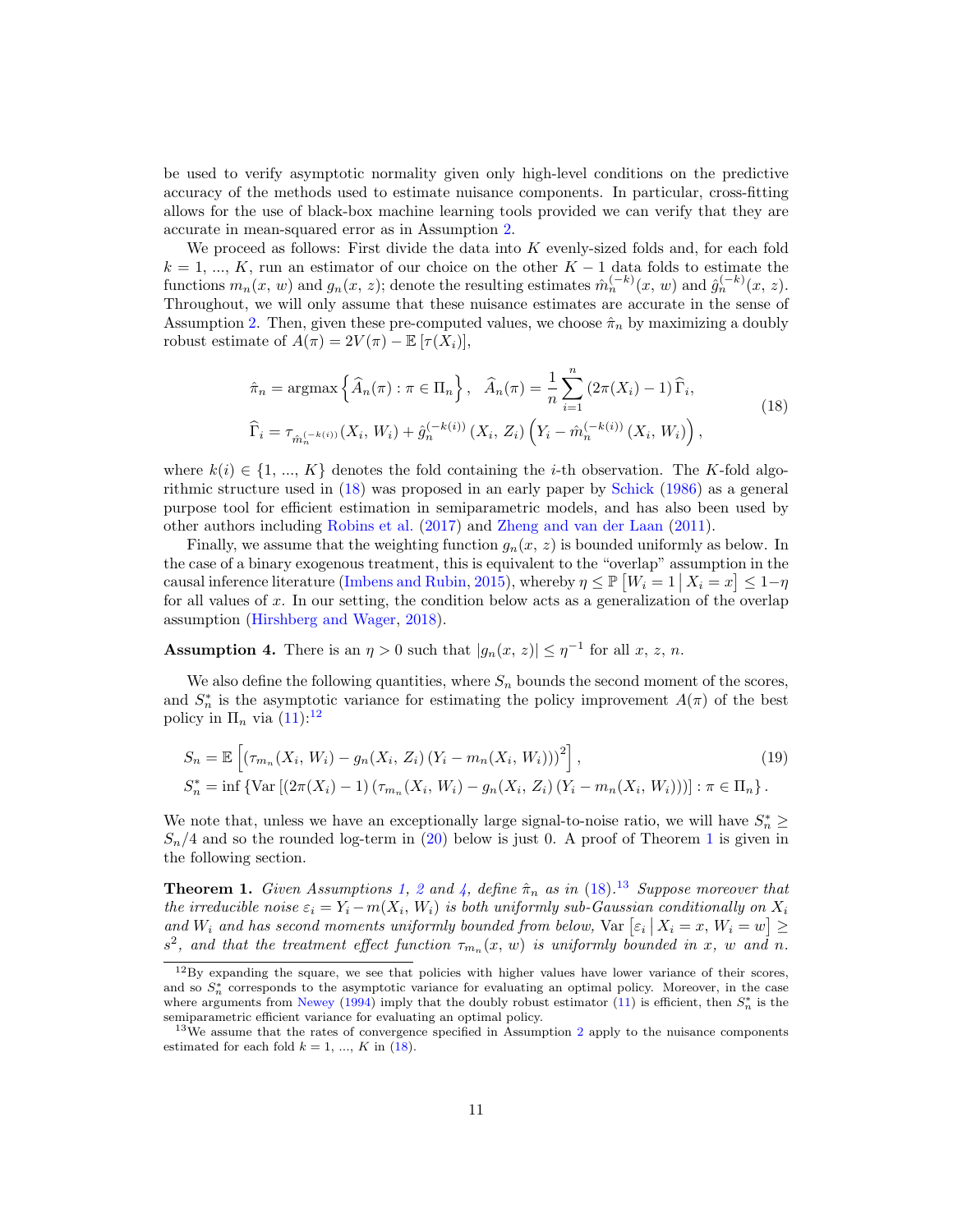Finally, suppose that  $\Pi_n$  satisfies Assumption [3](#page-9-3) with parameter  $\beta \leq \min \{\zeta_m, \zeta_g\}$ , where the  $\zeta$  are as defined in Assumption [2.](#page-7-2) Then, for any sequence  $\psi_n \geq 0$  with  $\lim_{n\to\infty} \psi_n \sqrt{n} = 0$ ,

<span id="page-11-0"></span>
$$
\limsup_{n \to \infty} \mathbb{E} \left[ \sup \left\{ R_n(\pi) : \widehat{A}_n(\pi) \ge \max \left\{ \widehat{A}_n(\pi) : \pi \in \Pi_n \right\} - \psi_n, \ \pi \in \Pi_n \right\} \right]
$$
\n
$$
\sqrt{\mathcal{V}(\Pi_n) S_n^* \left( 1 + \left\lfloor \log_4 \left( \frac{S_n}{S_n^*} \right) \right\rfloor / 9} \right) / n} \le 60,
$$
\n(20)

where  $R_n(\cdot)$  denotes regret for the n-th data-generating distribution.

In the simplest case where the maximizer of  $\widehat{A}_n(\pi)$  over  $\pi \in \Pi_n$  is unique and  $\psi_n =$  $0$  (i.e., we solve the maximization problem exactly), the statement in  $(20)$  simplifies to a bound on  $\mathbb{E}[R_n(\hat{\pi}_n)]$ , where  $\hat{\pi}_n$  is as defined in [\(18\)](#page-10-0). However, in practice,  $A_n(\pi)$  may have many maximizers. Moreover, the optimization problem [\(18\)](#page-10-0) is not convex and so—given a reasonable computational budget—we may only be able to solve it to within some tolerance  $\psi_n > 0$ . The more comprehensive form of our result given above highlights the fact that, in this case, our regret bound in fact applies uniformly over all approximate solutions to [\(18\)](#page-10-0).

# 3 Upper Bounds

In this section, we present a series of results that culminate in a proof of Theorem [1,](#page-10-2) given in Section [3.3.](#page-14-0) All other proofs are deferred to Section C of the supplemental material. Recall that we study policy learning for a class of problems where regret can be written as in [\(6\)](#page-5-1) using a function  $V_n(\pi) = \mathbb{E}_n [\pi(X_i)\tau_n(X_i)]$ , and we obtain  $\hat{\pi}_n$  by maximizing a cross-fitted doubly robust estimate of  $A_n(\pi) = 2V_n(\pi) - \mathbb{E}_n [\tau_n(X_i)]$  defined in [\(18\)](#page-10-0) over the class  $\Pi_n$ . If we could use  $\widehat{A}_n(\pi) = A_n(\pi)$ , then [\(18\)](#page-10-0) would directly yield the regret-minimizing policy in the class  $\Pi_n$ ; but of course we never know  $A_n(\pi)$  in applications. Thus, the main focus of our formal results is to study stochastic fluctuations of the empirical process  $\widehat{A}_n(\pi) - A_n(\pi)$ for  $\pi \in \Pi_n$ , and examine how they affect the quality of policies learned via [\(18\)](#page-10-0).

#### 3.1 Rademacher Complexities and Oracle Regret Bounds

We start our analysis by characterizing concentration of an ideal version of the objective in [\(18\)](#page-10-0) based on the true influence scores  $\Gamma_i$ , rather than doubly robust estimates thereof:

<span id="page-11-2"></span>
$$
\widetilde{A}_n(\pi) = \frac{1}{n} \sum_{i=1}^n (2\pi(X_i) - 1) \Gamma_i, \ \Gamma_i = \tau_{m_n}(X_i, W_i) + g_n(X_i, Z_i) (Y_i - m_n(X_i, W_i)). \tag{21}
$$

The advantage of studying concentration of the empirical process  $\tilde{A}_n(\pi) - A_n(\pi)$  over the set  $\pi \in \Pi_n$  is that it allows us, for the time being, to abstract away from the estimation tools used to obtain  $A_n(\pi)$ , and instead to focus on the complexity of empirical maximization over the class  $\Pi_n$ .

A convenient way to bound the supremum of this empirical process over any class Π is by controlling its Rademacher complexity  $\mathcal{R}_n(\Pi)$ , defined as<sup>[14](#page-11-1)</sup>

$$
\mathcal{R}_n(\Pi) = \mathbb{E}\left[\sup_{\pi \in \Pi} \left\{ \frac{1}{n} \sum_{i=1}^n \xi_i \Gamma_i \left(2\pi(X_i) - 1\right) \right\} \mid \{X_i, \Gamma_i\}_{i=1}^n \right] \tag{22}
$$

<span id="page-11-1"></span><sup>&</sup>lt;sup>14</sup>Note that, conditionally on  $\{X_i, \Gamma_i\}_{i=1}^n$  and the Rademacher variables  $\xi_i$ , the sum  $\sum_{i=1}^n \xi_i \Gamma_i (2\pi(X_i) - 1)$ <br>can only take  $2^n$  distinct values. Thus, the definition of  $\mathcal{R}_n(\Pi)$  does not entail any meas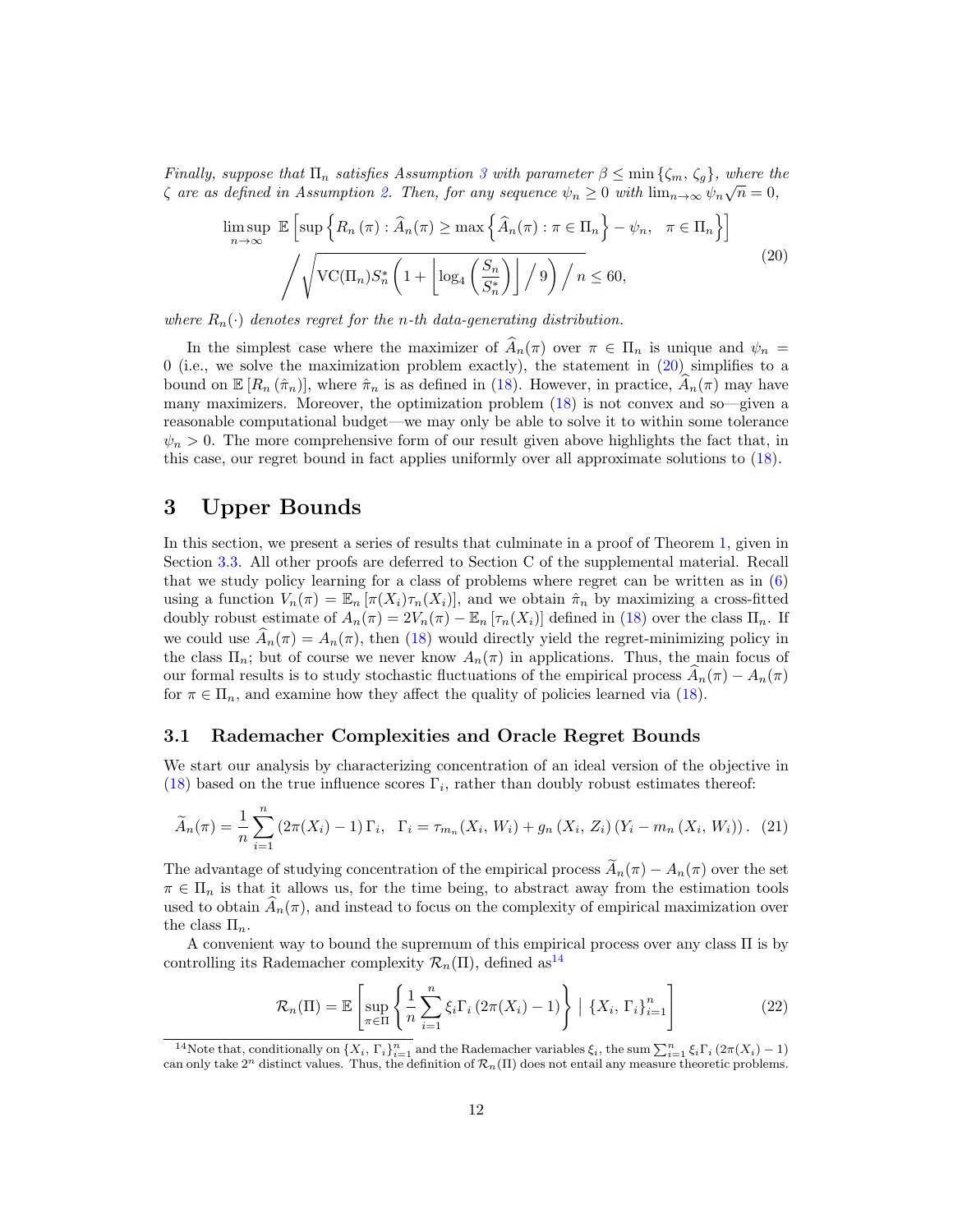where the  $\xi_i$  are independent Rademacher (i.e., sign) random variables  $\xi_i = \pm 1$  with probability 1/2 each [\(Bartlett and Mendelson,](#page-40-8) [2002\)](#page-40-8). For intuition as to why Rademacher complexity is a natural complexity measure, note that  $\mathcal{R}_n(\Pi)$  characterizes the maximum (weighted) in-sample classification accuracy on randomly generated labels  $\xi_i$  over classifiers  $\pi \in \Pi$ ; thus,  $\mathcal{R}_n(\Pi)$  measures how much we can overfit to random coin flips using  $\Pi$ .

Following this proof strategy, we bound the Rademacher complexity of "slices" of our policy class  $\Pi_n$ , defined as

$$
\Pi_n^{\lambda} = \{ \pi \in \Pi_n : R_n(\pi) \le \lambda \}. \tag{23}
$$

The reason we focus on slices of  $\Pi_n$  is that, when we use doubly robust scores, low-regret policies can generally be evaluated more accurately than high-regret policies, and using this fact allows for sharper bounds. Specifically, we can check that  $n\text{Var}[\tilde{A}_n(\pi)] = S_n - A_n^2(\pi)$ , and so

<span id="page-12-2"></span>
$$
n \sup \left\{ \text{Var} \left[ \tilde{A}_n(\pi) \right] : \pi \in \Pi_n^{\lambda} \right\} := S_n^{\lambda} \le S_n^* + 4\lambda \sup \left\{ A_n(\pi) : \pi \in \Pi_n \right\},\tag{24}
$$

where  $S_n$  and  $S_n^*$  are defined in [\(19\)](#page-10-5). This type of slicing technique is common in the literature, and has been used in different contexts by, e.g., [Bartlett, Bousquet, and Mendelson](#page-40-9) [\(2005\)](#page-40-9) and Giné and Koltchinskii [\(2006\)](#page-42-13).

The following result provides such a bound in terms of the second moments of the doubly robust score, specifically  $S_n^{\lambda}$  and  $S_n$ . This bound is substantially stronger than corresponding bounds used in existing results on policy learning. [Kitagawa and Tetenov](#page-42-1) [\(2018\)](#page-42-1) build √ their result on bounds that depend on  $\max{\{\Gamma_i\}}/\sqrt{n}$ , which can only be used with scores that are uniformly bounded in order to get optimal rates. Meanwhile, bounds that scale as  $\sqrt{S_n^{\lambda}\log(n)/n}$  are developed by [Cortes, Mansour, and Mohri](#page-41-13) [\(2010\)](#page-41-13), [Maurer and Pontil](#page-43-14)  $(2009)$  and [Swaminathan and Joachims](#page-44-2)  $(2015)$ ; however, the additional  $log(n)$  factor makes these bounds inappropriate for asymptotic analysis.

<span id="page-12-0"></span>**Lemma 2.** Suppose that the class  $\Pi_n$  satisfies Assumption [3,](#page-9-3) and that the scores  $\Gamma_i$  in [\(21\)](#page-11-2) are drawn from a sequence of uniformly sub-Gaussian distributions with variance bounded from below,

$$
\mathbb{P}_n\left[\left|\Gamma_i\right| > t\right] \le C_\nu \, e^{-\nu t^2} \text{ for all } t > 0, \quad \text{Var}_n\left[\Gamma_i \, \middle| \, X_i = x\right] \ge s^2,\tag{25}
$$

for some constants  $C_{\nu}$ ,  $\nu$ ,  $s > 0$  and all  $n = 1, 2, ...$  Then, for any  $\lambda$ ,

<span id="page-12-3"></span>
$$
\limsup_{n \to \infty} \mathbb{E}\left[\mathcal{R}_n\left(\Pi_n^{\lambda}\right)\right] / \sqrt{(S_n^{\lambda} + 4\lambda^2) \left(1 + \left\lfloor \log_4\left(\frac{S_n}{S_n^{\lambda}}\right) \right\rfloor / 9) \frac{\text{VC}(\Pi_n)}{n}} \leq 20. \tag{26}
$$

Then, following the well known approach of [Bartlett and Mendelson](#page-40-8) [\(2002\)](#page-40-8), we use our bound on Rademacher complexity to obtain a uniform concentration bound for  $A_n(\pi)$ . We use a refinement of the argument of [Bartlett and Mendelson](#page-40-8) [\(2002\)](#page-40-8) based on Talagrand's inequality to get a bound that depends on second moments of  $\Gamma_i$  rather than sup  $|\Gamma_i|$ .

<span id="page-12-1"></span>**Corollary 3.** Under the conditions of Lemma [2,](#page-12-0) the expected maximum error of  $A_n(\pi)$  is bounded as

$$
\limsup_{n \to \infty} \mathbb{E} \left[ \sup \left\{ \left| \tilde{A}_n \left( \pi \right) - A_n \left( \pi \right) \right| : \pi \in \Pi_n^{\lambda} \right\} \right]
$$
\n
$$
\sqrt{\sqrt{\left( S_n^{\lambda} + 4\lambda^2 \right) \left( 1 + \left[ \log_4 \left( \frac{S_n}{S_n^{\lambda}} \right) \right] / 9 \right) \frac{\text{VC}(\Pi_n)}{n}} } \leq 40. \tag{27}
$$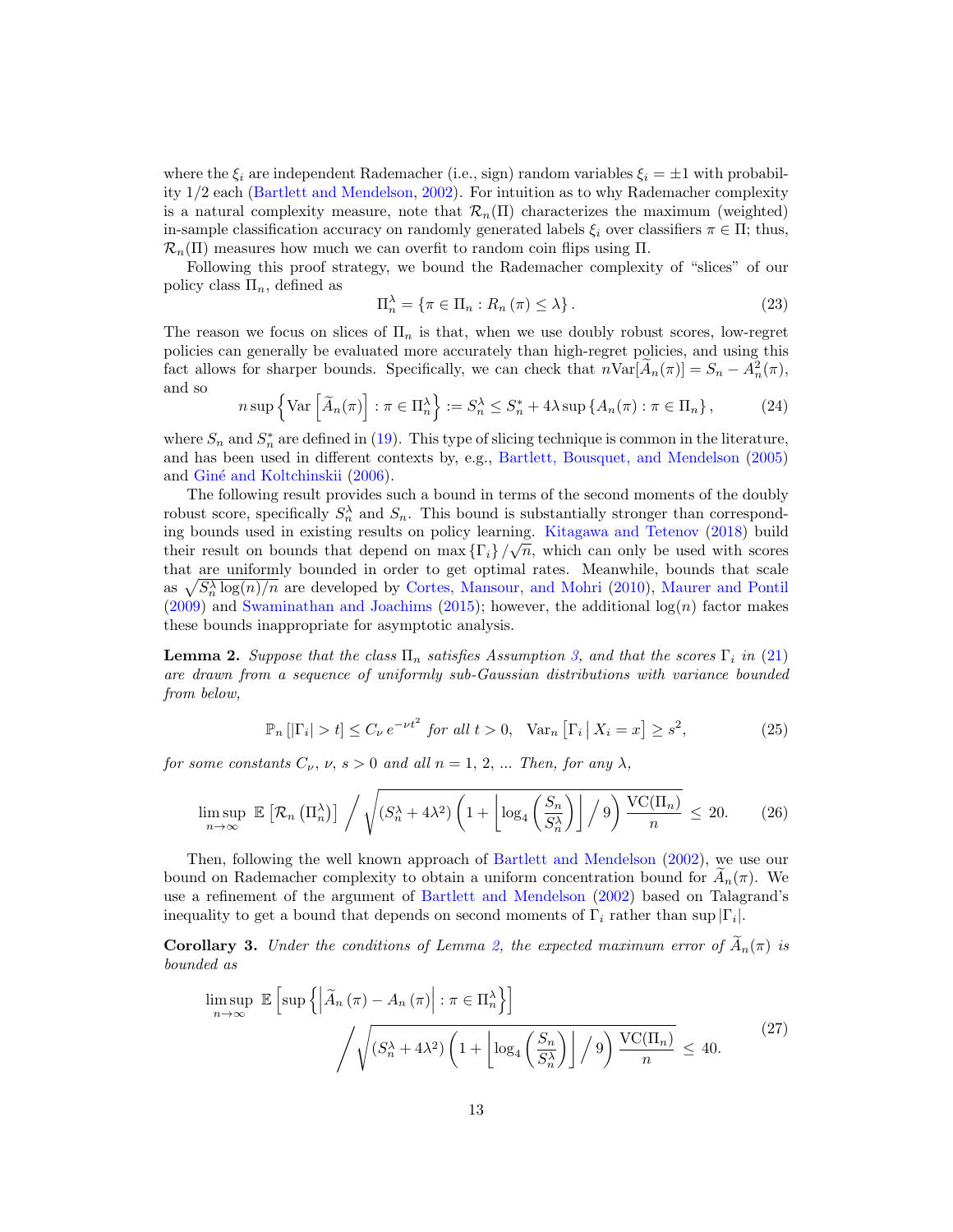Furthermore, this error is concentrated around its expectation: There is a sequence  $c_n \to 0$ such that, for any  $\delta > 0$ ,

<span id="page-13-3"></span>
$$
\sup \left\{ \left| \widetilde{A}_{n} \left( \pi \right) - A_{n} \left( \pi \right) \right| : \pi \in \Pi_{n}^{\lambda} \right\} \leq (1 + c_{n}) \left( \mathbb{E} \left[ \sup \left\{ \left| \widetilde{A}_{n} \left( \pi \right) - A_{n} \left( \pi \right) \right| : \pi \in \Pi_{n}^{\lambda} \right\} \right] + \sqrt{\frac{2S_{n}^{\lambda} \log(\delta^{-1})}{n}} \right) \tag{28}
$$

with probability at least  $1 - \delta$ .

In our final argument, we will apply Corollary [3](#page-12-1) for different λ-slices, and verify that we can in fact focus on those slices where  $\lambda$  is nearly 0. Before that, however, we also need to control the discrepancy between the feasible objective  $A_n(\pi)$  and the oracle surrogate  $A_n(\pi)$ studied here.

#### 3.2 Uniform Coupling with the Doubly Robust Estimator

In the previous section, we established risk bounds that would hold if we could optimize the infeasible value function  $A_n(\pi)$ ; we next need to extend these bounds to cover the situation where we optimize a feasible value function. As discussed above, we focus on the doubly robust estimator [\(18\)](#page-10-0), obtained using cross-fitting as in [Chernozhukov et al.](#page-41-1) [\(2018a,](#page-41-1) [2016\)](#page-41-0). As preliminaries, we note that the results of [Chernozhukov et al.](#page-41-0) [\(2016\)](#page-41-0) immediately imply that, given Assumption [2,](#page-7-2)  $\widehat{A}_n(1)$  is an asymptotically normal estimate of  $A_n(1)$ , where we use "1" as shorthand for the "always treat" policy. Furthermore, it is easy to check that given any fixed policy  $\pi$ ,

<span id="page-13-0"></span>
$$
\sqrt{n}\left(\widehat{A}_{n}\left(\pi\right)-\widetilde{A}_{n}\left(\pi\right)\right)\to_{p} 0, \tag{29}
$$

meaning that the discrepancy between the two value estimates decays faster than the variance of either.

However, in our setting, the analyst gets to optimize over all policies  $\pi \in \Pi_n$ , and so coupling results established for a single pre-determined policy  $\pi$  are not strong enough. The following lemma extends the work of [Chernozhukov et al.](#page-41-0) [\(2016\)](#page-41-0) to the case where we seek to establish a coupling of the form [\(29\)](#page-13-0) that holds simultaneously for all  $\pi \in \Pi_n$ .

<span id="page-13-2"></span>**Lemma [4](#page-10-3).** Under the conditions of Lemma [2,](#page-12-0) suppose that Assumptions [1](#page-6-3) and 4 hold, and that we obtain  $A_n(\pi)$  using cross-fitted estimates of nuisance components satisfying Assumption [2.](#page-7-2) Then

$$
\frac{\sqrt{n} \mathbb{E}\left[\sup\left\{\left|\widehat{A}_n(\pi) - \widetilde{A}_n(\pi)\right| : \pi \in \Pi_n\right\}\right]}{a\left((1 - K^{-1})n\right)} = \mathcal{O}\left(1 + \sqrt{\frac{\text{VC}(\Pi_n)}{n^{\min\{\zeta_m, \zeta_g\}}}}\right),\tag{30}
$$

<span id="page-13-1"></span>where the  $\mathcal{O}(\cdot)$  term hides a dependence on the overlap parameter  $\eta$  from Assumption [4](#page-10-3) and the sub-Gaussianity parameter  $\nu$  specified in Lemma [2.](#page-12-0)

The above result is perhaps surprisingly strong: Provided that the dimension  $\text{VC}(\Pi_n)$  of  $\Pi_n$  does not grow too fast with n, the bound [\(30\)](#page-13-1) is the same coupling bound as we might expect to obtain for a single policy  $\pi$ , and the dimension of the class  $\Pi_n$  does not affect the leading-order constants in the bound. In other words, in terms of the coupling of  $A_n(\pi)$  and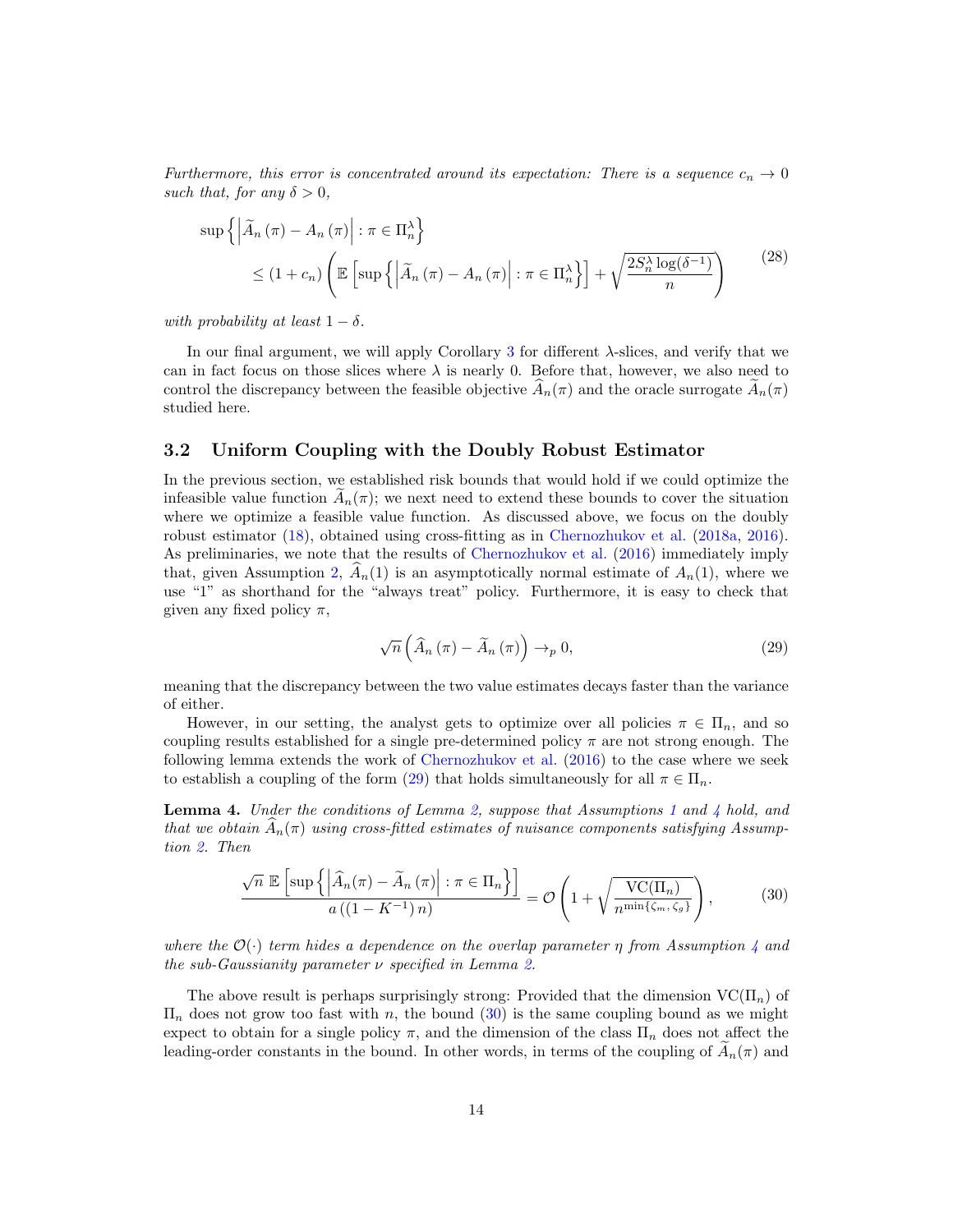$\widehat{A}_n(\pi)$ , we do not lose anything by scanning over a continuum of policies  $\pi \in \Pi_n$  rather than just considering a single policy  $\pi$ .

The doubly robust form used here is not the only way to construct efficient estimators for the value of a single policy  $\pi$ —for example, [Hirano, Imbens, and Ridder](#page-42-2) [\(2003\)](#page-42-2) show that inverse-propensity weighting with non-parametrically estimated propensity scores may also be efficient—but it plays a key role in the proof of Lemma [4.](#page-13-2) In particular, under Assumption [2,](#page-7-2) the natural bound for the bias term due to misspecification of the nuisance components in fact holds simultaneously for all  $\pi \in \Pi$ , and this helps us pay a smaller-than-expected price for seeking a uniform result as in [\(30\)](#page-13-1). It is far from obvious that other efficient methods for evaluating a single policy  $\pi$ , such as that of [Hirano et al.](#page-42-2) [\(2003\)](#page-42-2), would lead to equally strong uniform couplings over the whole class  $\Pi_n$ .

#### <span id="page-14-0"></span>3.3 Proof of Theorem 1

Given that Assumption [1,](#page-6-3) [2,](#page-7-2) [3](#page-9-3) and [4](#page-10-3) hold with parameters  $\beta < \min{\{\zeta_m, \zeta_g\}}$ , a combination of results from Corollary [3](#page-12-1) and Lemma [4](#page-13-2) implies that  $\widehat{A}_n(\cdot)$  concentrates around  $A_n(\cdot)$  over  $\Pi_n^{\lambda}$ . To conclude, it now remains to apply these bounds at two different values of  $\lambda$ . First we choose  $\lambda^* > 0$  such as to satisfy  $4(\lambda^*)^2 + 4\lambda^*$  sup  $\{A(\pi) : \pi \in \Pi_n\} \leq S_n^*$ , so that the following holds via  $(24)$ :

$$
S_n^{\lambda^*} + 4(\lambda^*)^2 \le S_n^* + 4(\lambda^*)^2 + 4\lambda^* \sup \{ A(\pi) : \pi \in \Pi_n \} \le 2S_n^*
$$

.

Then, by Corollary [3](#page-12-1) and Lemma [4,](#page-13-2) we find that the limsup of the following expression is bounded by 1 as  $n$  goes to infinity:

$$
\mathbb{E}\left[\sup\left\{\left|\widehat{A}_{n}\left(\pi\right)-A_{n}\left(\pi\right)\right|:\pi\in\Pi_{n}^{\lambda^{*}}\right\}\right]\Big/\left(60\sqrt{S_{n}^{*}\left(1+\left\lfloor\log_{4}\left(\frac{S_{n}}{S_{n}^{*}}\right)\right\rfloor\big/9\right)\frac{\mathrm{VC}(\Pi_{n})}{n}}\right).
$$

Now, recall that if any two functions  $h(\cdot)$  and  $\hat{h}(\cdot)$  are uniformly coupled as  $|h(u) - \hat{h}(u)| \leq b$ for all  $u \in U$  and  $\hat{h}(\hat{u}) \geq \sup{\{\hat{h}(u) : u \in U\}} - \psi$ , then

$$
h(\hat{u}) \ge \hat{h}(\hat{u}) - b \ge \hat{h}(u) - b - \psi \ge h(u) - 2b - \psi
$$

for any  $u \in U$ . Thus, the above implies that (recall that  $A_n(\pi)$  scales with  $2R_n(\pi)$ )

<span id="page-14-1"></span>
$$
\limsup_{n \to \infty} \mathbb{E} \left[ \sup \left\{ R_n(\pi) : \widehat{A}_n(\pi) \ge \max \left\{ \widehat{A}_n(\pi) : \pi \in \Pi_n^{\lambda^*} \right\} - \psi_n, \ \pi \in \Pi_n^{\lambda^*} \right\} \right]
$$
\n
$$
\left/ \left( \frac{\psi_n}{2} + 60 \sqrt{S_n^* \left( 1 + \left\lfloor \log_4 \left( \frac{S_n}{S_n^*} \right) \right\rfloor / 9} \right) \frac{\text{VC}(\Pi_n)}{n} \right) \le 1,
$$
\n
$$
(31)
$$

and we note that  $\psi_n$  decays fast enough by assumption that it can be omitted from [\(31\)](#page-14-1) without altering the result. In other words, if we knew that our learned policy approximately maximizes  $\widehat{A}_n(\pi)$  and has regret less than  $\lambda^*$ , then we could guarantee that its regret decays at the desired rate.

To prove our result, it remains to show that all approximate maximizers of  $\widehat{A}_n(\cdot)$  have regret bounded by  $\lambda^*$  enough for [\(31\)](#page-14-1) to capture the leading-order behavior of regret. To do so, we apply a similar argument as above, but at a different value of  $\lambda$ . Consider  $\lambda_+ = 3 \limsup_{n \to \infty} \sup \{ R_n(\pi) : \pi \in \Pi_n \},$  and by [\(28\)](#page-13-3) we see that

<span id="page-14-2"></span>
$$
\lim_{n \to \infty} \sqrt{n} \, \mathbb{P} \left[ \sup \left\{ \left| \widetilde{A}_n(\pi) - A_n(\pi) \right| : \pi \in \Pi_n^{\lambda_+} \right\} \ge \frac{\lambda^*}{5} \right] = 0. \tag{32}
$$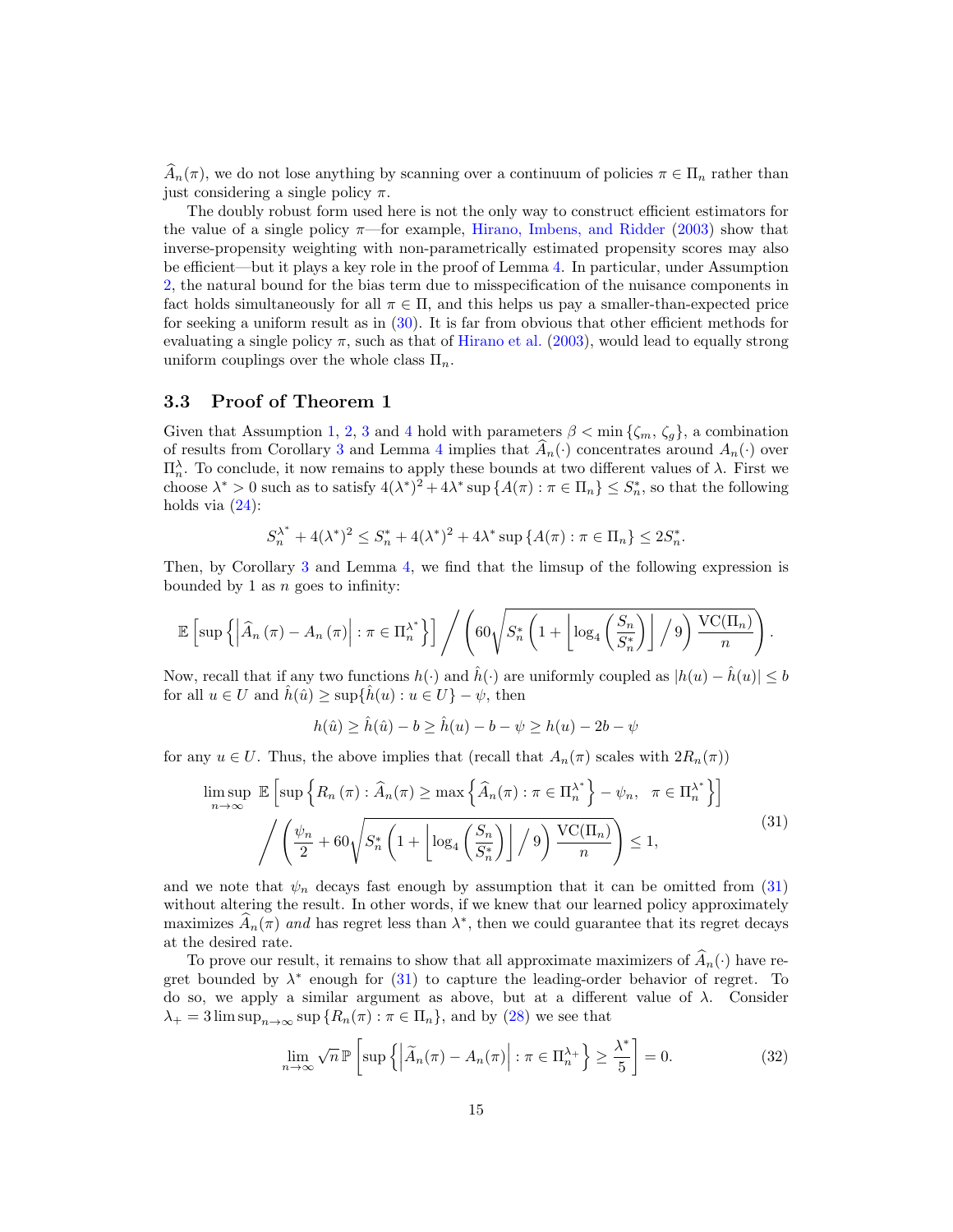Furthermore, note that  $\prod_n^{\lambda_+} = \prod_n$  for large enough n, and so [\(32\)](#page-14-2) in fact also holds with  $\prod_n^{\lambda_+}$ replaced by  $\Pi_n$ . Meanwhile, from [\(30\)](#page-13-1) paired with Markov's inequality we know that

$$
\mathbb{P}\left[\sup\left\{\left|\widehat{A}_n(\pi)-\widetilde{A}_n(\pi)\right|:\pi\in\Pi_n\right\}\geq\frac{\lambda^*}{5}\right]=\mathcal{O}\left(\frac{a\left(\left(1-K^{-1}\right)n\right)}{\sqrt{n}}\right).
$$
 (33)

<span id="page-15-1"></span>By combining these two bounds, we see that

$$
\lim_{n \to \infty} \sqrt{n} \mathbb{P} \bigg[ \bigg\{ \pi \in \Pi_n : \widehat{A}_n(\pi) \ge \max \bigg\{ \widehat{A}_n(\pi) : \pi \in \Pi_n \bigg\} - \psi_n \bigg\}
$$
\n
$$
\bigcap \{ \pi \in \Pi_n : R_n(\pi) \ge \lambda^* \} \neq \emptyset \bigg] = 0,
$$
\n(34)

and moreover, because  $\tau_{m_n}(x, w)$  is uniformly bounded, we find that the contribution of events where  $(34)$  fails to hold to  $(20)$  is vanishingly small as n gets large.

## <span id="page-15-0"></span>4 Lower Bounds

To complement the upper bounds given in Theorem [1,](#page-10-2) we also present lower bounds on the minimax risk for policy learning. Our goal is to show that our bounds are the best possible regret bounds that flexibly account for the distribution of the observed data and depend on the policy class  $\Pi$  through the Vapnik-Chervonenkis dimension  $\text{VC}(\Pi)$ . For simplicity, we here only consider the case where  $W_i$  is binary and unconfounded; lower bounds for other cases considered in this paper can be derived via analogous arguments.

To establish our result, we consider lower bounds over sequences of problems defined as follows. Let  $\mathcal{X}_s := [0, 1]^s$  denote the s-dimensional unit cube for some positive integer s, and let  $f(x)$  and  $e(x)$  be  $\lceil s/2 + 1 \rceil$  times continuously differentiable functions over  $\mathcal{X}_s$ . Moreover, let  $\sigma^2(x)$  and  $\tau(x)$  be functions on  $\mathcal{X}_s$  such that  $\sigma^2(x)$  is bounded away from 0 and  $\infty$ , and  $|\tau(x)|$  is bounded away from  $\infty$ . Then, we define an asymptotically ambiguous problem sequence as one where  $\{X_i, Y_i, W_i\}$  are independently and identically distributed drawn as

$$
X_i \sim \mathcal{P}, \quad W_i \mid X_i \sim \text{Bernoulli}(e(X_i)),
$$
\n
$$
Y_i \mid X_i, W_i \sim \mathcal{N}\left(f(X_i) + (W_i - e(X_i))\frac{\tau(X_i)}{\sqrt{n}}, \sigma^2(X_i)\right).
$$
\n
$$
(35)
$$

<span id="page-15-3"></span>Because of the number of derivatives assumed on  $f(x)$  and  $e(x)$ , it is well known that simple series estimators satisfy Assumption  $2^{15}$  $2^{15}$  $2^{15}$  Thus, because the magnitude of the treatment effects shrinks in [\(35\)](#page-15-3),  $S_n^*$  and  $S_n$  both converge to  $S_p$  as defined below, and so Theorem [1](#page-10-2) immediately implies that, under unconfoundedness,

<span id="page-15-4"></span>
$$
\limsup_{n \to \infty} R_n(\hat{\pi}_n) / \sqrt{\frac{S_{\mathcal{P}} \operatorname{VC}(\Pi)}{n}} \le 60, \quad S_{\mathcal{P}} = \mathbb{E}_{\mathcal{P}} \left[ \frac{\sigma^2(X_i)}{e(X_i)(1 - e(X_i))} \right] \tag{36}
$$

<span id="page-15-2"></span><sup>&</sup>lt;sup>15</sup>See Nickl and Pötscher [\(2007\)](#page-43-15) for an argument that holds for arbitrary distributions  $P$  supported on  $[0, 1]^s$ . We also note that, for a complete argument, one needs to address the fact that we have not assumed the treatment effect function  $\tau(x)$  to be differentiable. To address this issue, note that in our data-generating process [\(35\)](#page-15-3) we have  $\mathbb{E}[Y_i|X_i = x] = f(x)$  regardless of n. Thus, because both  $e(x)$  and  $f(x)$  are sufficiently differentiable, we can use standard results about series estimation to obtain  $o_P(n^{-1/4})$ -consistent estimators  $\hat{e}(x)$  and  $\hat{f}(x)$  for these quantities. Next, for the purpose of our policy learner, we simply set ESEDIMENT BOX  $e(x)$  and  $f(x)$  for these quantities. Next, for the purpose of our poncy realiter, we simply set  $\hat{m}(x,0) = \hat{m}(x,1) = \hat{f}(x)$ ; and because  $\mathbb{E}[\tau^2(X_i)/\sqrt{n}] = \mathcal{O}(1/n)$ , these regression adjustments in fact Assumption [2.](#page-7-2)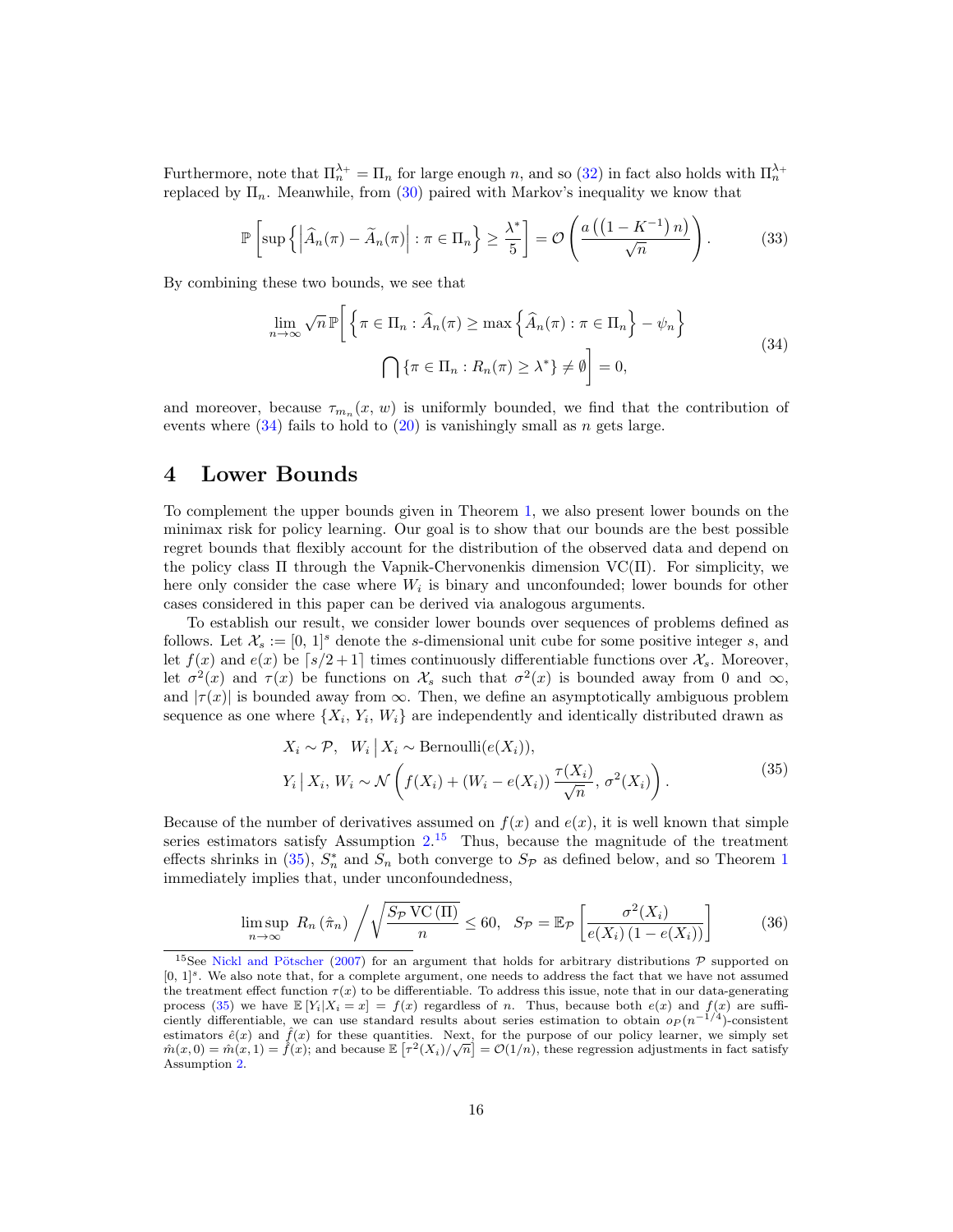for any policy class  $\Pi$  with finite VC dimension. The following result shows that  $(36)$  is sharp up to a universal constant (whose value is less than  $200$ ).<sup>[16](#page-16-0)</sup>

<span id="page-16-4"></span>**Theorem 5.** Let  $f(x)$ ,  $e(x)$ , and  $\sigma(x)$  be functions over  $\mathcal{X}_s$  satisfying the conditions discussed above, and let  $\Pi$  be a class of functions over  $\mathcal{X}_s$  with finite VC dimension. Then, there exists a distribution  $P$  supported on  $[0, 1]^s$  (and a constant C) such that the minimax risk for policy learning over the data generating distribution [\(35\)](#page-15-3) (with unknown  $|\tau(x)| \leq C$ ) and the policy class  $\Pi$  is bounded from below as follows, where  $\hat{\pi}_n$  can be any measurable function of the training sample:

<span id="page-16-1"></span>
$$
\liminf_{n \to \infty} \left\{ \sqrt{n} \inf_{\hat{\pi}_n} \left\{ \sup_{|\tau(x)| \le C} \left\{ \mathbb{E} \left[ R_n \left( \hat{\pi}_n \right) \right] \right\} \right\} \right\} \ge 0.33 \sqrt{S_{\mathcal{P}} \operatorname{VC}(\Pi)}. \tag{37}
$$

Here, the fact that we focus on problems where the magnitude of the treatment effect scales as  $1/\sqrt{n}$  is important, and closely mirrors the type of asymptotics used by [Hirano and](#page-42-0) [Porter](#page-42-0) [\(2009\)](#page-42-0). If treatment effects decay faster than  $1/\sqrt{n}$ , then learning better-than-random policies is effectively impossible—but this does not matter, because of course all decision rules have regret decaying as  $o(1/\sqrt{n})$  $o(1/\sqrt{n})$  $o(1/\sqrt{n})$  and so Theorem 1 is loose. Conversely, if treatment effects dominate the  $1/\sqrt{n}$  scale, then in large samples it is all but obvious who should be treated and who should not, and it is possible to get regret bounds that decay at superefficient rates [\(Luedtke and Chambaz,](#page-42-9) [2020\)](#page-42-9), again making Theorem [1](#page-10-2) loose. But if the treatment √ effects obey the  $\Theta(1/\sqrt{n})$  scaling of [Hirano and Porter](#page-42-0) [\(2009\)](#page-42-0), then the problem of learning good policies is neither trivial nor impossible, and the value of using doubly robust policy evaluation for policy learning becomes apparent.

Finally, we note that the bounds of [Kitagawa and Tetenov](#page-42-1) [\(2018\)](#page-42-1) for inverse-propensity weighting are not asymptotically sharp in the above sense. Even when propensity scores are known, [Kitagawa and Tetenov](#page-42-1) [\(2018\)](#page-42-1) assume that  $|Y_i| \leq M$  and  $\eta \leq e(X_i) \leq 1 - \eta$ , and then prove regret bounds that scale as  $M/\eta \sqrt{\text{VC}(\Pi)/n}$  instead of  $\sqrt{S_P \text{VC}(\Pi)/n}$  in [\(36\)](#page-15-4). Now, the bound of [Kitagawa and Tetenov](#page-42-1) [\(2018\)](#page-42-1) is of course sometimes sharp, e.g., it is optimal if all we know is that  $|Y_i| \leq M$  and  $\eta \leq e(X_i) \leq 1 - \eta$ , but it is not adaptively sharp for asymptotically ambiguous sequences of problems as in  $(35)$ . In particular, the ratio of the upper bound of [Kitagawa and Tetenov](#page-42-1) [\(2018\)](#page-42-1) and the lower bound [\(37\)](#page-16-1) scales as  $M/(\eta\sqrt{S_{\mathcal{P}}})$ , and there exist sequences of type  $(35)$  where this ratio may be arbitrarily large.<sup>[17](#page-16-2)</sup>

## <span id="page-16-3"></span>5 Implementation and Experiments

We now illustrate the value of doubly robust scoring techniques for policy learning using both an example from program evaluation and simulation studies. In Section [5.1](#page-18-0) we revisit a randomized evaluation of California's GAIN program, while Section [5.2](#page-21-0) presents a simulation study with endogenous treatment assignment. We present additional simulation results on nudge interventions to a continuous treatment variable in Section B of the supplemental material.

<span id="page-16-0"></span><sup>&</sup>lt;sup>16</sup>The strategy of proving lower bounds relative to an adversarial feature distribution  $\mathcal P$  is standard in the machine learning literature; see, e.g., [Devroye and Lugosi](#page-41-14) [\(1995\)](#page-41-14). If we fix the distribution  $P$  a-priori, then regret bounds for empirical risk minimization over Π based on structural summaries of Π (such as the VC dimension) may be loose [\(Bartlett and Mendelson,](#page-40-10) [2006\)](#page-40-10); however, it is not clear how to exploit this fact other than by conducting ad-hoc analyses for specific choices of Π.

<span id="page-16-2"></span> $17$ Using the techniques developed in this paper, we can sharpen the bounds of [Kitagawa and Tetenov](#page-42-1) [\(2018\)](#page-42-1) and asymptotically replace  $M/\eta$  by  $\mathbb{E}\left[Y_i^2/(e(X_i)(1-e(X_i)))\right]^{1/2}$ . However, even this improved bound may exceed [\(37\)](#page-16-1) by an arbitrarily large factor.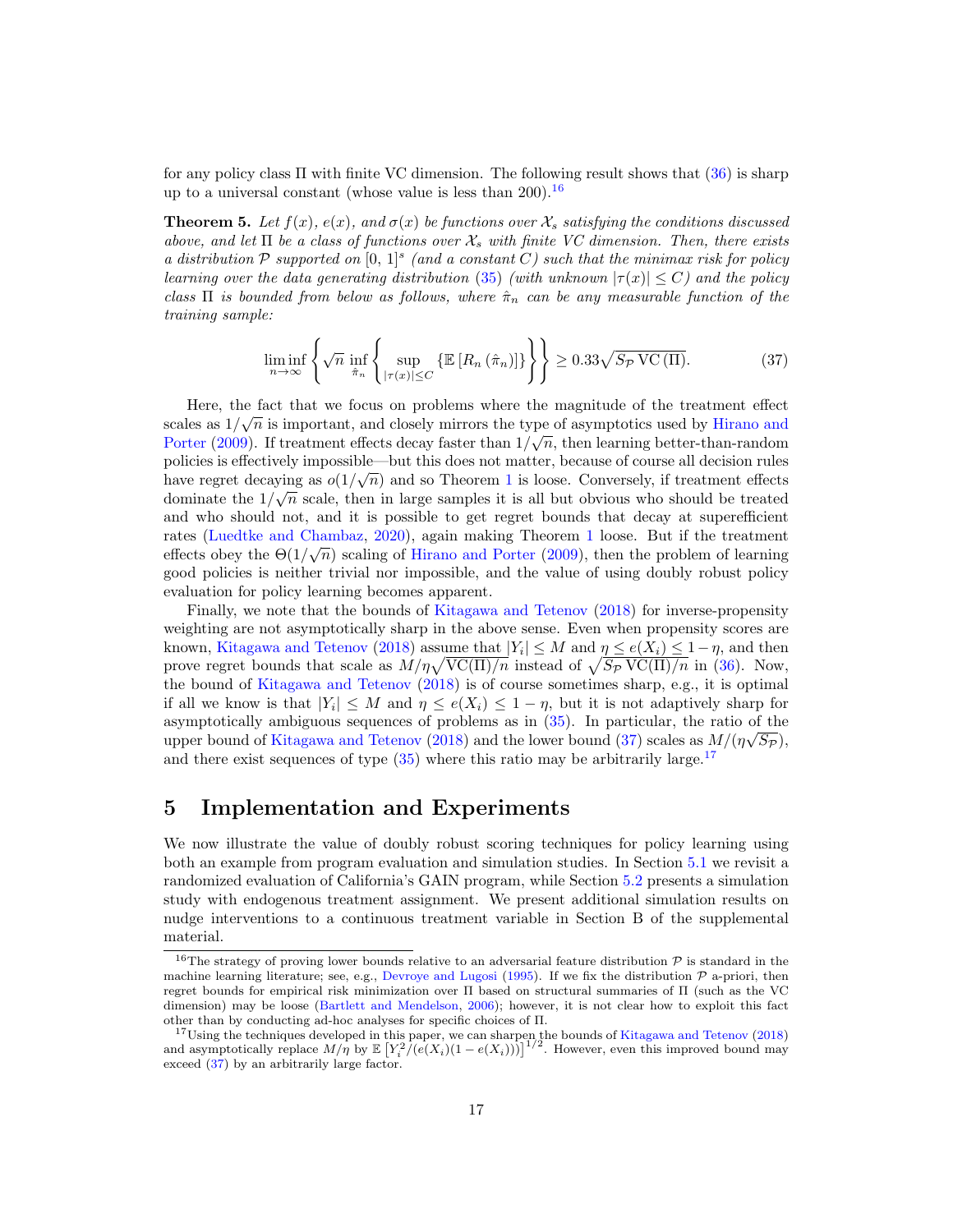Recall that our approach to policy involves a 3-step algorithm. We start with a set of  $n$ independent and identically distributed training examples  $(X_i, Y_i, W_i, Z_i)$  and a class  $\Pi$  of acceptable policies. Then, we

- 1. Estimate the nuisance components  $m(x, w)$  and  $g(x, z)$  defined in Section [2.1,](#page-6-0)
- 2. Form doubly robust scores<sup>[18](#page-17-0)</sup>  $\hat{\Gamma}_i = \tau_{\hat{m}}(X_i, W_i) + \hat{g}(X_i, Z_i)(Y_i \hat{m}(X_i, W_i))$ , with crossfitting as discussed in Section [2.3,](#page-9-0) and
- 3. Select  $\hat{\pi} \in \text{argmax}\left\{ \sum_{i=1}^n (2\pi(X_i) 1)\widehat{\Gamma}_i : \pi \in \Pi \right\}.$

The main points of freedom left to the analysts involve the choice of estimator for  $m(\cdot)$  and  $g(\cdot)$  in Step 1, and the implementation of the optimization problem in Step 3. We emphasize that the choice of estimator for  $m(x, w)$  and  $g(x, z)$  in Step 1 and the choice of policy class Π along with the optimizer used in Step 3 can be made fully independently.

For Theorem [1](#page-10-2) to apply, the main requirement on the method used to estimate  $m(x, w)$ and  $g(x, z)$  in Step 1 is that its error decays fast enough in mean-squared error, as detailed in Assumption [2.](#page-7-2) Here, one option is to use non-parametric estimators for which we can precisely spell out when they satisfy Assumption [2,](#page-7-2) such as sieve-based methods [\(Chen,](#page-41-10) [2007\)](#page-41-10) or kernel regression [\(Caponnetto and De Vito,](#page-41-11) [2007\)](#page-41-11); another is to use more heuristic methods from the statistical learning literature, such as boosting, random forests, or neural networks, in the hope that they will empirically be more accurate in finite samples than sieve or kernelbased methods.[19](#page-17-1) One possible compromise is to run both classical methods known to satisfy Assumption [2](#page-7-2) asymptotically and heuristic statistical learning tools, and then synthesize the output of all models via cross-validation. As argued in [van der Laan, Polley, and Hubbard](#page-44-12) [\(2007\)](#page-44-12), this approach essentially matches the finite-sample accuracy of the best method under consideration while preserving the asymptotic guarantees of the classical ones.

Meanwhile, the optimization problem in Step 3 is not a convex optimization problem, and so solving it can be computationally challenging. Several authors, including [Beygelzimer](#page-41-8) [and Langford](#page-41-8) [\(2009\)](#page-41-8), [Kitagawa and Tetenov](#page-42-1) [\(2018\)](#page-42-1), [Zhang, Tsiatis, Davidian, Zhang, and](#page-44-6) [Laber](#page-44-6) [\(2012\)](#page-44-6) and [Zhao, Zeng, Rush, and Kosorok](#page-44-3) [\(2012\)](#page-44-3), have noted that this optimization problem is numerically equivalent to a weighted classification problem,

$$
\hat{\pi} = \operatorname{argmax}_{\pi \in \Pi} \left\{ \frac{1}{n} \sum_{i=1}^{n} \lambda_i H_i (2\pi(X_i) - 1) \right\}, \quad \lambda_i = \left| \widehat{\Gamma}_i \right|, \quad H_i = \operatorname{sign} \left( \widehat{\Gamma}_i \right), \tag{38}
$$

<span id="page-17-3"></span>where we train a classifier  $\pi(\cdot)$  with response  $H_i$  using sample weights  $\lambda_i$ . Given this formalism, we can build on existing tools for weighted classification to learn  $\hat{\pi}$ ; see [Zhou, Athey, and](#page-44-10) [Wager](#page-44-10) [\(2018\)](#page-44-10) for a further discussion.<sup>[20](#page-17-2)</sup> In all our experiments, we set  $\Pi$  to be a class of finitedepth decision trees (see Section [2.2](#page-8-1) for a definition), and solve the optimization problem in

<span id="page-17-0"></span><sup>&</sup>lt;sup>18</sup>Recall that  $\tau_m(\cdot)$  does not depend on w in the case of binary treatments, and we omit the redundant argument in this case.

<span id="page-17-1"></span><sup>19</sup>In a recent advance, [Farrell, Liang, and Misra](#page-42-14) [\(2020\)](#page-42-14) established conditions under which deep neural networks can be shown to provably satisfy the conditions required by Assumption [2.](#page-7-2) Thus, depending on the statistical setting and the chosen architecture, deep neural networks could either be seen as a formally validated alternative to sieve-type methods or as heuristic method.

<span id="page-17-2"></span> $^{20}$ Some popular approaches for solving problems of the form  $(38)$  include best-subset empirical risk minimization [\(Chen and Lee,](#page-41-15) [2018\)](#page-41-15) and optimal trees [\(Bertsimas and Dunn,](#page-41-16) [2017\)](#page-41-16). Due to the computational difficulty of solving the problem  $(38)$  exactly, it may also be of interest to consider the empirical performance of alternative methods that solve an approximation to our weighted classification problem, e.g., support vector machines [\(Cortes and Vapnik,](#page-41-17) [1995\)](#page-41-17) or recursive partitioning [\(Breiman, Friedman, Olshen, and Stone,](#page-41-12) [1984\)](#page-41-12). However, we caution that our formal results only apply to methods that solve the problem [\(38\)](#page-17-3) exactly; see [Wager](#page-44-13) [\(2019\)](#page-44-13) for further discussion.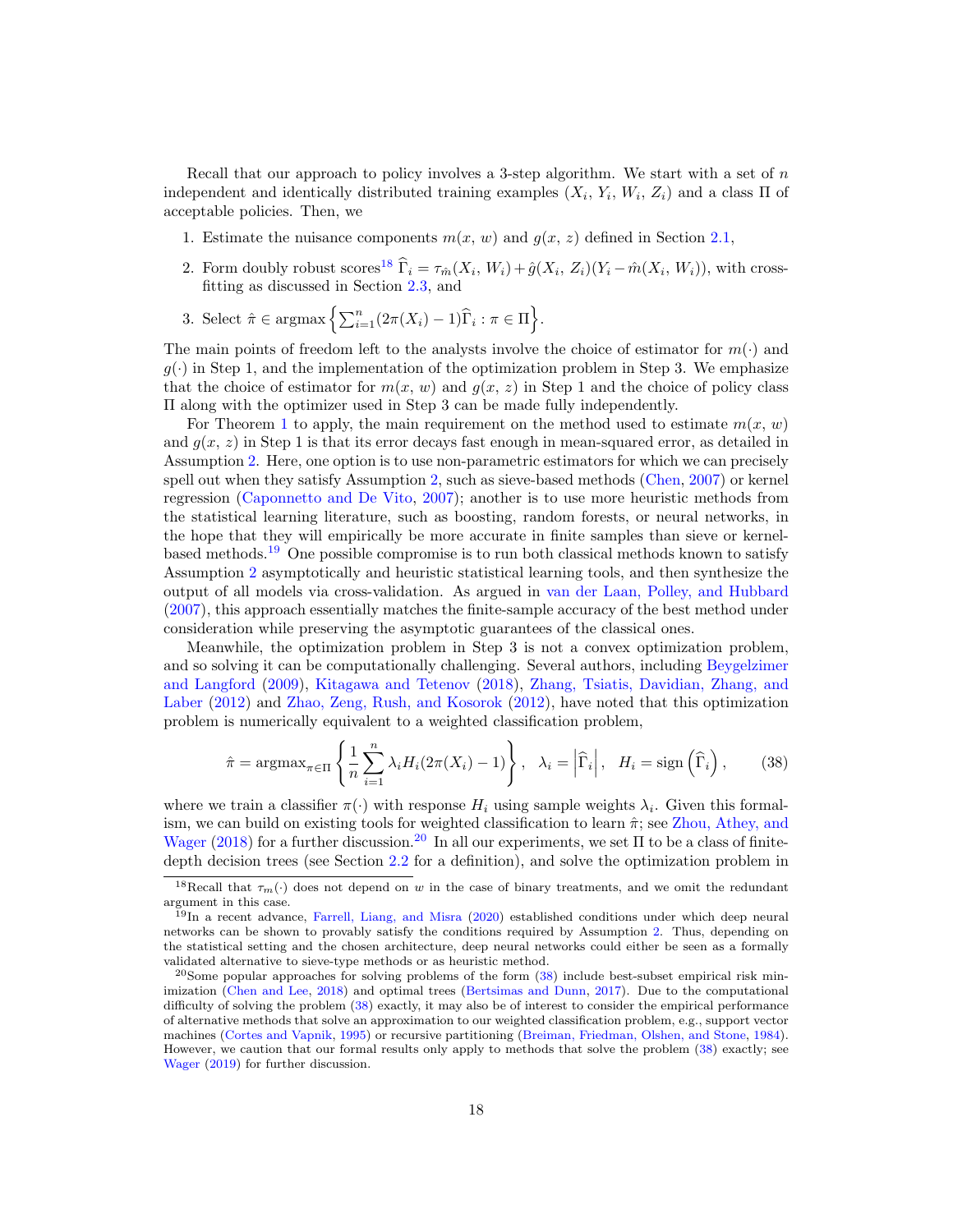Step 3 using our companion R-package policytree [\(Sverdrup et al.,](#page-44-14) [2020;](#page-44-14) [R Core Team,](#page-43-16) [2019\)](#page-43-16); see [Zhou et al.](#page-44-10) [\(2018\)](#page-44-10) for further details and motivation behind the computational strategy taken in this package.

#### <span id="page-18-0"></span>5.1 The California GAIN Program

The Greater Avenues for Independence (GAIN) program, started in 1986, is a welfare-towork program that provides participants with a mix of educational resources and job search assistance. Between 1988 and 1993, the Manpower Development Research Corporation conducted a randomized study to evaluate the program. As described in [Hotz, Imbens, and Kler](#page-42-15)[man](#page-42-15) [\(2006\)](#page-42-15), randomly chosen registrants were eligible to receive GAIN benefits immediately, whereas others were embargoed from the program until 1993. All experimental subjects were followed for a 9-year post-randomization period and, as documented by [Hotz et al.](#page-42-15) [\(2006\)](#page-42-15), eligibility for GAIN had a significant impact on mean quarterly income averaged over this 9-year period.

Our current question is whether we can find ways to prioritize treatment to some subgroups of GAIN registrants particularly likely to benefit from it. We consider data from four counties, Alameda, Riverside, Los Angeles and San Diego, resulting in  $n = 19,170$  observations, and use  $p = 28$  covariates, including demographics, education, and per-quarter earnings for 10 quarters preceding treatment. As in [Hotz et al.](#page-42-15) [\(2006\)](#page-42-15), we use average quarterly income over the 9-year post-randomization period (in \$1000s) as our outcome.

Each county participating in the GAIN evaluation conducted its own randomized controlled trial, and the counties had considerable freedom in how they carried out the randomization. In particular, counties had flexibility in choosing whom to enroll in the randomized trial, and which fraction of participants to randomize into treatment. The data reflects this heterogeneity in study specifications: The per-county average outcome for controls varied from 0.64 to 1.04 thousand dollars per quarter, while the per-county fraction of treated units varied from 0.50 to 0.86.

We use this dataset to design a semi-synthetic observational study by pooling the data from all four counties under consideration. Because the mean control outcome and treatment fraction vary from county to county (and are in fact correlated), we expect that an uncorrected analysis of the pooled data would suffer from confounding. In an attempt to correct for the confounding that arises from pooling we pursue a selection-on-observables strategy, and assume that controlling for the  $p = 28$  covariates described above is enough to correct for the different study specifications used in different counties.

Our method starts by computing doubly robust scores for the treatment effect, and learning policies by empirical maximization as in  $(2)$ . We use the augmented inverse-propensity weighted scores of [Robins, Rotnitzky, and Zhao](#page-43-3) [\(1994\)](#page-43-3), with nuisance component estimates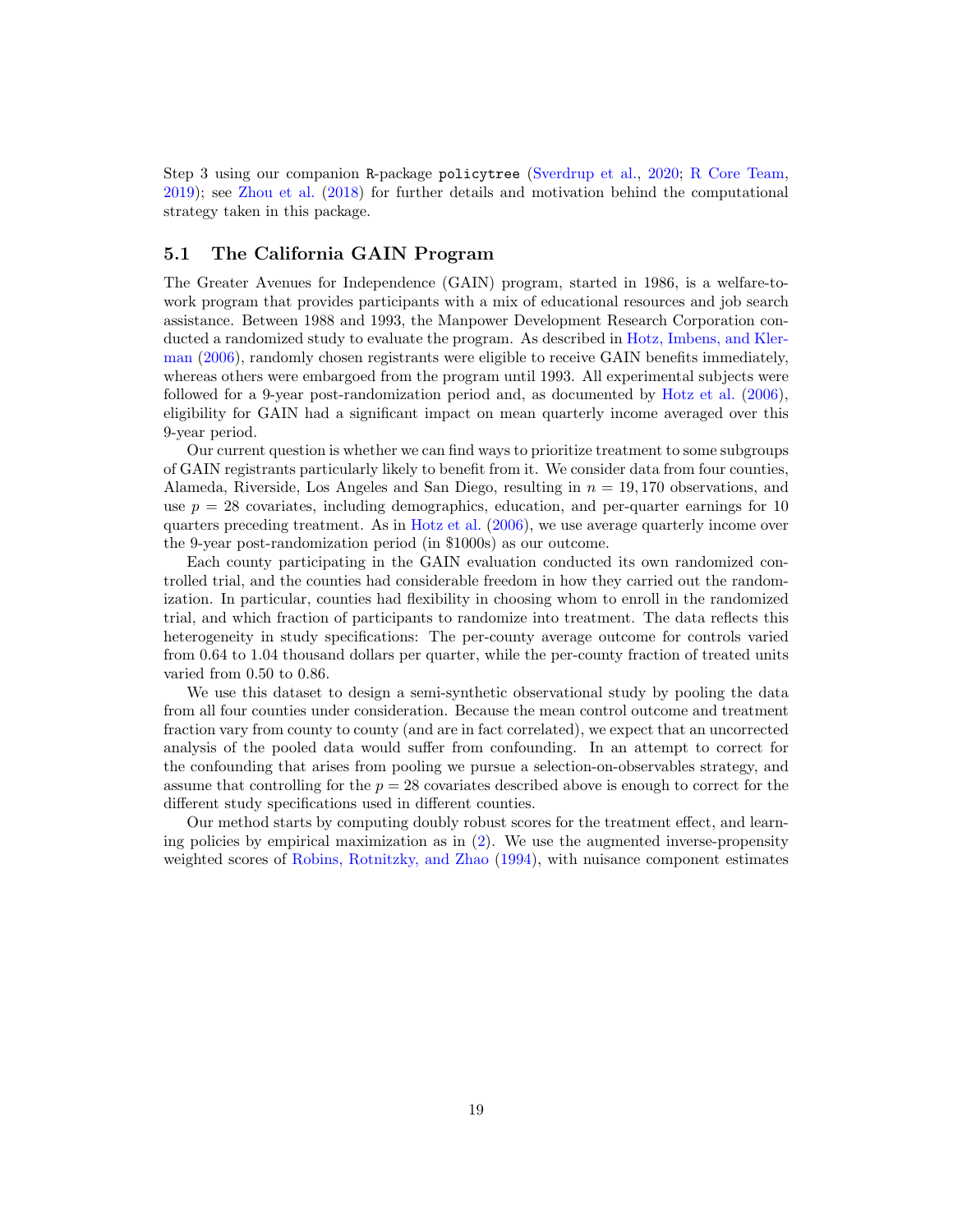from generalized random forests [\(Athey, Tibshirani, and Wager,](#page-40-4) [2019;](#page-40-4) [Breiman,](#page-41-18) [2001\)](#page-41-18).<sup>[21](#page-19-0)</sup>

$$
\hat{\pi} = \operatorname{argmax}\left\{ \frac{1}{n} \sum_{i=1}^{n} \left( 2\pi(X_i) - 1 \right) \left( \widehat{\Gamma}_i - C \right) : \pi \in \Pi \right\},\tag{39}
$$

$$
\hat{\Gamma}_i = \hat{\tau}^{(-i)}(X_i)
$$
\n
$$
+ \frac{W_i - \hat{e}^{(-i)}(X_i)}{W_i - \hat{e}^{(-i)}(X_i)} \quad (40)
$$
\n
$$
+ \frac{W_i - \hat{e}^{(-i)}(X_i)}{W_i - \hat{e}^{(-i)}(X_i)} \quad (41)
$$

<span id="page-19-4"></span><span id="page-19-3"></span>
$$
+\frac{W_i-e^{(-i)}(X_i)}{\hat{e}^{(-i)}(X_i)\left(1-\hat{e}^{(-i)}(X_i)\right)}\left(Y_i-\hat{f}^{(-i)}(X_i)-(W_i-\hat{e}^{(-i)}(X_i))\hat{\tau}^{(-i)}(X_i)\right),
$$

where  $\hat{f}(x)$  and  $\hat{e}(x)$  are random forest estimates of  $\mathbb{E}[Y_i | X_i = x]$  and  $\mathbb{E}[W_i | X_i = x]$  respectively,  $\hat{\tau}(\cdot)$  is an causal forest<sup>[22](#page-19-1)</sup> estimate of the conditional average treatment effect, and C is a parameter measuring the cost of treatment. Tuning parameters for all forests were selected by leave-one-out cross-validation.<sup>[23](#page-19-2)</sup> Here, we set  $C = 0.14$  to roughly match the average treatment effect with the goal of ensuring that the optimal treatment rule is not trivial (i.e., we can only achieve non-zero utility gains by exploiting treatment heterogeneity).

Before starting to optimize policies we first run a brief sanity check on our selection-onobservables strategy, and confirm the ability of estimators that build on this assumption to accurately recover the average treatment effect we would get using a proper randomization-based estimator that does not pool data across counties. The natural doubly robust estimator of the average treatment effect in our setting is  $\hat{\theta}_{DR} = \sum_{i=1}^{n} \hat{\Gamma}_i/n$ , with scores  $\hat{\Gamma}_i$  as in [\(40\)](#page-19-3). We compare it to a naive difference-in-means estimator  $\hat{\theta}_{DM} = \text{avg} \{ Y_i : W_i = 1 \} - \text{avg} \{ Y_i : W_i = 0 \}$ that does not attempt to correct for bias due to pooling, and to an "oracle" doubly robust estimator that does not estimate propensity scores from covariates but instead uses the true per-county treated fractions:  $\hat{\theta}_{DR}^* = \sum_{i=1}^n \hat{\Gamma}_i^*/n$  with

$$
\begin{split} \widehat{\Gamma}_{i}^{*} &= \widehat{\tau}^{(-i)}(X_{i}) + \frac{W_{i} - \widehat{e}_{i}^{*}}{\widehat{e}_{i}^{*}\left(1 - \widehat{e}_{i}^{*}\right)} \left(Y_{i} - \widehat{f}^{(-i)}(X_{i}) - (W_{i} - \widehat{e}_{i}^{*})\widehat{\tau}^{(-i)}(X_{i})\right), \\ \widehat{e}_{i}^{*} &= \sum_{j=1}^{n} W_{j} 1\left(\{G_{j} = G_{i}\}\right) / \sum_{j=1}^{n} 1\left(\{G_{j} = G_{i}\}\right), \end{split} \tag{41}
$$

<span id="page-19-5"></span>where  $G_i \in \{\text{Alameda}, \text{Riverside}, \text{Los Angeles}, \text{San Diego}\}\$  denotes the county-membership of the *i*-th sample. Because  $\hat{\theta}_{DR}^*$  uses the true per-county treatment fractions  $\hat{e}_i^*$  and estimates of the *t*-th sample. Because  $\sigma_{DR}$  uses the true per-county treatment fractions  $e_i$  and estimates muisance components using cross-fitting, the point estimates will be  $\sqrt{n}$ -consistent and the

<span id="page-19-0"></span> $21$  $21$ The one major deviation between how we compute scores below and the assumptions of Theorem 1 is that, here, we use leave-one-out (or out-of-bag) estimates for  $\tau(X_i)$ , etc., whereas Theorem [1](#page-10-2) assumed K-fold estimation. The reason for this choice is that, as discussed in [Breiman](#page-41-18) [\(2001\)](#page-41-18), random forests are particularly well suited for leave-one-out estimation, and allow the analyst to obtain such estimates at essentially no additional computational cost.

<span id="page-19-1"></span> $22$ Random forests are a type of adaptive nearest neighbor estimator that use an ensemble of trees to define a relevant neighborhood function for each query point; see [Athey et al.](#page-40-4) [\(2019\)](#page-40-4) for a discussion. Causal forests use the adaptive neighborhood function implied by a forest to fit a partially linear model using the method of [Robinson](#page-43-17) [\(1988\)](#page-43-17); see [Nie and Wager](#page-43-7) [\(2020\)](#page-43-7) for formal results motivating the use of local partially linear modeling for heterogeneous treatment effect estimation, and Section 1.3 of [Athey and Wager](#page-40-11) [\(2019\)](#page-40-11) for a discussion of how this partially linear modeling is carried out in causal forests. We emphasize that, for our purposes, random forests are simply used as a convenient non-parametric estimator of relevant nuisance components, specifically  $f(x)$  and  $e(x)$  here, and could seamlessly be replaced with other methods such as boosting or neural networks. The shape of the learned policy  $\hat{\pi}$  is determined in the optimization step 3, which only depends on the random forests through the predictions used to form doubly robust scores  $\hat{\Gamma}_i$ .

<span id="page-19-2"></span><sup>&</sup>lt;sup>23</sup>The regression surfaces  $\hat{f}(x)$  and  $\hat{e}(x)$  were tuned to optimize mean-squared error. As advocated in [Nie](#page-43-7) [and Wager](#page-43-7) [\(2020\)](#page-43-7), the conditional average treatment effect function was tuned to optimize the error of a local residual-on-residual regression.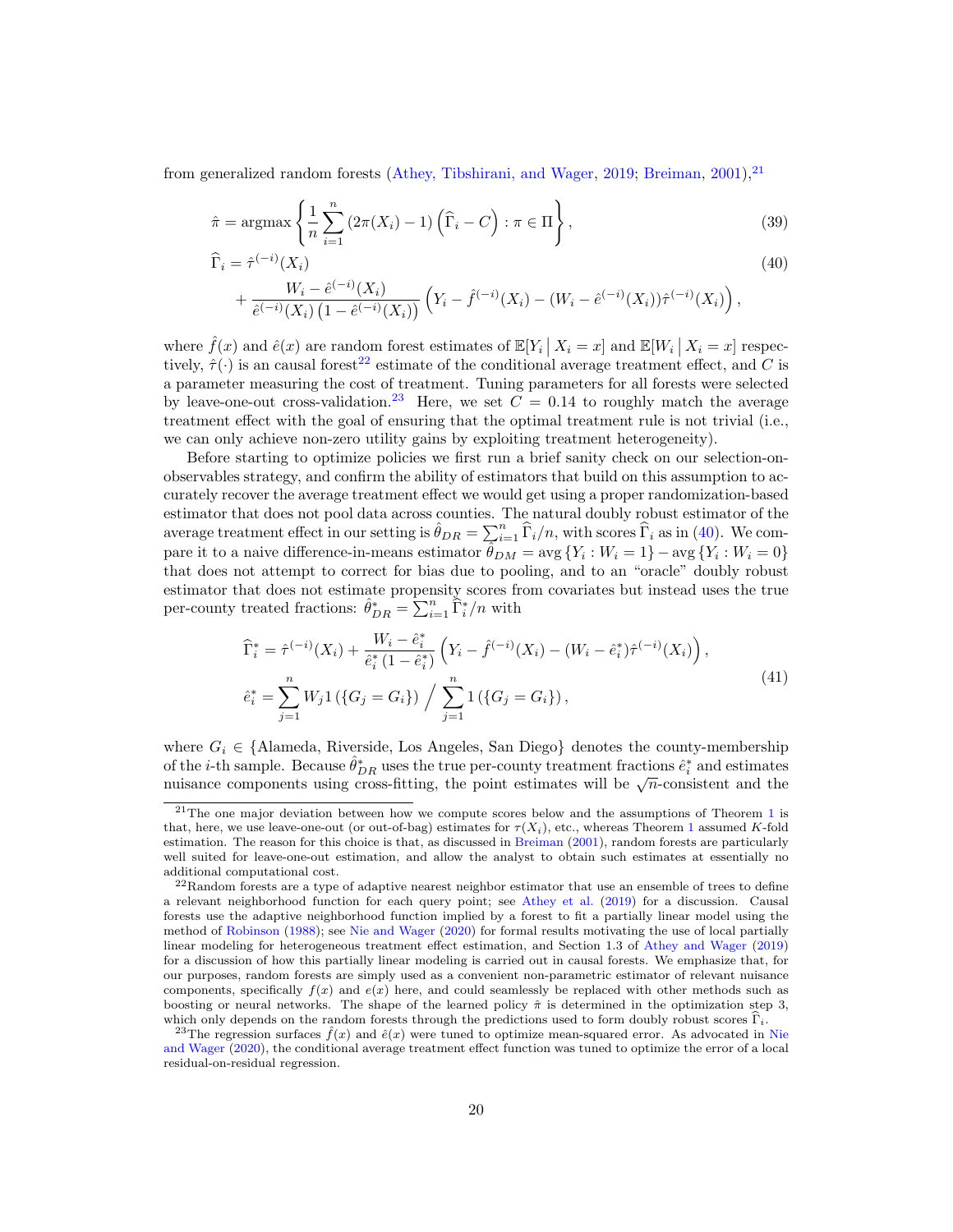|                      | non-white | white |
|----------------------|-----------|-------|
| fraction treated     | 76%       | 81\%  |
| mean control outcome | 0.79      | 0.90  |

<span id="page-20-1"></span>Table 1: Outcome is mean quarterly income (in \$1000) averaged over 9 years postintervention. Differences in mean responses between white and non-white respondents are both significant at the  $0.05$  level using a Welch two-sample  $t$ -test.

<span id="page-20-0"></span>

Figure 1: Example of optimal depth-1 and -2 policy trees learned by optimizing the augmented inverse-propensity weighting loss function.

associated confidence intervals asymptotically valid essentially without assumptions [\(Rothe,](#page-43-18) [2018;](#page-43-18) [Wager, Du, Taylor, and Tibshirani,](#page-44-15) [2016\)](#page-44-15). The resulting point estimates for the average treatment effect ( $\pm 1$  standard error) are:  $\hat{\theta}_{DR} = 0.141 \pm 0.026$  for the feasible doubly-robust estimator,  $\hat{\theta}_{DR}^* = 0.146 \pm 0.028$  for the oracle doubly-robust estimator, and  $\hat{\theta}_{DM} = 0.208 \pm 0.028$ 0.028 for the naive difference in means. Thus, it appears that pooling county information results in confounding, but that controlling for available covariates helps.

We now move to learning a policy  $\hat{\pi}$ . In doing so, however, we note that caution is warranted because we have measured features pertaining to race, ethnicity, age and gender. On the one hand, there may be legal restrictions on the use of these features for treatment allocation but, on the other hand, they appear to act as counfounders. For example, as shown in Table [1,](#page-20-1) white GAIN registrants were randomized to treatment at higher rates than nonwhite registrants, and also white controls had higher outcomes than non-white controls. Our approach allows us to seamlessly use such sensitive variables for deconfounding without using them for policy allocation: We use these variables when estimating the nuisance components in [\(40\)](#page-19-3), but then omit them from the maximization step [\(39\)](#page-19-4) that produces the policy.

For our policy class Π, we consider decision trees of depth either 1 or 2. The learned decision rules are shown in Figure [1.](#page-20-0) Interestingly, the depth-1 and 2 trees make the same decisions for the roughly 3/4 of GAIN registrants who were paid 3 quarters prior to randomization, but the depth-2 tree chooses to switch to a different rule for those who weren't paid 3 quarters prior.

In order to choose tree depth and, more broadly, to evaluate the accuracy of the policy learning procedure, we recommend cross-validation. We randomly divide the data into  $K$ folds  $S_k$ ,  $k = 1, ..., K$  and, for each fold, learn a policy  $\hat{\pi}^{(-k)}(\cdot)$  using all but the data in  $S_k$ .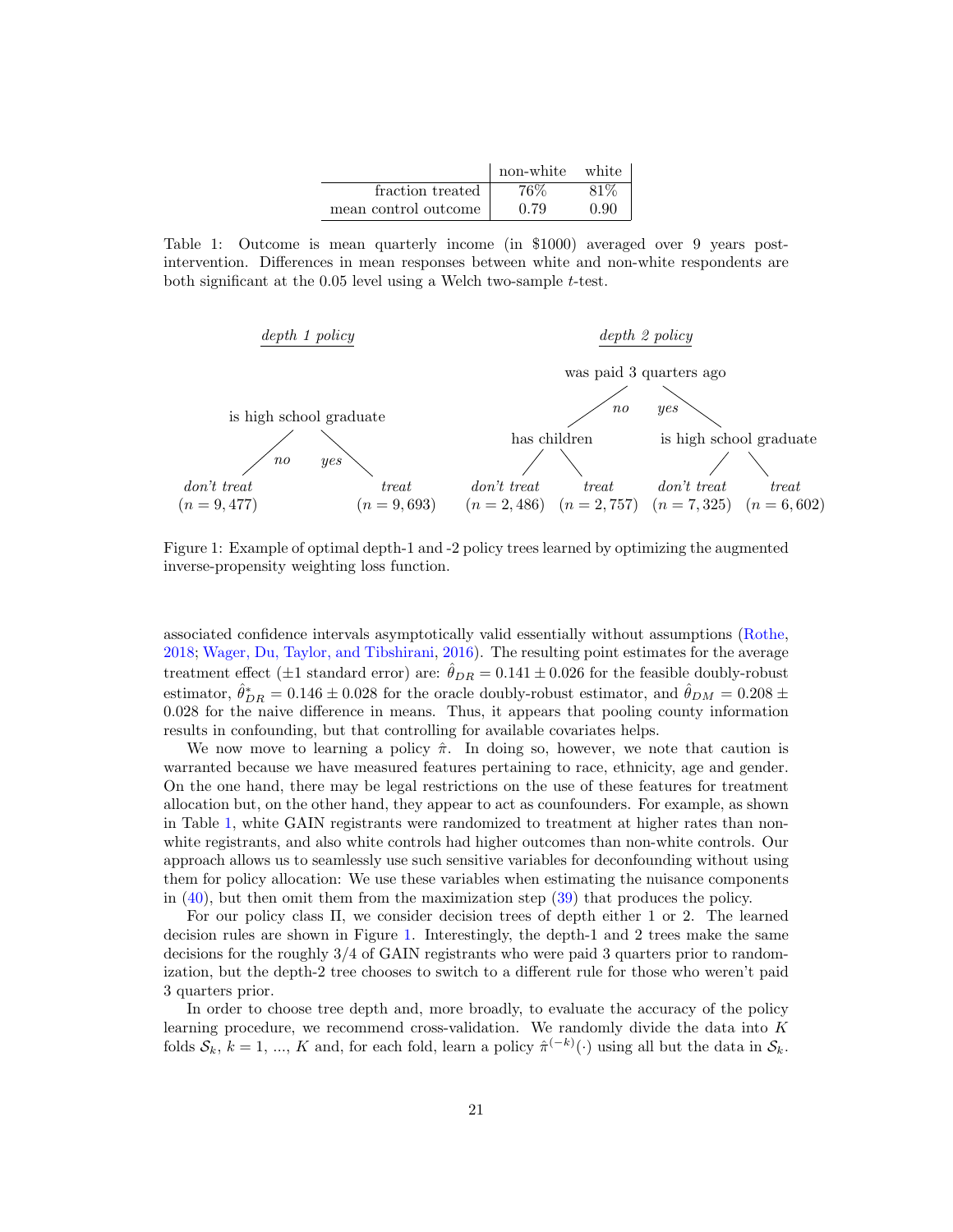<span id="page-21-3"></span>

|                | estimated improvement |                   |  |  |  |
|----------------|-----------------------|-------------------|--|--|--|
| method         | fitted propensities   | true propensities |  |  |  |
| plug-in        | $0.077 \pm 0.026$     | $0.063 \pm 0.028$ |  |  |  |
| IPW depth 1    | $0.065 \pm 0.026$     | $0.048 \pm 0.028$ |  |  |  |
| IPW depth 2    | $0.043 \pm 0.026$     | $0.029 \pm 0.028$ |  |  |  |
| AIPW depth 1   | $0.068 \pm 0.026$     | $0.050 \pm 0.028$ |  |  |  |
| AIPW depth $2$ | $0.091 \pm 0.026$     | $0.080 \pm 0.028$ |  |  |  |

Table 2: Estimate of the utility improvement of various policies over a random assignment baseline,  $\pm 1$  standard error. The plug-in policy simply thresholds causal forest predictions at  $\hat{\tau}^{(-i)}(X_i) > C$ , the inverse-propensity weighted trees (IPW) are following [Kita](#page-42-1)[gawa and Tetenov](#page-42-1) [\(2018\)](#page-42-1), and the trees scored via augmented inverse propensity-weighting (AIPW) are instances of the method studied here. The left column estimates improvement via [\(42\)](#page-21-1), whereas the right column brings in county membership information to obtain a randomization-based estimator of improvement [\(43\)](#page-21-2).

Here, we use  $K = 10$ . Finally, we estimate improvement over a random baseline as

<span id="page-21-1"></span>
$$
\widehat{A}_{CV} = \frac{1}{n} \sum_{k=1}^{K} \sum_{i \in \mathcal{S}_k} \left( 2\widehat{\pi}^{(-k)}(X_i) - 1 \right) \widehat{\Gamma}_i.
$$
\n(42)

Table [2](#page-21-3) shows the estimated improvement of our depth-1 and -2 trees, as well as two baselines: A variant of the inverse-propensity weighted method of [Kitagawa and Tetenov](#page-42-1) [\(2018\)](#page-42-1) using the propensities used to construct [\(40\)](#page-19-3), as well as a plug-in policy that does not obey our functional form restriction, and simply treats all samples with  $\hat{\tau}^{(-i)}(X_i) > C$ . Our depth-2 trees achieve markedly better performance than the depth-1 trees. Interestingly, the depth-2 tree is also competitive with the unconstrained plug-in estimator. Based on this analysis, we prefer the depth-2 tree in Figure [1.](#page-20-0)

One potential concern with this analysis is that our evaluation hinges on validity of the selection-on-observables assumption, as well as accuracy of the doubly robust scores  $\hat{\Gamma}_i$  from [\(40\)](#page-19-3). To assuage this concern, we also computed a version of the improvement measure [\(42\)](#page-21-1), but with scores  $\hat{\Gamma}_i^*$  computed using the true per-county treatment fractions as in [\(41\)](#page-19-5):

<span id="page-21-2"></span>
$$
\widehat{A}_{CV}^{*} = \frac{1}{n} \sum_{k=1}^{K} \sum_{i \in S_k} \left( 2\widehat{\pi}^{(-k)}(X_i) - 1 \right) \widehat{\Gamma}_i^{*}.
$$
\n(43)

As seen in the second rightmost column of Table [2,](#page-21-3) our feasible evaluation discussed above gave the correct ordering for the methods, but was somewhat optimistic in terms of the quality of the learned policies. The formal properties of treatment rules whose complexity is tuned via cross-validation are considered by [Mbakop and Tabord-Meehan](#page-43-12)  $(2016)$ <sup>[24](#page-21-4)</sup>

#### <span id="page-21-0"></span>5.2 Simulation Study with Binary, Endogenous Treatments

In order to develop a richer quantitative understanding of the behavior of our method, we now turn to a simulation study. Here, we consider a setting with a binary, endogenous

<span id="page-21-4"></span><sup>&</sup>lt;sup>24</sup>Recall that cross-validation is a means of evaluating the quality of the policy learning procedure, not the decision that was produced by a specific realization of the procedure. If we want an accuracy assessment that is valid conditionally on the learned rule  $\hat{\pi}(\cdot)$ , one can either use a single test-train split, or use the more sophisticated data carving approach of [Fithian, Sun, and Taylor](#page-42-16) [\(2014\)](#page-42-16).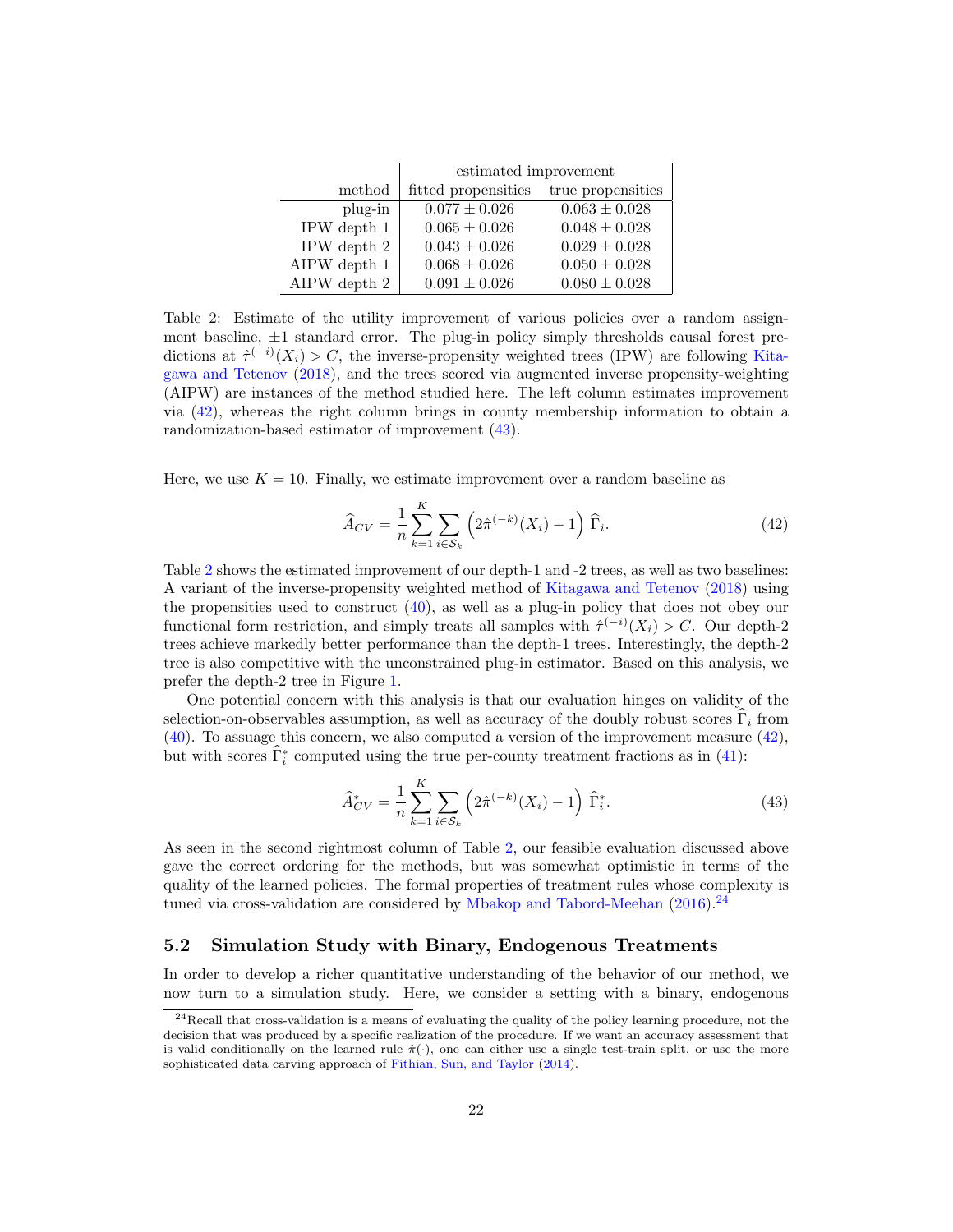<span id="page-22-1"></span>

Figure 2: Distribution of the improvement  $A(\pi) = \mathbb{E}[(2\pi(X_i) - 1)\tau(X_i)]$  for policies learned by optimizing the scores [\(44\)](#page-22-0) over the class Π of depth-2 trees, for different values of sample size n. Each box plot summarizes the distribution of  $A(\hat{\pi})$  over 200 simulation replications, while the solid line shows the average of  $A(\hat{\pi})$ . The lower horizontal line shows  $A(\pi)$  for the best policy that does not use the features  $X_i$  (i.e., either always treat or never treat), and the upper horizontal line shows the supremum of  $A(\pi)$  over the class  $\Pi$ .

treatment  $W_i$  and a binary instrument  $Z_i$  and assume homogeneity as in [\(16\)](#page-8-2). In this case, our method chooses the policy  $\hat{\pi} = \arg \max \{ \frac{1}{n} \sum_{i=1}^{n} (2\pi(X_i) - 1) \hat{\Gamma}_i : \pi \in \Pi \}$ , where  $\hat{\Gamma}_i$  is a cross-fit doubly robust score with estimates of the compliance weights as in [\(17\)](#page-8-3):

<span id="page-22-0"></span>
$$
\widehat{\Gamma}_{i} = \widehat{\tau}^{(-i)}(X_{i}) + \widehat{g}^{(-i)}(X_{i}, Z_{i}) \left(Y_{i} - \widehat{f}^{(-i)}(X_{i}) - (W_{i} - \widehat{e}^{(-i)}(X_{i}))\widehat{\tau}^{(-i)}(X_{i})\right),
$$
\n
$$
\widehat{g}^{(-i)}(X_{i}, Z_{i}) = \frac{1}{\widehat{\Delta}^{(-i)}(X_{i})} \frac{Z_{i} - \widehat{z}^{(-i)}(X_{i})}{\widehat{z}^{(-i)}(X_{i})(1 - \widehat{z}^{(-i)}(X_{i}))},
$$
\n(44)

where  $\Delta(x) = \mathbb{P}\left[W_i = 1 \mid Z_i = 1, X_i = x\right] - \mathbb{P}\left[W_i = 1 \mid Z_i = 0, X_i = x\right]$  is the conditional average effect of the instrument on the treatment,  $z(x) = \mathbb{P}\left[Z_i = 1 \mid X_i = x\right]$ ,  $f(x) = \mathbb{E}\left[Y_i\right]X_i = x\right], e(x) = \mathbb{P}\left[W_i = 1 \mid X_i = x\right],$  and  $\tau(x)$  is the conditional average treatment effect as specified in [\(16\)](#page-8-2). We estimate all nuisance components via random forest methods with the package grf, and use an instrumental forest for  $\tau(\cdot)$ , a causal forest for  $\Delta(\cdot)$ , and a regression forest for  $f(\cdot)$ ,  $e(\cdot)$  and  $z(\cdot)$ .

In this simulation experiment, we generate data independently as follows, for various choices of n and  $\tau(\cdot)$ :

$$
X \sim \mathcal{N}(0, \mathcal{I}_{10 \times 10}), \quad Z \mid X \sim \text{Bernoulli}\left(1/\left(1 + e^{-X_3}\right)\right),
$$
  
\n
$$
\varepsilon \mid X, Z \sim \mathcal{N}(0, 1), \quad Q \mid X, Z, \varepsilon \sim \text{Bernoulli}\left(1/\left(1 + e^{-\varepsilon - X_4}\right)\right),
$$
  
\n
$$
W = Q \wedge Z, \quad Y = (X_3 + X_4)_+ + W\tau(X) + \varepsilon.
$$
\n(45)

Note that W is in fact endogenous, because  $Q$  (and thus also W) is more likely to be 1 when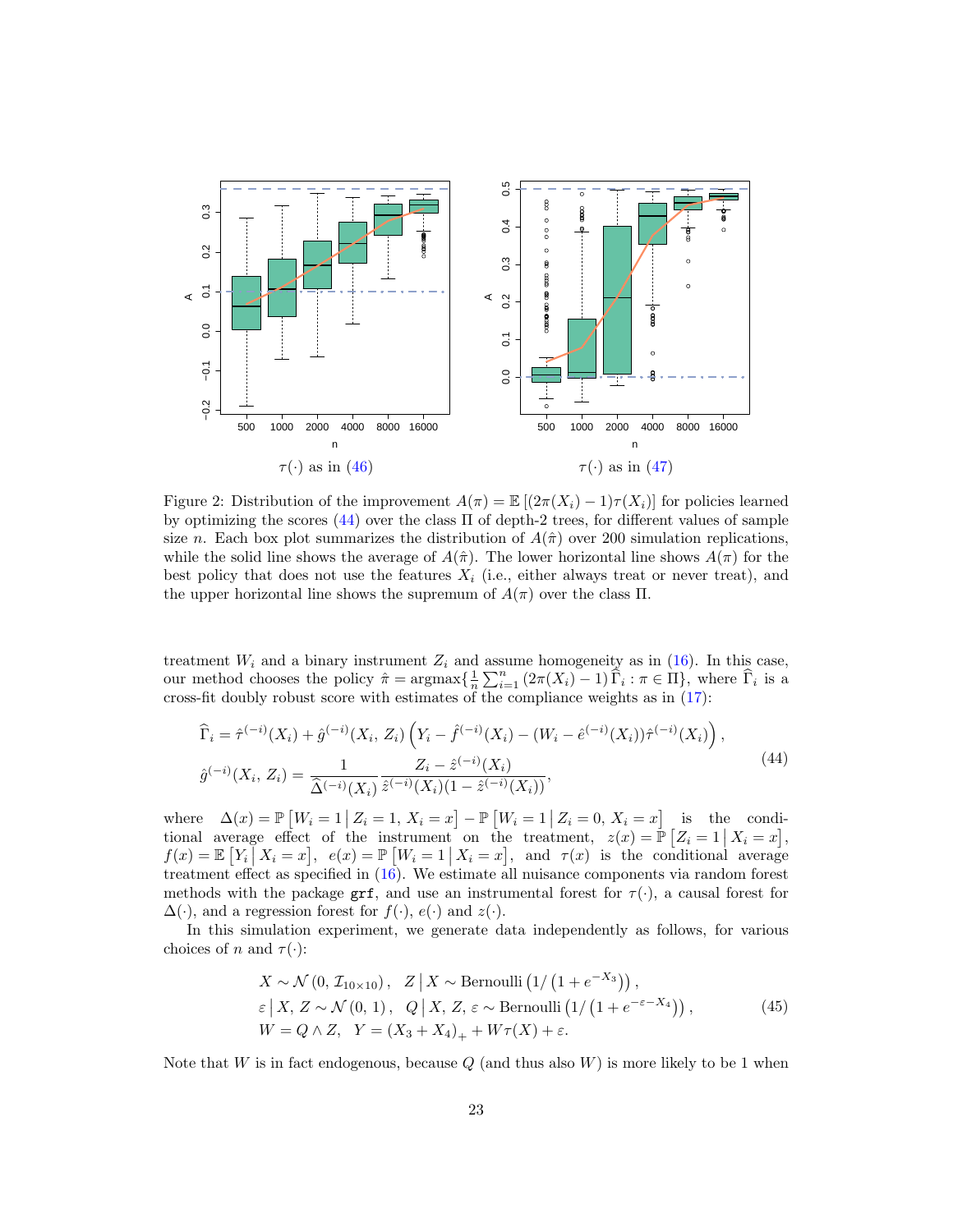the noise term  $\varepsilon$  is large. Given this setup, we consider  $\tau(\cdot)$  functions

$$
\tau(x) = ((x_1)_+ + (x_2)_+ - 1)/2 \text{ and } (46)
$$

<span id="page-23-1"></span><span id="page-23-0"></span>
$$
\tau(x) = \text{sign}(x_1 x_2) / 2. \tag{47}
$$

In both cases, we learn  $\pi(\cdot)$  over the class II of depth-2 trees and note that best non-parametric policy  $\pi^*(x) = 1$  ( $\{\tau(x) > 0\}$ ) belongs to  $\Pi$  in case [\(47\)](#page-23-1) but not in case [\(46\)](#page-23-0).

In Figure [2,](#page-22-1) we display the improvement  $A(\pi) = \mathbb{E}[(2\pi(X_i)-1)\tau(X_i)]$  of our learned policies relative to a random assignment baseline, for different values of n. Over all, we see that the regret of the learned policies improves with  $n$ , and approaches best-in-class regret as n gets large. We also note an interesting difference in the behavior of the learned rules in settings [\(46\)](#page-23-0) and [\(47\)](#page-23-1). In the first case,  $\tau(\cdot)$  is continuous, and regret improves smoothly with sample size. Conversely, in the second case where  $\tau(\cdot)$  has sharp jumps, we observe something of a phase transition between  $n = 2,000$  and  $n = 4,000$ , as our trees become able to consistently make splits that roughly match the jumps in  $\tau(\cdot)$ .

## 6 Discussion

In this paper, we proposed an approach to policy learning in the observational study setting that builds on classical ideas for semiparametrically efficient treatment effect estimation. Our main result is that doubly robust estimators of average treatment effects can be adapted for policy evaluation, and that the policy that maximizes the resulting doubly robust value estimate over a pre-specified class Π satisfies rate-optimal guarantees for minimax regret. Our approach decouples estimation of nuisance components used for the doubly robust scores from optimization of the doubly robust value function, and thus allows practitioners flexibility in how they implement each step.

Our formal discussion focused on regret bounds for policy learning. A natural follow-up question is to ask for confidence sets guaranteed to contain an optimal policy: For example, if  $\Pi$  is the set of depth-L decision trees, can we identify a subset of  $\Pi$  guaranteed to contain a value-maximizing policy in  $\Pi$  with high probability? Some early results in this direction are reported by [Rai](#page-43-19) [\(2018\)](#page-43-19). Meanwhile, [Armstrong and Shen](#page-40-0) [\(2013\)](#page-40-0) consider the related task of identifying a subset of the population we are confident will benefit from the policy intervention.

Another natural direction to extend our results is towards dynamic decision making problems, where the policy maker needs to make a sequence of decisions, potentially depending on time-varying covariates. The problem of doubly robust policy evaluation in this setting has been considered by [Thomas and Brunskill](#page-44-16) [\(2016\)](#page-44-16) and [Zhang, Tsiatis, Laber, and David](#page-44-17)[ian](#page-44-17) [\(2013\)](#page-44-17). [Nie, Brunskill, and Wager](#page-43-20) [\(2019\)](#page-43-20) proposed a method for learning observational stopping rules from observational data that is both computationally feasible and robust to confounding. Obtaining a more comprehensive landscape of the problem of dynamic policy learning in observational studies would be of considerable interest.

Finally, all results presented here relied on point-identification of treatment effects, either via a selection on observables assumption or via an instrument that satisfies conditional homogeneity. Some applications, however, do not allow for such clean assumptions, and thus call for methods for policy learning that are robust to failures of identifying assumptions. [Kallus](#page-42-17) [and Zhou](#page-42-17) [\(2020\)](#page-42-17) consider the problem of policy learning under an approximate selection-onobservables assumption in the sense of [Rosenbaum](#page-43-21) [\(2002\)](#page-43-21). It would also be of interest to study what can be done if we only have access to a monotone instrument, as in [Manski and](#page-43-22) [Pepper](#page-43-22) [\(2000\)](#page-43-22).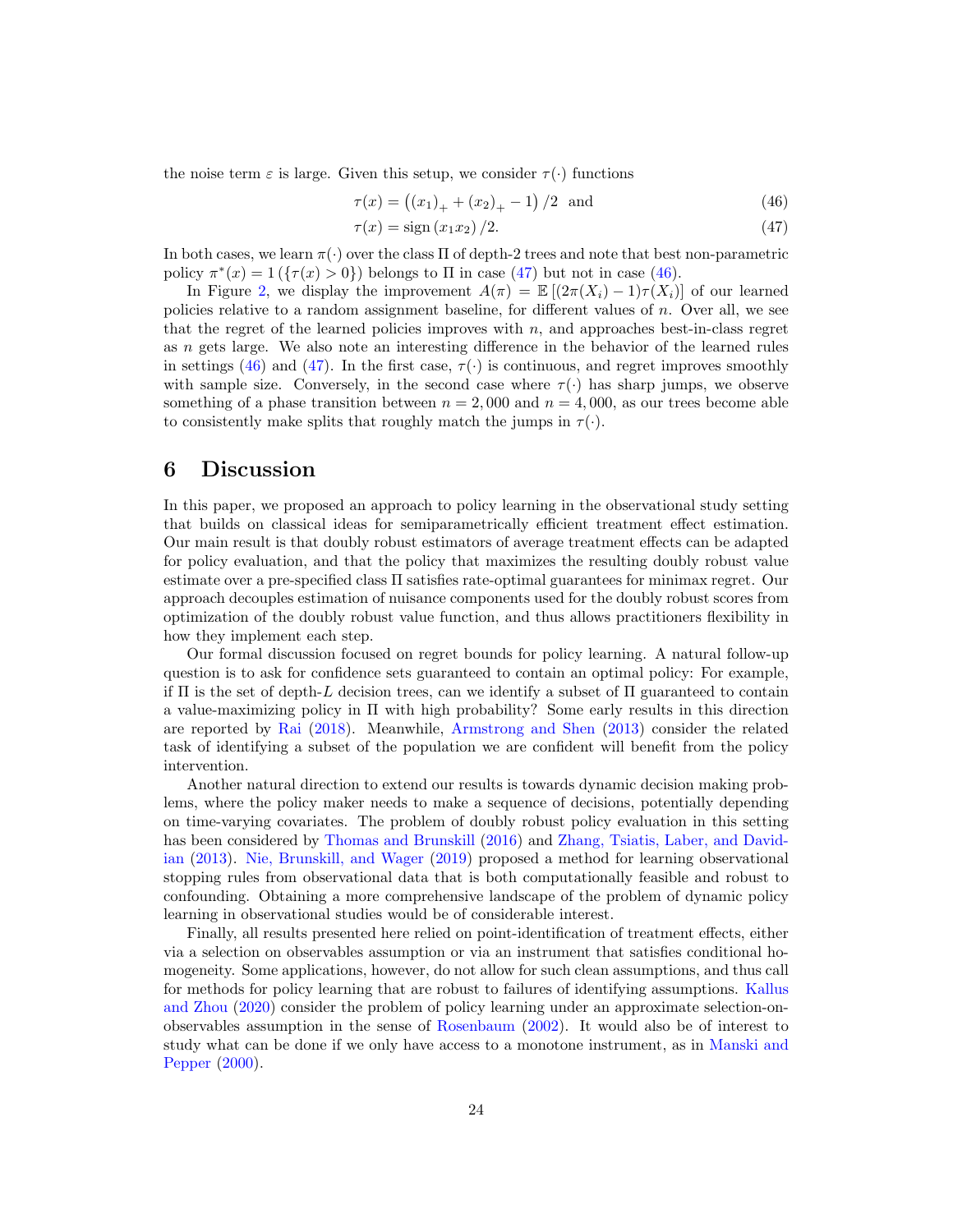# Supplemental Material

### A Characterizing the VC Dimension

As a preliminary to our technical argument, we start by reviewing some practical characterizations of the VC dimension in terms of covering numbers in Hamming distance. For any discrete set of points  $\{X_1, ..., X_m\}$  and any  $\varepsilon > 0$ , define the  $\varepsilon$ -Hamming covering number  $N_H(\varepsilon, \Pi, \{X_1, ..., X_m\})$  as the smallest number of policies  $\pi : \{X_1, ..., X_m\} \to \{0, 1\}$  (not necessarily contained in Π) required to  $\varepsilon$ -cover Π under Hamming distance,

$$
H(\pi_1, \pi_2) = \frac{1}{m} \sum_{j=1}^{m} \mathbf{1} \left( \{ \pi_1(X_j) \neq \pi_2(X_j) \} \right). \tag{48}
$$

Then, define the  $\varepsilon$ -Hamming entropy of  $\Pi$  as  $\log(N_H(\varepsilon, \Pi))$ , where

$$
N_H(\varepsilon, \Pi) = \sup \{ N_H(\varepsilon, \Pi, \{X_1, ..., X_m\}) : X_1, ..., X_m \in \mathcal{X}; m \ge 1 \}
$$
(49)

is the number of functions needed to  $\varepsilon$ -cover  $\Pi$  under Hamming distance for any discrete set of points. We note that this notion of entropy is purely geometric, and does not depend on the distribution used to generate the  $X_i$ .

As argued in [Pakes and Pollard](#page-43-23) [\(1989\)](#page-43-23), a class Π has a finite VC dimension if and only if there is a constant  $\kappa$  for which

<span id="page-24-0"></span>
$$
\log\left(N_H(\varepsilon, \Pi_n)\right) \le \kappa \log\left(\varepsilon^{-1}\right) \quad \text{for all} \quad 0 < \varepsilon < \frac{1}{2}.\tag{50}
$$

Moreover, there are simple quantitative bounds for Hamming entropy in terms of the VC dimension: If  $\Pi$  is a VC class of dimension VC( $\Pi$ ), then [\(Haussler,](#page-42-18) [1995\)](#page-42-18)

$$
\log (N_H(\varepsilon, \Pi)) \le \text{VC}(\Pi) \left( \log \left( \varepsilon^{-1} \right) + \log(2) + 1 \right) + \log (\text{VC}(\Pi) + 1) + 1
$$
  

$$
\le 5 \text{VC}(\Pi) \log \left( \varepsilon^{-1} \right) \text{ for all } 0 < \varepsilon < \frac{1}{2}
$$
 (51)

<span id="page-24-1"></span>whenever  $VC(\Pi) \geq 2$ . Conversely, recall that if  $\Pi$  has VC-dimension d it can shatter a set of d points, and so we must have  $N_H(1/d, \Pi) \geq 2^d$ . Thus, the VC dimension d of any class whose Hamming entropy satisfies [\(50\)](#page-24-0) must be bounded via the relationship

$$
d\log(2) \le \kappa \log(d). \tag{52}
$$

Whenever we invoke Assumption [3](#page-9-3) in our proof, we actually work in terms of the covering number bound [\(51\)](#page-24-1) and assume that  $VC(\Pi) > 2$  (the case with  $VC(\pi) = 1$ , corresponding to non-personalized decision rules, is trivial).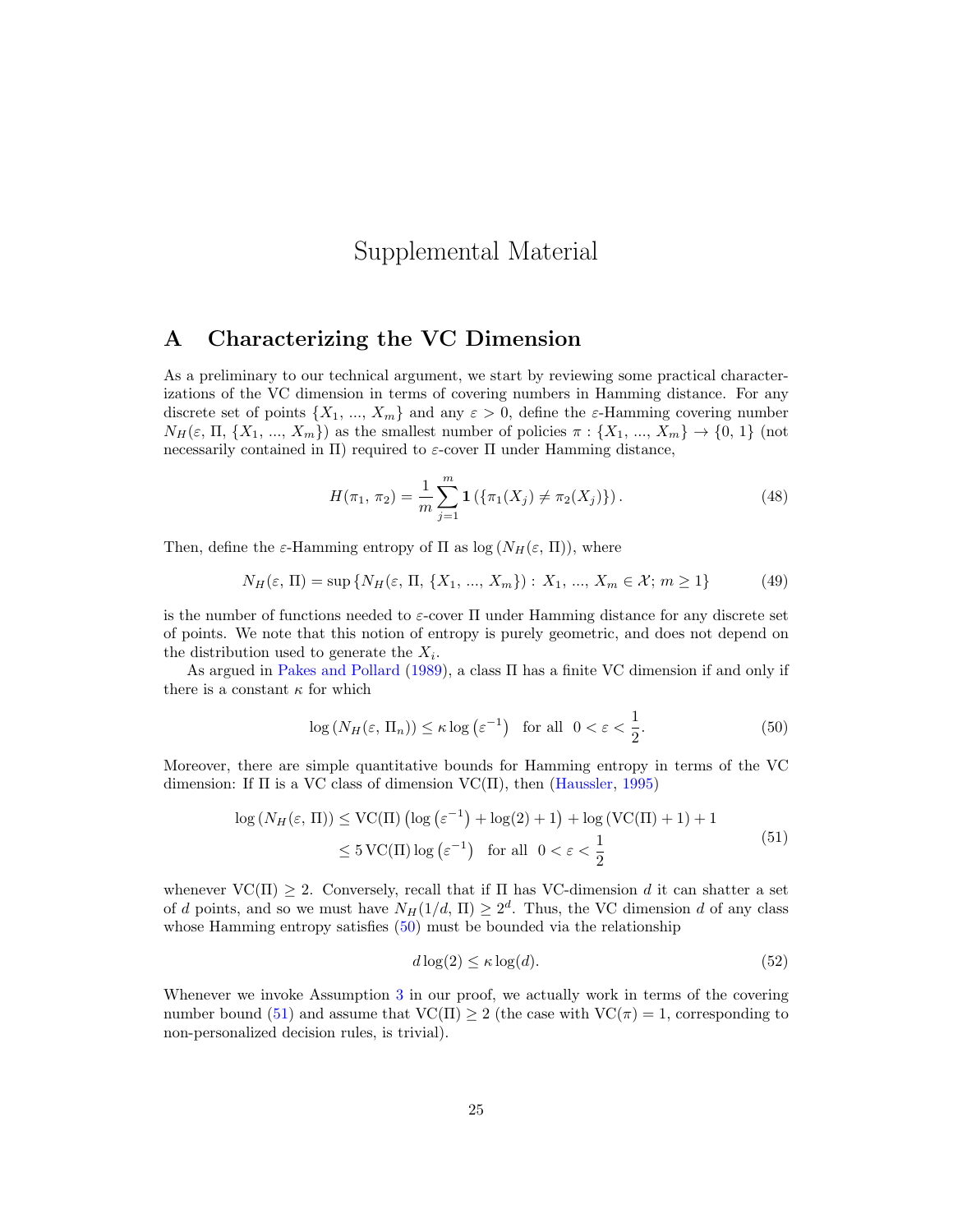### B Additional Simulation Experiments

We complement our experiments from Section [5](#page-16-3) with another simulation example where, now, the treatment dose  $W_i \in \mathbb{R}$  is continuous. As discussed in Section [2.1,](#page-6-0) we consider policies that infinitesimally nudge the treatment dose  $W_i$  for select samples; the value  $V(\pi)$ of a policy  $\pi$  is then:

$$
\pi: \mathcal{X} \to \{0, 1\}, \qquad V(\pi) = \mathbb{E}\left[\pi(X_i) \left(\left[\frac{d}{d\nu} Y_i(W_i + \nu)\right]_{\nu=0} - C\right)\right],\tag{53}
$$

where C is a cost of treatment. We assume  $W_i$  to be exogenous. As always, we learn our policy  $\hat{\pi}$  via  $\hat{\pi} = \operatorname{argmax} \{ \frac{1}{n} \sum_{i=1}^{n} (2\pi(X_i) - 1) (\hat{\Gamma}_i - C) : \pi \in \Pi \}$ , and the  $\hat{\Gamma}_i$  are appropriate cross-fit doubly robust scores [\(15\)](#page-8-4),

$$
\widehat{\Gamma}_{i} = \left[\frac{d}{dw}\widehat{m}^{(-i)}\left(X_{i}, w\right)\right]_{w = W_{i}} - \frac{d}{dw}\left[\log\left(\widehat{f}^{(-i)}\left(w \mid X_{i}\right)\right)\right]_{w = W_{i}}\left(Y_{i} - \widehat{m}^{(-i)}\left(X_{i}, W_{i}\right)\right),\tag{54}
$$

<span id="page-25-0"></span>where  $f(\cdot | x)$  denotes the conditional density of  $W_i$  given  $X_i = x$ , and  $m(x, w) =$  $\mathbb{E}\left[Y_i \mid X_i = x, W_i = w\right].$ 

Unlike in our previous examples, the non-parametric regression problems underlying [\(54\)](#page-25-0) have not received much attention in the statistical learning literature. First,  $(54)$  requires estimating derivatives of conditional response-functions; but many popular machine learning methods, such as random forests or boosted trees, do not have differentiable predictive surfaces. Second, the problem of estimating a conditional density function  $f(\cdot | x)$  presents its own numerical challenges.

Here, we approach the problem as follows. In order to make sure that the derivatives of  $\hat{m}(\cdot)$  and  $f(\cdot)$  are good estimates of  $m(\cdot)$  and  $f(\cdot)$  respectively, we use penalized series estimators throughout. We fit  $\hat{m}(X_i, W_i)$  by penalized regression on 3rd-order Hermite polynomials in  $(X_i, W_i)$ . Meanwhile, we fit the conditional density function  $f(\cdot | X_i)$  by adapting Lindsey's method, a technique for estimating distribution functions using software for generalized linear modeling [\(Efron and Tibshirani,](#page-42-19) [1996;](#page-42-19) [Lindsey,](#page-42-20) [1974\)](#page-42-20). In the case without covariates, Lindsey's method involves first discretizing the support of  $W_i$  into a union of non-overlapping equal-length intervals and, as with a histogram, counting the number of samples  $W_i$  that fall within each interval. Then, these histogram counts are fit via Poisson regression using a series expansion of  $W_i$ . As shown in [Efron](#page-41-19)  $(2011)$ , the log-derivative of the estimated density function is well-behaved as an estimate of the log-derivative of the true density. Now, in the case with covariates, we again discretize the support of  $W_i$  into  $K$  non-overlapping intervals. However, instead of making a histogram, we now duplicate each sample  $K$  times: For each sample  $i = 1, ..., n$  and interval  $k = 1, ..., K$  we create a datapoint  $(X_i, w_k, L_{ik})$ , where  $w_k$  is the mid-point of the k-th interval and  $L_{ik}$  is an indicator for whether the  $W_i$  is in the k-th interval. Finally, we fit this model by penalized logistic regression on full interactions between 3rd-order Hermite polynomials in  $X_i$  and an appropriate basis expansion  $b(w)$  in w discussed further below. In all cases, we fit penalized regression via glmnet [\(Friedman,](#page-42-21) [Hastie, and Tibshirani,](#page-42-21) [2010\)](#page-42-21), with the amount of penalization tuned via cross-validation.

We consider the following simulation designs, loosely motivated by a probit choice model in a pricing application (i.e., where  $W_i$  acts as a price and  $Y_i$  is a choice to purchase). In all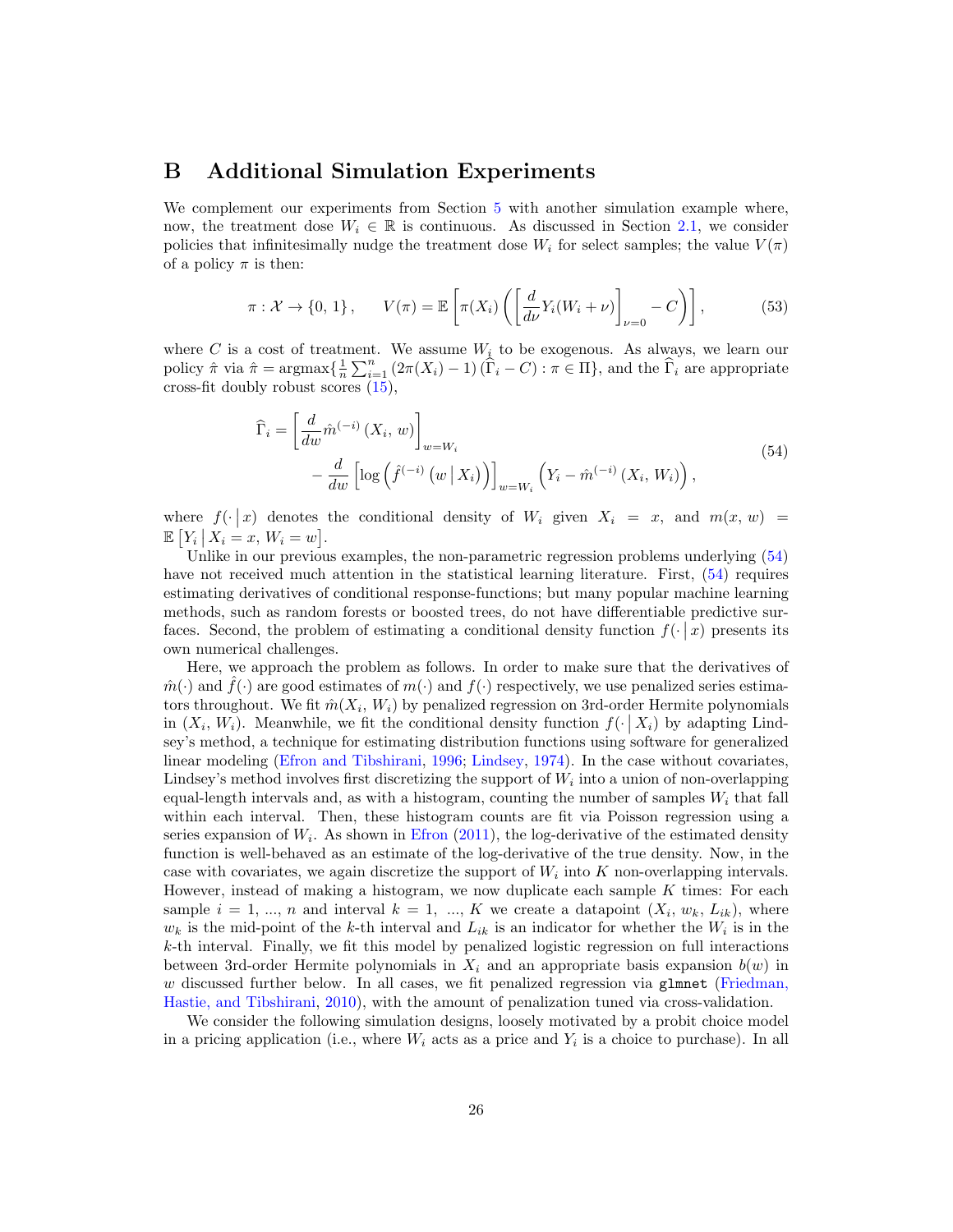<span id="page-26-1"></span>cases, we generate independent samples as below, with  $p = 6$ :

<span id="page-26-3"></span><span id="page-26-2"></span>
$$
X_i \sim \mathcal{N}(0, \mathcal{I}_{p \times p}), \quad U_i = 5 \Big/ \Big( 1 + 3e^{-(X_{i1} + X_{i2})} \Big) - 0.5,
$$
  
\n
$$
W_i \Big| X_i \sim \mathcal{L}_w(X_i), \quad Y_i \Big| U_i, W_i \sim \text{Bernoulli} \left( \Phi(W_i - U_i) \right),
$$
\n
$$
(55)
$$

where  $\Phi(\cdot)$  is the standard Gaussian cumulative distribution function. We consider two choices for the conditional distribution  $\mathcal{L}_w$  of  $W_i$  conditionally on  $X_i$ :

Gaussian: 
$$
W_i = 3 / (1 + 3e^{-(X_{i1} + X_{i3})}) + \varepsilon_i, \quad \varepsilon_i | X_i \sim \mathcal{N}(0, 1), \text{ and } (56)
$$

Non-Gaussian: 
$$
W_i = 3 / (1 + 3e^{-(X_{i1} + X_{i3} + \eta_i)}) + \varepsilon_i
$$
,  $(\varepsilon_i, \eta_i) | X_i \sim \mathcal{N}(0, \mathcal{I}_{2 \times 2})$ . (57)

In principle, the Gaussian case appears substantially easier than the non-Gaussian case, because the logistic regression problem underlying Lindsey's method as above is well-specified with a quadratic expansion in w, i.e.,  $b(w) = (1 \ w \ w^2)$ . In the non-Gaussian case, no similar simplifications apply. In our experiments, we in fact set  $b(w)$  to be the quadratic expansion in the Gaussian case; in the non-Gaussian case, we set  $b(w)$  to a 5th order natural spline basis.

Before evaluating the accuracy of policy learning in this setting, we present some performance diagnostics on the associated doubly robust average derivative estimator  $\hat{\theta}_{DR} = \sum_{i=1}^{n} \hat{\Gamma}_i/n$  as, despite attracting a fair amount of interest in the literature on asymptotic estimation (including [Chernozhukov, Escanciano, Ichimura, Newey, and Robins,](#page-41-0) [2016;](#page-41-0) [Chernozhukov, Newey, and Robins,](#page-41-20) [2018b;](#page-41-20) [Hirshberg and Wager,](#page-42-12) [2018\)](#page-42-12), we are not aware of existing Monte Carlo evaluations of this estimator in the literature.<sup>[1](#page-26-0)</sup> We report bias and root-mean squared error for the doubly robust estimator  $\hat{\theta}_{DR}$ , the pure regression estimator  $\hat{\theta}_{reg} = \sum_{i=1}^{n} d/dw \, \hat{m}^{(-i)}(X_i, W_i)/n$ , and the pure weighting estimator  $\hat{\theta}_{weight} = \sum_{i=1}^{n} d/dw \log \hat{f}^{(-i)}(X_i, W_i) Y_i/n$ . We also report mean-squared standardized error  $S = \mathbb{E}[(\hat{\theta}_{DR} - \theta)^2/\hat{\sigma}^2]^{1/2}$  with  $\hat{\sigma}^2 = \sum_{i=1}^n \hat{\Gamma}_i/(n(n-1))$  which, under the conditions of Assumption [2,](#page-7-2) should converge as  $\lim_{n\to\infty} S = 1$ .

Table [3](#page-27-0) shows results for both average derivative estimation as described above, and for policy learning with doubly robust scores. For policy learning, we use a cost of treatment parameter  $C = 0.2$ . First, encouragingly, we see that the doubly robust estimator of the average derivative,  $\hat{\theta}_{DR}$ , converges with sample size n, and that the value of our learned policies improves with  $n$ . Furthermore, we see that the doubly robust estimator out-performs the pure regression adjustment and weighting estimators here. However, even the doublyrobust estimator is still bias-dominated here, and the root-mean squared standardized error  $S$  is much bigger than 1 in all considered settings—especially the challenging ones with a non-Gaussian distribution of  $W_i | X_i$ . This suggests that the simulation problem considered here is a difficult non-parametric problem where semiparametric efficiency asymptotics kick in slowly at best. It is plausible that a more carefully tailored estimator of the weighting function  $d/dw \log f(x, w)$  following the lines of, e.g., [Chernozhukov, Newey, and Robins](#page-41-20) [\(2018b\)](#page-41-20) or [Hirshberg and Wager](#page-42-12) [\(2018\)](#page-42-12) could improve performance here.

<span id="page-26-0"></span><sup>&</sup>lt;sup>1</sup>The closest experiments we are aware from are from [Graham and Pinto](#page-42-22) [\(2018\)](#page-42-22) and [Hirshberg and Wager](#page-42-12) [\(2018\)](#page-42-12), who report results results for doubly robust estimation in a closely related (but more restricted) model with a conditionally linear specification  $\mathbb{E}\left[Y_i \mid X_i = x, W_i = w\right] = m(x) + w\tau(x)$ .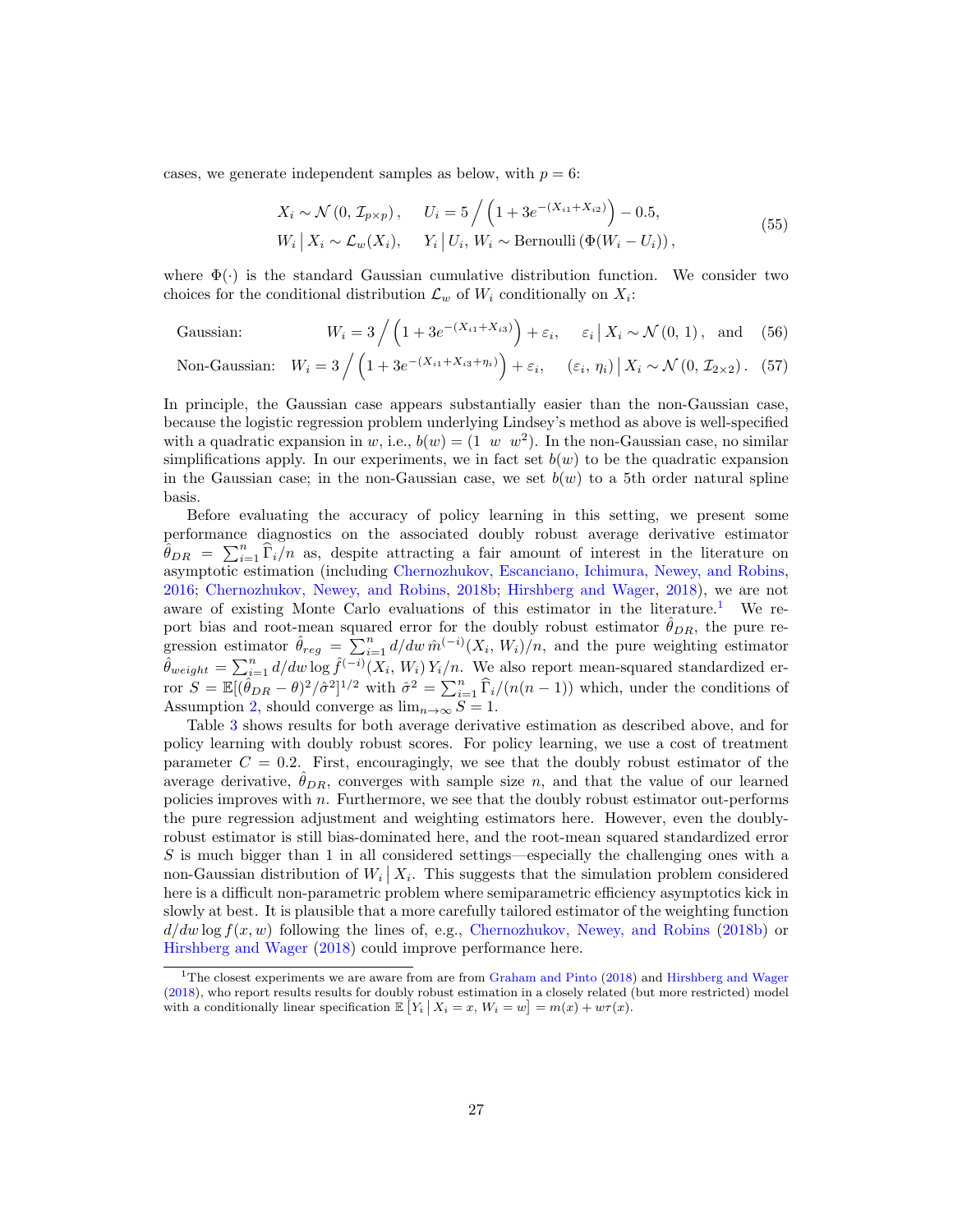<span id="page-27-0"></span>

|                                   |                  |          | weighted<br>regression |          |             | doubly robust |             |      | policy |
|-----------------------------------|------------------|----------|------------------------|----------|-------------|---------------|-------------|------|--------|
|                                   | $\boldsymbol{n}$ | bias     | <b>RMSE</b>            | bias     | <b>RMSE</b> | bias          | <b>RMSE</b> | S    | value  |
| $\overline{\phantom{0}}$<br>setup | 600              | $-0.056$ | 0.058                  | $-0.132$ | 0.133       | $-0.035$      | 0.037       | 4.59 | 0.014  |
|                                   | 1800             | $-0.035$ | 0.036                  | $-0.095$ | 0.096       | $-0.017$      | 0.019       | 2.97 | 0.024  |
|                                   | 5400             | $-0.022$ | 0.022                  | $-0.081$ | 0.081       | $-0.010$      | 0.010       | 2.60 | 0.028  |
|                                   | 16200            | $-0.012$ | 0.013                  | $-0.073$ | 0.073       | $-0.006$      | 0.006       | 2.54 | 0.029  |
| $\mathbf{\Omega}$<br>setup        | 600              | $-0.069$ | 0.072                  | $-0.062$ | 0.063       | $-0.049$      | 0.050       | 8.01 | 0.018  |
|                                   | 1800             | $-0.040$ | 0.041                  | $-0.052$ | 0.053       | $-0.026$      | 0.027       | 6.26 | 0.033  |
|                                   | 5400             | $-0.023$ | 0.024                  | $-0.053$ | 0.054       | $-0.014$      | 0.014       | 5.17 | 0.035  |
|                                   | 16200            | $-0.015$ | 0.015                  | $-0.056$ | 0.056       | $-0.009$      | 0.009       | 5.25 | 0.037  |

Table 3: Simulation results in the setting [\(55\)](#page-26-1), with conditional distribution of  $W_i | X_i$  as in [\(56\)](#page-26-2) (setup 1) and [\(57\)](#page-26-3) (setup 2). We report bias and root-mean squared error for the average derivate  $\theta$  based on the regression estimator  $\hat{\theta}_{reg}$ , the weighted estimator  $\hat{\theta}_{weighted}$ , and the doubly robust estimator  $\hat{\theta}_{DR}$ . The root mean-squared standardized error S captures the asymptotic behavior of standard Gaussian confidence intervals for  $\theta$  based on  $\theta_{DR}$ . Finally, the last column reports policy value obtained by learning with doubly robust scores over the class Π of depth-2 trees.

## C Proofs

### C.1 Proof of Lemma [2](#page-12-0)

Our proof of this result follows the outline of the classical chaining argument of [Dudley](#page-41-21) [\(1967\)](#page-41-21), whereby we construct a sequence of approximating sets of increasing precision for  $\widetilde{A}_n(\pi)$  with  $\pi \in \Pi_n^{\lambda}$ , and then use finite sample concentration inequalities to establish the behavior of  $A_n(\pi)$  over this approximation set. The improvements in our results relative to existing bounds described in the body of the text come from a careful construction of approximating sets targeted to the problem of doubly robust policy evaluation—for example, our use of chaining with respect to the random distance measure defined in [\(58\)](#page-27-1)—and the use of sharp concentration inequalities.

Given these preliminaries, we start by defining the conditional 2-norm distance between two policies  $\pi_1$ ,  $\pi_2$  as

<span id="page-27-1"></span>
$$
D_n^2(\pi_1, \pi_2) = \sum_{i=1}^n \Gamma_i^2 (\pi_1(X_i) - \pi_2(X_i))^2 / \sum_{i=1}^n \Gamma_i^2,
$$
 (58)

and let  $N_{D_n}(\varepsilon, \Pi_n^{\lambda}, \{X_i, \Gamma_i\})$  be the  $\varepsilon$ -covering number in this distance. To bound  $N_{D_n}$ , imagine creating another sample  $\left\{X_j'\right\}_{j=1}^m$ , with  $X_j'$  contained in the support of  $\left\{X_i\right\}_{i=1}^n$ , such that  $\overline{\phantom{a}}$ 

$$
\left| |\{ j \in 1, ..., m : X'_j = X_i \}| - m \Gamma_i^2 / \sum_{j=1}^n \Gamma_j^2 \right| \le 1.
$$

We immediately see that, for any two policies  $\pi_1$  and  $\pi_2$ ,

$$
\frac{1}{m}\sum_{j=1}^{m}1(\{\pi_1(X'_j)\neq\pi_2(X'_j)\})=D_n^2(\pi_1,\pi_2)+\mathcal{O}\left(\frac{1}{m}\right).
$$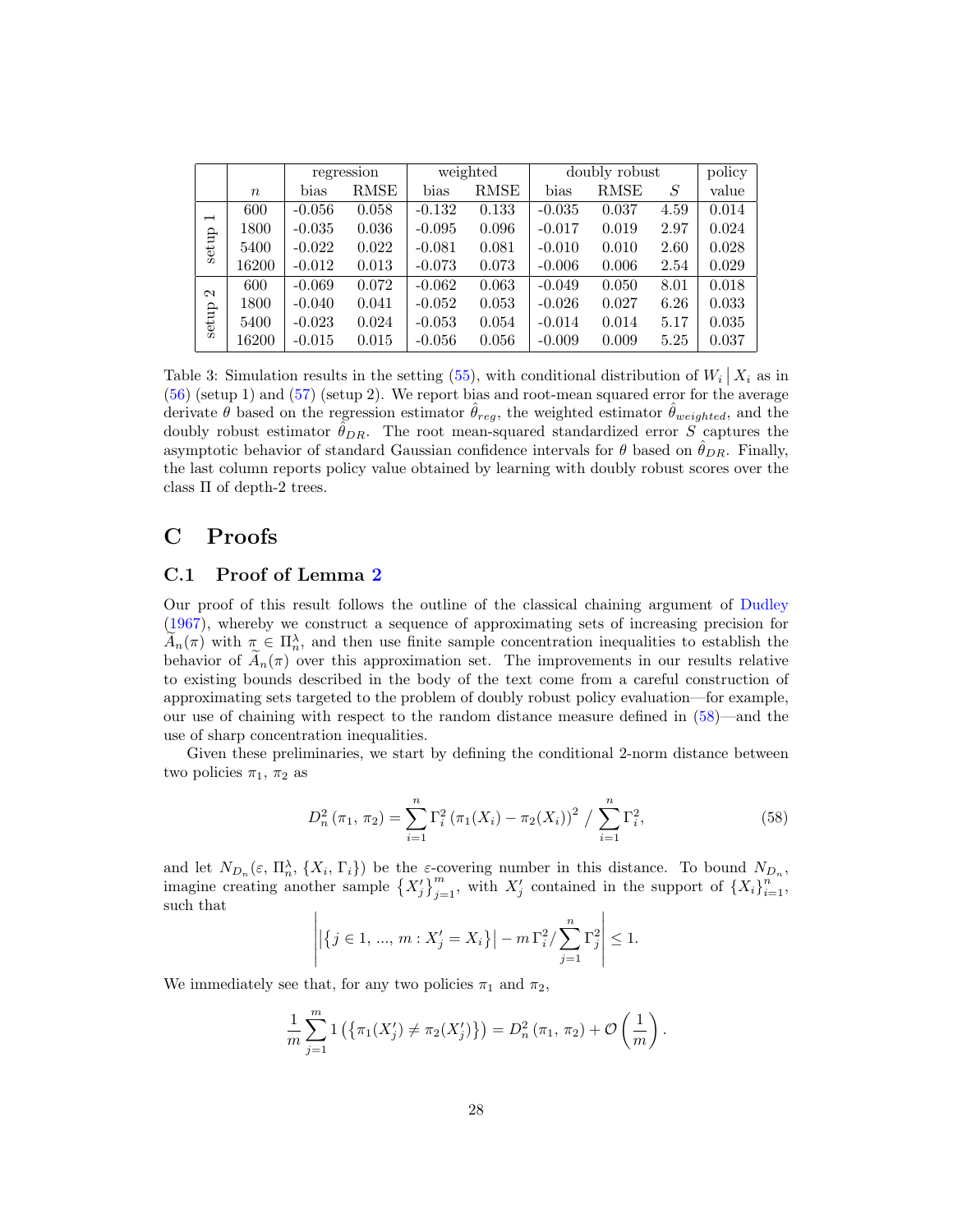Moreover, recall that the Hamming covering number  $N_H$  as used in [\(50\)](#page-24-0) does not depend on sample size, so we can without reservations make  $m$  arbitrarily large, and conclude that

<span id="page-28-2"></span>
$$
N_{D_n}(\varepsilon, \Pi_n, \{X_i, \Gamma_i\}) \le N_H(\varepsilon^2, \Pi_n). \tag{59}
$$

In other words, we have found that we can bound the  $D_n$ -entropy of  $\Pi_n$  with respect to its distribution-independent Hamming entropy which is controlled via Assumption [3.](#page-9-3)

Our proof strategy involves a chaining argument with respect to  $D_n$ . The lemma below describes the chaining that we use in our argument; we defer the proof of Lemma [6](#page-28-0) to the end of this section.

<span id="page-28-0"></span>**Lemma 6.** For any  $J \geq 1$ , there exists a chain of approximators  $\Psi_j : \Pi_n^{\lambda} \to \Pi_n^{\lambda}$  for  $j =$ 1, ..., J, such that the following properties hold for all values of  $j = 1, ..., J$  (we use the notational shorthand  $\Psi_{J+1}(\pi) = \pi$ ):

- The approximation is accurate, i.e.,  $D_n(\Psi_j(\pi), \Psi_{j+1}(\pi)) \leq 2^{-j}$  for all  $\pi \in \Pi_n^{\lambda}$ ;
- There is no branching, such that  $\Psi_j(\pi) = \Psi_j(\Psi_{j+1}(\pi))$  for all  $\pi \in \Pi_n^{\lambda}$ ; and
- The set  $\Pi_n^{\lambda}(j) := \{ \Psi_j(\pi) : \pi \in \Pi_n^{\lambda} \}$  of j-th order approximating policies has cardinality at most  $N_{D_n}(2^{-(j+1)}, \Pi_n, \{X_i, \Gamma_i\}).$

We now move to our main task, i.e., bounding the Rademacher complexity  $\mathbb{E}\left[\mathcal{R}_n(\Pi_n^{\lambda})\right]$ . In order to do so, we use a two-step strategy. We first prove the following weaker result below, with a bound that depends only on the worst-case variance  $S_n$  rather than the slice-adapted variance  $S_n^{\lambda} \leq S_n$ . We then use this bound to sharpen our argument and prove the desired bound  $(26)$ .

<span id="page-28-5"></span>**Lemma 7.** Under the conditions of Lemma [2](#page-12-0) and for any  $\lambda$ ,

<span id="page-28-1"></span>
$$
\limsup_{n \to \infty} \mathbb{E}\left[\mathcal{R}_n\left(\Pi_n^{\lambda}\right)\right] \bigg/ \sqrt{\frac{S_n \operatorname{VC}(\Pi_n)}{n}} \leq 52. \tag{60}
$$

Proof. To start, it is helpful to decompose the random variable into several parts using the chaining established in Lemma [6.](#page-28-0) In doing so, the following thresholds play a key role:

$$
J_0 := 1
$$
,  $J(n) := \lfloor \log_2(n) (3 - 2\beta) / 8 \rfloor$ , and  $J_+(n) := \lfloor \log_2(n) (1 - \beta) \rfloor$ . (61)

<span id="page-28-4"></span><span id="page-28-3"></span>We then apply Lemma [6](#page-28-0) to create a chain with  $J = J_{+}(n)$  terms and note that

$$
\frac{1}{n} \sum_{i=1}^{n} \xi_i \Gamma_i (2\pi(X_i) - 1) = \frac{1}{n} \sum_{i=1}^{n} \xi_i \Gamma_i (2\Psi_{J_0}(\pi)(X_i) - 1) \n+ \sum_{j=J_0+1}^{J(n)} \frac{2}{n} \sum_{i=1}^{n} \xi_i \Gamma_i (\Psi_j(\pi)(X_i) - \Psi_{j-1}(\pi)(X_i)) \n+ \sum_{j=J(n)+1}^{J+(n)} \frac{2}{n} \sum_{i=1}^{n} \xi_i \Gamma_i (\Psi_j(\pi)(X_i) - \Psi_{j-1}(\pi)(X_i)) \n+ \frac{2}{n} \sum_{i=1}^{n} \xi_i \Gamma_i (\pi(X_i) - \Psi_{J_+(n)}(\pi)(X_i)),
$$
\n(62)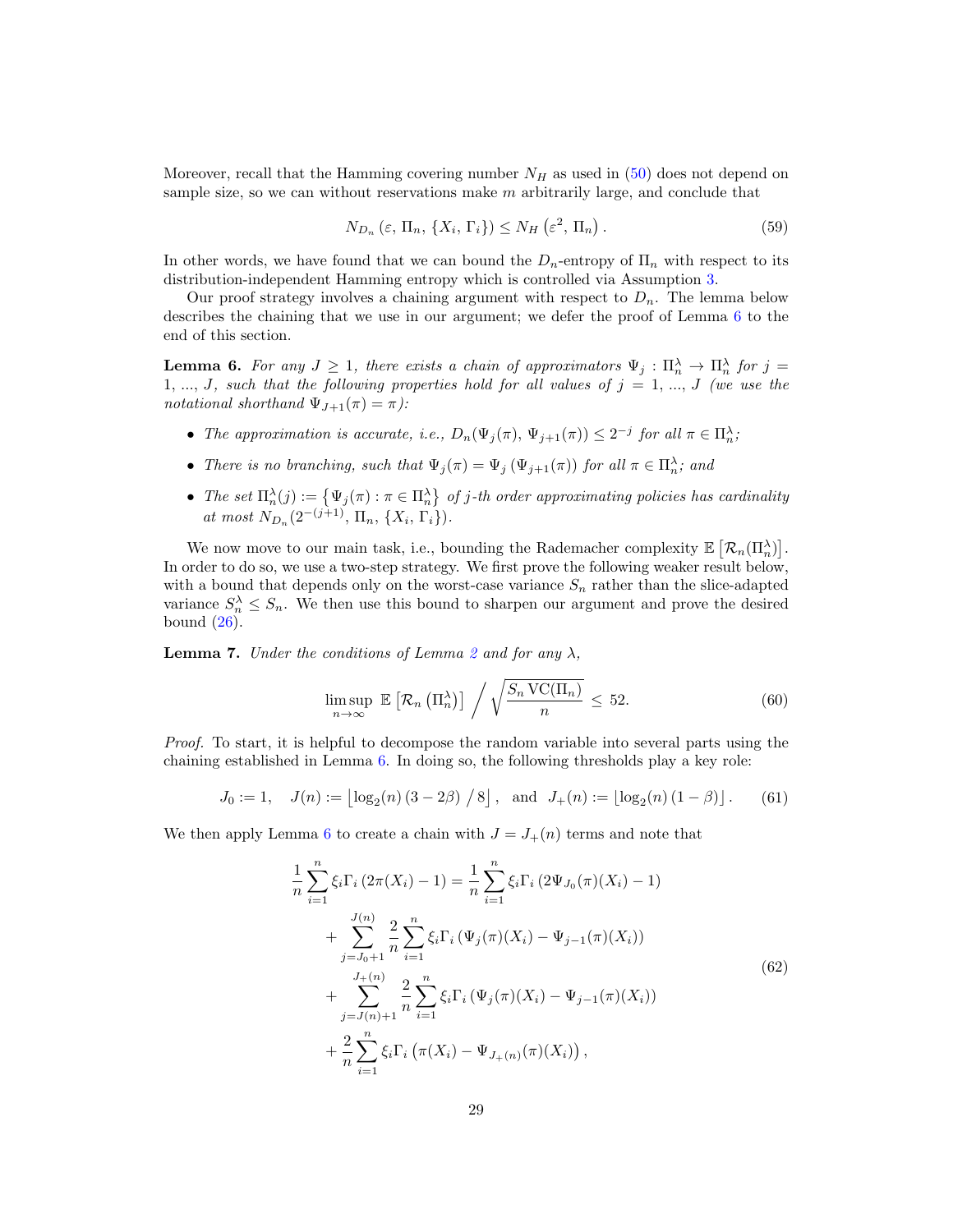for any  $\pi \in \Pi_n^{\lambda}$ . Note that, for now, the first threshold  $J_0 = 1$  is trivial; however, once we want to prove the stronger bound  $(26)$  instead of  $(60)$  we will need a more careful choice of  $J_0$ , so we already introduce this flexibility now for notational consistency.

We now proceed to successively control the  $1/\sqrt{n}$ -scale behavior of all four terms above, uniformly over all  $\pi \in \Pi_n^{\lambda}$ . The result will be that the first term can be characterized directly via Bernstein's inequality; the second term is controlled to  $1/\sqrt{n}$ -scale by chaining; the third term is shown to stochastically vanish at  $1/\sqrt{n}$ -scale by chaining; and the last term is shown to deterministically vanish at  $1/\sqrt{n}$ -scale.

Before embarking on this task, we recall Bernstein's inequality, which will be frequently used throughout the proof:

<span id="page-29-0"></span>
$$
\mathbb{P}\left[\frac{1}{\sqrt{n}}\left|\sum_{i=1}^{n}U_i\right|\geq t\right]\leq 2\exp\left[\frac{-t^2}{2}\bigg/\left(\frac{1}{n}\sum_{i=1}^{n}\mathbb{E}\left[U_i^2\right]+\frac{Mt}{3\sqrt{n}}\right)\right],\tag{63}
$$

for any independent, mean-zero variables  $U_i$  with  $|U_i| \leq M$ , and any constant  $t > 0$ . To make use of this inequality, it is helpful to restrict ourselves to a study of  $\mathcal{R}_n(\Pi_n^{\lambda})$  on the event

<span id="page-29-1"></span>
$$
\mathcal{B}_n = \left\{ M_n \le n^{\frac{1-2\beta}{16}} \text{ and } \widehat{\text{Var}}\left[ (2\pi(X_i) - 1) \Gamma_i \right] \ge \frac{s^2}{2} \text{ for all } \pi \in \Pi_n^{\lambda}(J_0) \right\},\qquad(64)
$$

where  $M_n = \max_{i=1,\dots,n} \{| \Gamma_i | \}$  and  $0 < \beta < 1/2$  is the constant from Assumption [3.](#page-9-3) Recall that, by assumption,  $\Gamma_i$  is sub-Gaussian and  $\text{Var}\left[\Gamma_i \mid X_i\right] > s^2$ , and so a simple calculation can be used to check that  $\lim_{n\to\infty} \mathbb{P} [\mathcal{B}_n] = 1$  and furthermore

$$
\lim_{n \to \infty} \sqrt{n} \left( \mathbb{E} \left[ \mathcal{R}_n(\Pi_n^{\lambda}) \right] - \mathbb{E} \left[ \mathcal{R}_n \left( \Pi_n^{\lambda} \right) 1 \left( \mathcal{B}_n \right) \right] \right) = 0. \tag{65}
$$

Thus, for the rest of this proof, we will assume that the event  $B_n$  has occurred when convenient.

<span id="page-29-2"></span>First Term Because the chaining created in Lemma [6](#page-28-0) has no branching, we see that

$$
\sup \left\{ \frac{1}{n} \sum_{i=1}^{n} \xi_i \Gamma_i (2\Psi_{J_0}(\pi)(X_i) - 1) : \pi \in \Pi_n^{\lambda} \right\}
$$
  
= 
$$
\sup \left\{ \frac{1}{n} \sum_{i=1}^{n} \xi_i \Gamma_i (2\pi(X_i) - 1) : \pi \in \Pi_n^{\lambda}(J_0) \right\}.
$$
 (66)

Then, applying a union bound with Bernstein's inequality [\(63\)](#page-29-0) on the event  $\mathcal{B}_n$  in [\(64\)](#page-29-1), we see that, for all large enough n and all  $t \leq 2\widehat{S}^{0.5}\sqrt{\log(n) + \log(2|\Pi_n^{\lambda}(J_0)|)}$ 

<span id="page-29-3"></span>
$$
1(\mathcal{B}_n) \mathbb{P}\left[\sqrt{n}\sup\left\{\frac{1}{n}\sum_{i=1}^n\xi_i\Gamma_i(2\pi(X_i)-1) : \pi \in \Pi_n^{\lambda}(J_0)\right\} \ge t \mid \{X_i, \Gamma_i\}\right]
$$
  
\n
$$
\le 2\left|\Pi_n^{\lambda}(J_0)\right| \exp\left[-\frac{t^2}{2}\bigg/\left(\widehat{S} + t n^{-\frac{7+2\beta}{16}}/3\right)\right]
$$
  
\n
$$
\le 2\left|\Pi_n^{\lambda}(J_0)\right| \exp\left[-\frac{t^2}{4\widehat{S}}\right],
$$
\n(67)

where  $\widehat{S} = \sum_{i=1}^n \Gamma_i^2/n$ . Now, to bound expectations, we note the following fact: If a nonnegative random variable satisfies  $X \leq c_k$  with probability  $1 - 2^{-k}$  for all  $k = 1, 2, \ldots$ , then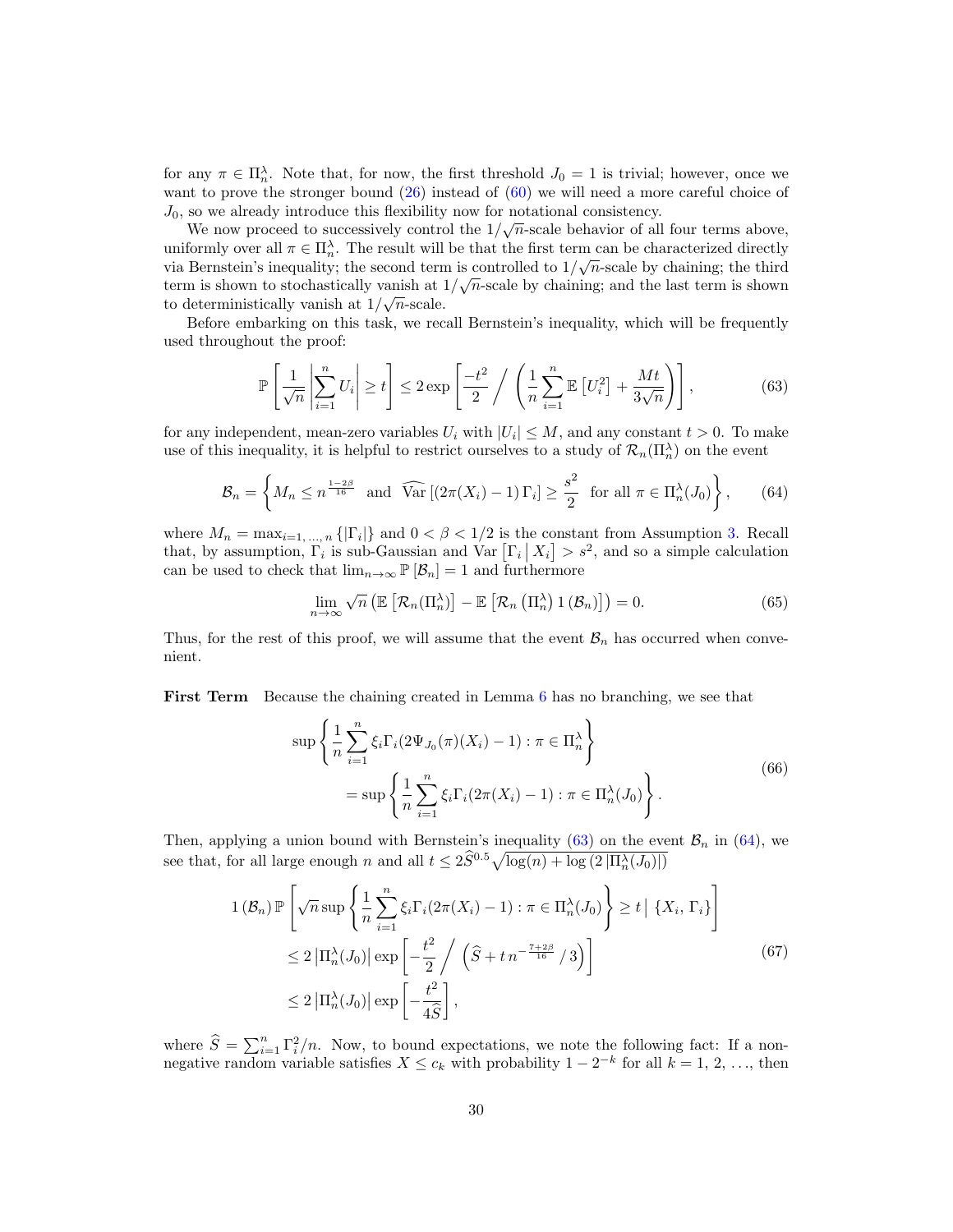$\mathbb{E}[X] \leq \sum_{k=1}^{\infty} 2^{-k} c_k$ . Thus, applying the above bound for the choice

$$
t_k = 2\,\widehat{S}^{0.5}\sqrt{\min\left\{k\log(2),\,\log(n)\right\} + \log\left(2\left|\Pi_n^{\lambda}(J_0)\right|\right)}, \quad k = 1, \, 2, \, \dots, \, \lceil \log(n) / \log(2) \rceil
$$

we then find that (the last term corresponds to a loose  $\max |\Gamma_i|/n$  when all events fail)

<span id="page-30-1"></span>
$$
1(\mathcal{B}_n) \mathbb{E}\left[\sqrt{n}\sup\left\{\frac{1}{n}\sum_{i=1}^n\xi_i\Gamma_i(2\pi(X_i)-1) : \pi \in \Pi_n^{\lambda}(J_0)\right\} \mid \{X_i, \Gamma_i\}\right]
$$
  
\n
$$
\leq 2\widehat{S}^{0.5}\left(\sqrt{\log|\Pi_n^{\lambda}(J_0)|} + \sum_{k=1}^{\infty}2^{-k}\sqrt{k+1}\log(2)\right) + n^{-\frac{7+2\beta}{16}}
$$
  
\n
$$
\leq 2\widehat{S}^{0.5}\left(\sqrt{\log N_H(1/16, \Pi_n)} + 1.5\right) + n^{-\frac{7+2\beta}{16}}
$$
  
\n
$$
\leq 2\widehat{S}^{0.5}\left(\sqrt{5\log(16)\operatorname{VC}(\Pi_n)} + 1.5\right) + n^{-\frac{7+2\beta}{16}} \leq 11\sqrt{\widehat{S}\operatorname{VC}(\Pi_n)} + n^{-\frac{7+2\beta}{16}},
$$
\n(68)

where for the third line we used Lemma  $6$  and  $(59)$  whereas for the last line we used Assumption [3](#page-9-3) together with [\(51\)](#page-24-1). Finally, noting that

<span id="page-30-2"></span>
$$
\mathbb{E}\left[\sqrt{\widehat{S}}\right] \le \sqrt{S_n} \tag{69}
$$

by concavity of the square-root function, we see that

<span id="page-30-3"></span>
$$
\limsup_{n \to \infty} \mathbb{E}\left[1\left(\mathcal{B}_n\right)\sqrt{\frac{n}{S_n \operatorname{VC}(\Pi_n)}} \sup \left\{\frac{1}{n} \sum_{i=1}^n \xi_i \Gamma_i (2\pi(X_i) - 1) : \pi \in \Pi_n^{\lambda}(J_0)\right\}\right] \le 11. \tag{70}
$$

**Second Term** First, we check that, for any choice of  $\pi \in \Pi_n^{\lambda}$ ,  $j = 1, ..., J$  and  $t > 0$ , we have

$$
\mathbb{P}\left[\left|\frac{1}{\sqrt{n}}\sum_{i=1}^{n}\Gamma_{i}\xi_{i}\left(\Psi_{j}(\pi)(X_{i})-\Psi_{j+1}(\pi)(X_{i})\right)\right| \geq t\,2^{-j}\sqrt{\hat{S}}\left|\left\{X_{i},\,\Gamma_{i}\right\}\right]
$$
\n
$$
\leq 2\exp\left[\frac{-t^{2}}{2}\left(1+\frac{1}{3}\frac{M_{n}t\,2^{j}}{\sqrt{n\hat{S}}}\right)^{-1}\right],\tag{71}
$$

<span id="page-30-0"></span>where  $\hat{S} = \sum_{i=1}^{n} \Gamma_i^2/n$ ,  $M_n = \max\{| \Gamma_i | : 1 \le i \le n\}$ . This can be verified using Bernstein's inequality [\(63\)](#page-29-0), which establishes that, for any choice of  $t > 0$ ,  $\pi \in \Pi_n^{\lambda}$  and  $j = 1, 2, ..., J$ ,

$$
\mathbb{P}\left[\left|\frac{1}{\sqrt{n}}\sum_{i=1}^{n}\Gamma_{i}\xi_{i}\left(\Psi_{j}(\pi)(X_{i})-\Psi_{j+1}(\pi)(X_{i})\right)\right| \geq t\,2^{-j}\sqrt{\widehat{S}}\left|\left\{X_{i},\,\Gamma_{i}\right\}\right]
$$
\n
$$
\leq 2\exp\left[\frac{-t^{2}4^{-j}\widehat{S}}{2}\right/\left(\frac{1}{n}\sum_{i=1}^{n}\Gamma_{i}^{2}1\left(\{\Psi_{j}(\pi)(X_{i})\neq\Psi_{j+1}(\pi)(X_{i})\}\right)+\frac{M_{n}t\,2^{-j}\sqrt{\widehat{S}}}{3\sqrt{n}}\right)\right]
$$
\n
$$
=2\exp\left[\frac{-t^{2}}{2}4^{-j}\widehat{S}\right/\left(D_{n}^{2}\left(\Psi_{j}(\pi),\,\Psi_{j+1}(\pi)\right)\widehat{S}+\frac{M_{n}t\,2^{-j}\sqrt{\widehat{S}}}{3\sqrt{n}}\right)\right].
$$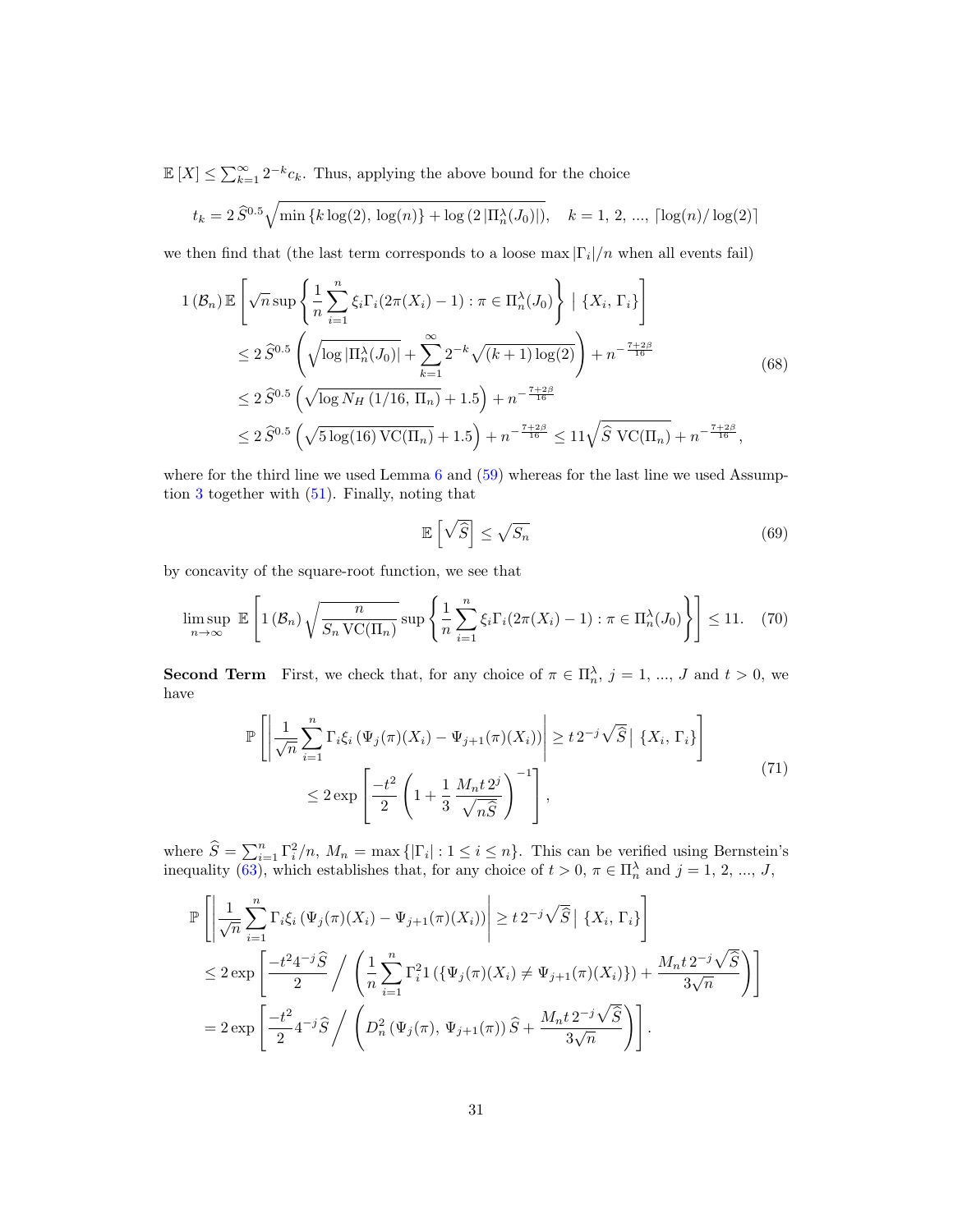Finally recall that, by Lemma [6,](#page-28-0)  $D_n^2(\Psi_j(\pi), \Psi_{j+1}(\pi)) \leq 4^{-j}$ ; thus

$$
4^{-j}\widehat{S}\Bigg/\left(D_n^2\left(\Psi_j(\pi),\Psi_{j+1}(\pi)\right)\widehat{S}+\frac{M_nt2^{-j}\sqrt{\widehat{S}}}{3\sqrt{n}}\right)\geq \left(1+\frac{1}{3}\frac{M_nt2^j}{\sqrt{n\widehat{S}}}\right)^{-1},
$$

and so [\(71\)](#page-30-0) follows.

Now, or every  $j \geq J_0$  and  $\delta > 1/(2n)$ , define the event

$$
\mathcal{E}_{j,\delta} := \left\{ \sup_{\pi \in \Pi_n^{\lambda}} \left| \frac{1}{\sqrt{n}} \sum_{i=1}^n \Gamma_i \xi_i \left( \Psi_j(\pi)(X_i) - \Psi_{j+1}(\pi)(X_i) \right) \right| \ge 2^{-j} t_{j,\delta} \sqrt{\widehat{S}} \right\}
$$
\n
$$
t_{j,\delta} := 2 \sqrt{7(j+2) \operatorname{VC}(\Pi_n) + \log \left( \frac{2j^2}{\delta} \right)}.
$$
\n(72)

By [\(71\)](#page-30-0), we immediately see that

<span id="page-31-0"></span>
$$
\mathbb{P}\left[\mathcal{E}_{j,\delta} \mid \{X_i, \Gamma_i\}\right] \le 2 \left|\Pi_n^{\lambda}(j+1)\right| \exp\left[\frac{-t_{j,\delta}^2}{2} \left(1 + \frac{1}{3} \frac{M_n t_{j,\delta} 2^j}{\sqrt{n\hat{S}}} \right)^{-1}\right].
$$
 (73)

By invoking Assumption [3,](#page-9-3) Lemma [6](#page-28-0) and  $(59)$  along with the fact that  $5 \log(4) < 7$ , we see that

$$
\log\left(\left|\Pi_n^{\lambda}(j+1)\right|\right) \le \log\left(N_H\left(4^{-(j+2)}, \Pi_n\right)\right) \le 7(j+2)\,\text{VC}(\Pi_n). \tag{74}
$$

Moreover, on the event  $\mathcal{B}_n$  from [\(64\)](#page-29-1) and recalling Assumption [3](#page-9-3) along with the definition of  $J(n)$ , we see that

$$
\frac{1}{3} \frac{M_n t_{j, \delta} 2^j}{\sqrt{n\hat{S}}} \le \frac{2}{3} \frac{n^{\frac{1-2\beta}{16}} \sqrt{7(J(n)+2) \operatorname{VC}(\Pi_n) + \log(2nJ(n)^2)} 2^{J(n)}}{\sqrt{n s^2/2}}
$$

$$
= \exp \left[ \log(n) \left( \frac{1-2\beta}{16} + \frac{\beta}{2} + \frac{3-2\beta}{8} - \frac{1}{2} \right) \right] \cdot \operatorname{polylog}(n)
$$

$$
= n^{\frac{2\beta - 1}{16}} \cdot \operatorname{polylog}(n) \le 1
$$

for large enough values of n, simultaneously for all  $j \leq J(n)$  and  $\delta \geq 1/(2n)$ , because  $\beta < 1/2$ . Thus, for large enough values of  $n$ , the bound  $(73)$  simplifies dramatically, and we get

$$
1(\mathcal{B}_n) \mathbb{P}\left[\mathcal{E}_{j,n} \mid \{X_i, \Gamma_i\}\right] \le \frac{\delta}{j^2}.\tag{75}
$$

Applying this bound simultaneously to  $j = J_0, ..., J(n) - 1$ :

$$
1\left(\mathcal{B}_n\right) \mathbb{P}\left[\bigcup_{j=J_0}^{J(n)-1} \mathcal{E}_{j,n} \mid \{X_i, \Gamma_i\}\right] \le \sum_{j=J_0}^{J(n)-1} \frac{\delta}{j^2} \le 2\delta. \tag{76}
$$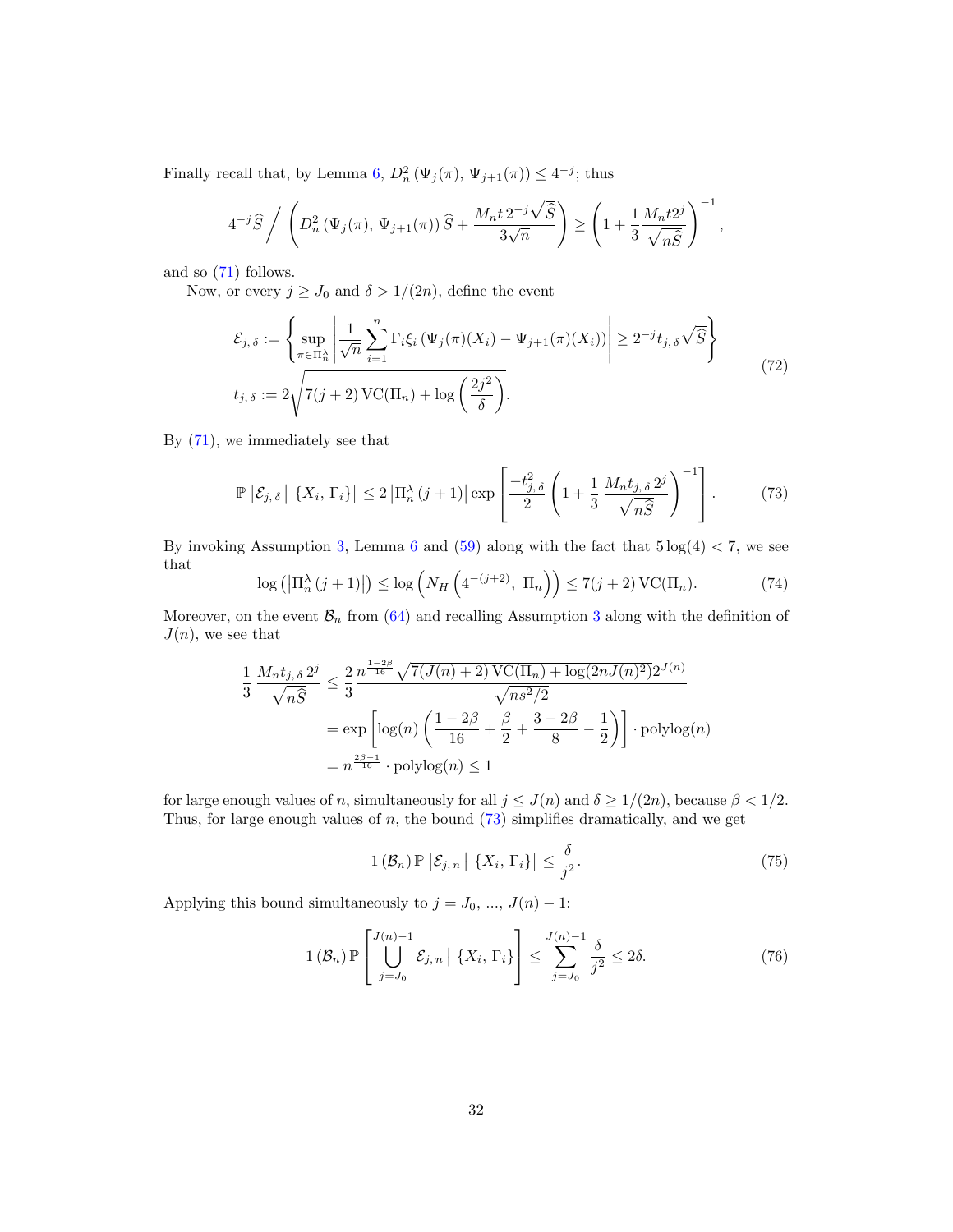Thus, for large enough n, we can directly verify that, with probability at least  $1 - 2\delta$ ,

$$
\sqrt{n}1(\mathcal{B}_n) \sup_{\pi \in \Pi_n^{\lambda}} \left| \frac{2}{n} \sum_{i=1}^n \Gamma_i \xi_i \sum_{j=J_0}^{J(n)-1} (\Psi_{j+1}(\pi) - \Psi_j(\pi)) (X_i) \right|
$$
  

$$
\leq 4\sqrt{\widehat{S}} \sum_{j=J_0}^{J(n)-1} 2^{-j} \sqrt{7(j+2) \operatorname{VC}(\Pi_n) + \log \left( \frac{2j^2}{\delta} \right)}
$$
  

$$
\leq 4\sqrt{\widehat{S}} \left( \sqrt{7 \operatorname{VC}(\Pi_n)} \sum_{j=J_0}^{J(n)-1} 2^{-j} \sqrt{j+2} + \sum_{j=J_0}^{J(n)-1} 2^{-j} \sqrt{\log(2j^2)} + 2^{1-J_0} \sqrt{\log(\delta^{-1})} \right).
$$

Moreover, we can check by calculus that, for all  $J_0 \geq 2$ ,

$$
\sum_{j=J_0}^{J(n)-1} 2^{-j} \sqrt{j+2} \le 2^{-J_0} \sum_{j=0}^{\infty} 2^{-j} \left( \sqrt{J_0} + \frac{j+2}{2\sqrt{J_0}} \right) = 2 \times 2^{-J_0} \sqrt{J_0} + 3 \times 2^{-J_0},
$$
  

$$
\sum_{j=J_0}^{J(n)-1} 2^{-j} \sqrt{\log(2j^2)} \le 2^{-J_0} \sum_{j=0}^{\infty} 2^{-j} \left( \sqrt{\log(2J_0^2)} + \frac{2 \log(J_0 + j) - 2 \log(J_0)}{2 \sqrt{\log(2J_0^2)}} \right)
$$
  

$$
\le 2^{-J_0} \sum_{j=0}^{\infty} 2^{-j} \left( \sqrt{\log(2J_0^2)} + \frac{j}{J_0 \sqrt{\log(2J_0^2)}} \right)
$$
  

$$
= 2 \times 2^{-J_0} \left( \sqrt{\log(2J_0^2)} + \frac{1}{J_0 \sqrt{\log(2J_0^2)}} \right) \le 4 \times 2^{-J_0} \sqrt{J_0};
$$

moreover, the same final upper bounds can be verified directly for  $J_0 = 1$ . Thus the above expression can further be bounded by

$$
\ldots \leq 4\sqrt{\widehat{S}} 2^{-J_0} \left(\sqrt{7\,\mathrm{VC}(\Pi_n)}\left(2\sqrt{J_0}+3\right)+4\sqrt{J_0}+2\sqrt{\log(\delta^{-1})}\right).
$$

Next, we bound expectations as in [\(68\)](#page-30-1), and apply the above bound separately for the sequences  $2\delta = \max\{2^{-k}, 1/n\}$  for  $k = 1, 2, ...$  to show that, again for large enough n,

<span id="page-32-1"></span>
$$
\sqrt{n}\mathbb{E}\left[1(\mathcal{B}_n)\sup_{\pi\in\Pi_n^{\lambda}}\left|\frac{2}{n}\sum_{i=1}^n\Gamma_i\xi_i\sum_{j=J_0}^{J(n)-1}(\Psi_{j+1}(\pi)-\Psi_j(\pi))(X_i)\right|\right]
$$
  
\n
$$
\leq 4 \times 2^{-J_0}\left(\sqrt{7\,\text{VC}(\Pi_n)}\left(2\sqrt{J_0}+3\right)+4\sqrt{J_0}+2\sum_{k=1}^{\infty}2^{-k}\sqrt{(k+1)\log(2)}\right)\mathbb{E}\left[\sqrt{\widehat{S}}\right]
$$
  
\n
$$
\leq 2^{-J_0}\sqrt{\text{VC}(\Pi_n)}\left(38\sqrt{J_0}+44\right)\mathbb{E}\left[\sqrt{\widehat{S}}\right]\leq 2^{-J_0}\sqrt{S_n\,\text{VC}(\Pi_n)}\left(38\sqrt{J_0}+44\right),\tag{77}
$$

where we note that the contribution of terms on the residual with-probability-1/n scale as  $M_n/n \ll 1/\sqrt{n}$  on  $\mathcal{B}_n$  [\(64\)](#page-29-1), and for the last inequality we also use [\(69\)](#page-30-2). We thus conclude that

<span id="page-32-0"></span>
$$
\limsup_{n \to \infty} \sqrt{\frac{n}{S_n \operatorname{VC}(\Pi_n)}} \mathbb{E}\left[1\left(\mathcal{B}_n\right) \sup_{\pi \in \Pi_n^{\lambda}} \left| \frac{1}{n} \sum_{i=1}^n \Gamma_i \xi_i \sum_{j=J_0}^{J(n)-1} \left(\Psi_{j+1}(\pi) - \Psi_j(\pi)\right) \left(X_i\right) \right| \right] \le 41,
$$
\n(78)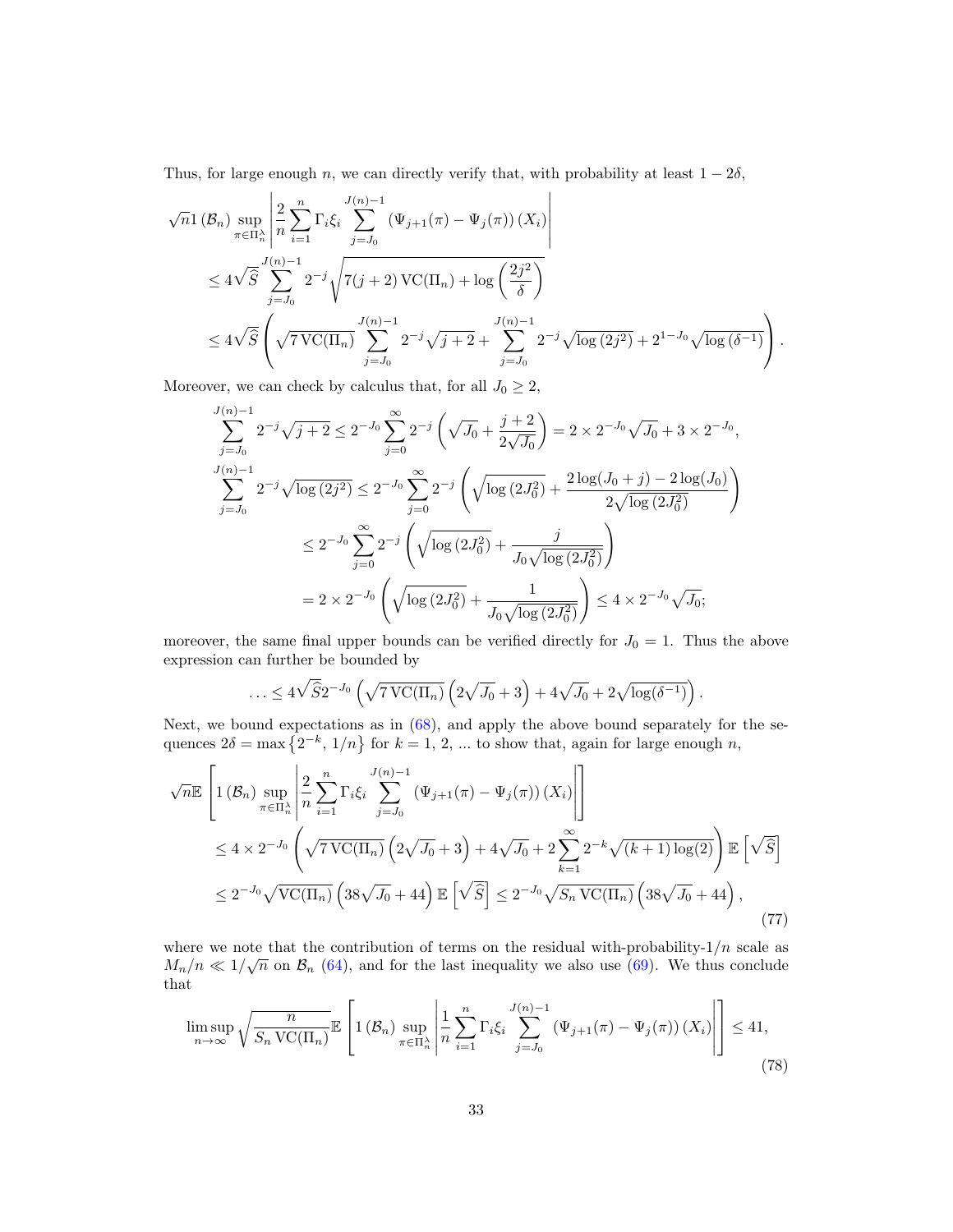recalling our choice of  $J_0 = 1$  from [\(61\)](#page-28-3).

Third Term We now verify that terms  $\Psi_j(\pi)(X_i) - \Psi_{j+1}(\pi)(X_i)$  in [\(62\)](#page-28-4) with  $J(n) \leq$  $j < J_{+}(n)$  are asymptotically negligible. To do so, we collapse all approximating policies with  $J(n) \leq j < J_{+}(n)$ , and directly compare  $\Psi_{J(n)}(\pi)$  to  $\Psi_{J_{+}(n)}(\pi)$ . Because of our "no branching" construction, we know that  $\Psi_{J(n)}(\pi) = \Psi_{J(n)}(\Psi_{J_n(n)}(\pi))$  for all policies  $\pi \in \Pi_n^{\lambda}$ , and so

$$
\mathbb{P}\left[\sup\left\{\left|\frac{1}{\sqrt{n}}\sum_{i=1}^{n}\Gamma_{i}\xi_{i}\left(\Psi_{J(n)}(\pi)(X_{i})-\Psi_{J_{+}(n)}(\pi)(X_{i})\right)\right|:\pi\in\Pi_{n}^{\lambda}\right\}\geq 2\times t 2^{-J(n)}\sqrt{\hat{S}}\right]
$$
\n
$$
=\mathbb{P}\left[\sup\left\{\left|\frac{1}{\sqrt{n}}\sum_{i=1}^{n}\Gamma_{i}\xi_{i}\left(\Psi_{J(n)}(\pi)(X_{i})-\pi(X_{i})\right)\right|:\pi\in\Pi_{n}^{\lambda}(J_{+}(n))\right\}\geq 2\times t 2^{-J(n)}\sqrt{\hat{S}}\right]
$$
\n
$$
\leq 2\left|\Pi_{n}^{\lambda}(J_{+}(n))\right|\exp\left[\frac{-t^{2}}{2}\left(1+\frac{1}{6}\frac{M_{n}t 2^{J(n)}}{\sqrt{n\hat{S}}}\right)^{-1}\right],
$$

where the last inequality follows from Bernstein's inequality using exactly the same arguments as those used to establish  $(71)$ . By Lemma [6,](#page-28-0) Assumption [3](#page-9-3) and  $(51)$ , we get

$$
\log |\Pi_n^{\lambda} (J_+(n))| \le \log N_{D_n} \left( 2^{-(J_+(n)+1)}, \Pi_n, \{ X_i, \Gamma_i \} \right)
$$
  

$$
\le \log N_H \left( 4^{-(J_+(n)+1)}, \Pi_n \right) \le 5 \log(4) (J_+(n)+1) n^{\beta}.
$$
 (79)

The next step is to plug  $t^2 = 4^{J(n)} n^{(2\beta-1)/4} / \widehat{S}$  into the previous bound. Given this choice along with Assumption [3](#page-9-3) and [\(61\)](#page-28-3) we see that, on event  $\mathcal{B}_n$  from [\(64\)](#page-29-1),

$$
t2^{J(n)} / \sqrt{n} \geq \times 2^{2J(n)} n^{\frac{2\beta - 5}{8}} n^{\frac{-1 + 2\beta}{16}} \geq n^{\frac{1 - 2\beta}{16}} / 4
$$

which grows with n, and so the bound simplifies on event  $B_n$  and for large enough n:

$$
\mathbb{P}\left[1\left(\mathcal{B}_n\right)\Delta_{mid}\left(\Pi_n^{\lambda}\right) \geq 2n^{\frac{2\beta-1}{8}}\right] \leq 1\left(\mathcal{B}_n\right)2\left|\Pi_n^{\lambda}\left(J_+(n)\right)\right| \exp\left[\frac{-(3/2)t\sqrt{n\hat{S}}}{2^{J(n)}\max\{M_n, 1\}}\right]
$$
  

$$
\leq 2\exp\left[\sqrt{n}\left(5\log(4)(J_+(n)+1)n^{\beta-1/2}-\frac{3}{2}n^{\frac{6\beta-3}{16}}\right)\right], \text{ where}
$$
  

$$
\Delta_{mid}\left(\Pi_n^{\lambda}\right) = \sup\left\{\left|\frac{1}{\sqrt{n}}\sum_{i=1}^n\Gamma_i\xi_i\left(\Psi_{J(n)}(\pi)(X_i)-\Psi_{J_+(n)}(X_i)\right)\right| : \pi \in \Pi_n^{\lambda}\right\}.
$$

Thus, noting that  $\beta < 1/2$ , we see that

$$
\limsup_{n\to\infty} n^{\frac{5+6\beta}{16}} \log \left( \mathbb{P} \left[ 1\left(\mathcal{B}_n\right) \Delta_{mid} \left(\Pi_n^{\lambda}\right) \right] \geq 2n^{\frac{2\beta-1}{8}} \right) \leq -\frac{3}{2}.
$$

Meanwhile, we also know that  $1(B_n) \Delta_{mid} (\Pi_n^{\lambda}) / \sqrt{n} \leq n^{(1-2\beta)/16}$ , and so we conclude that

$$
\lim_{n \to \infty} \mathbb{E} \left[ \sup \left\{ \left| \frac{1}{\sqrt{n}} \sum_{i=1}^{n} \Gamma_i \xi_i \left( \Psi_{J(n)}(\pi) (X_i) - \Psi_{J_+(n)}(X_i) \right) \right| : \pi \in \Pi_n^{\lambda} \right\} \right] = 0,
$$

meaning that the third group of terms in the chaining  $(62)$  in fact do not contribute to the first-order behavior of the Rademacher complexity.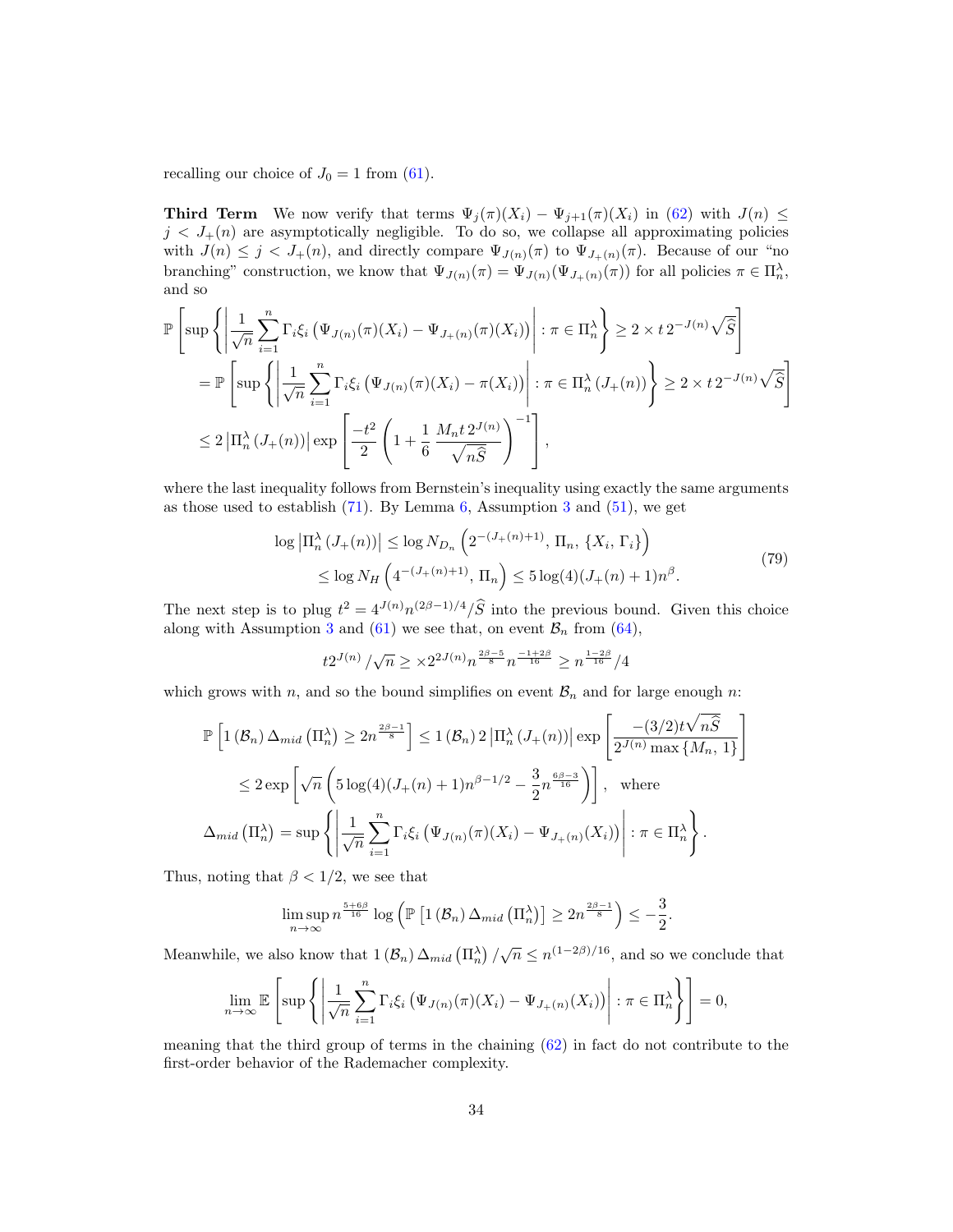Fourth Term Finally, the last term in [\(62\)](#page-28-4) can be shown to vanish at  $1/\sqrt{n}$ -scale determinisitically. By Cauchy-Schwarz,

$$
\left| \frac{1}{n} \sum_{i=1}^{n} \Gamma_{i} \xi_{i} \left( \pi(X_{i}) - \Psi_{J_{+}(n)}(\pi)(X_{i}) \right) \right| \leq \sqrt{\frac{1}{n} \sum_{i=1}^{n} \Gamma_{i}^{2} \left( \pi(X_{i}) - \Psi_{J_{+}(n)}(\pi)(X_{i}) \right)^{2}}
$$
  
=  $D_{n} \left( \pi, \Psi_{J_{+}(n)}(\pi) \right) \sqrt{\hat{S}} \leq 2^{-J_{+}(n)} \sqrt{\hat{S}}.$ 

Furthermore, recalling the definition of  $J_+(n)$  from [\(61\)](#page-28-3) and on the event where  $M_n$  is controlled as in  $(64)$ ,

$$
\lim_{n \to \infty} \sqrt{n} 2^{-J_+(n)} \sqrt{\hat{S}} \le 2\sqrt{n} n^{\beta - 1} n^{\frac{1 - 2\beta}{16}} = n^{\frac{14\beta - 7}{16}} = 0,
$$

because  $\beta < 1/2$  by Assumption [3.](#page-9-3)

Wrapping Up Lemma [7](#page-28-5) Combining [\(70\)](#page-30-3) with [\(78\)](#page-32-0) with our above results showing that the third and fourth terms in  $(62)$  are asymptotically negligible, we recover  $(60)$ .  $\Box$ 

We now turn to proving Lemma [2](#page-12-0) itself, and specifically the bound  $(26)$ . In doing so, we follow the proof of Lemma [7](#page-28-5) closely, but with slightly stronger concentration bounds that are unlocked by the result we already have in Lemma [7.](#page-28-5) We also replace the choice  $J_0 = 1$  in  $(61)$  with

$$
J_0 := 9 + \left\lfloor \log_4 \left( S_n / S_n^{\lambda} \right) \right\rfloor. \tag{80}
$$

In the resulting new decomposition  $(62)$ , we note that the third and fourth terms are still vanishing at the  $1/\sqrt{n}$ -scale, so we do not need to revisit those. Thus, our only task is to sharpen our bounds on the first and second terms.

The main additional work we need to do is in bounding the first term. Starting from [\(66\)](#page-29-2) we note that, because the  $\xi_i$  are all mean-zero,

$$
\mathbb{E}\left[\sup\left\{\frac{1}{n}\sum_{i=1}^{n}\xi_{i}\Gamma_{i}(2\pi(X_{i})-1):\pi\in\Pi_{n}^{\lambda}(J_{0})\right\}\right]
$$
\n
$$
=\mathbb{E}\left[\sup\left\{\frac{1}{n}\sum_{i=1}^{n}\xi_{i}\left(\Gamma_{i}(2\pi(X_{i})-1)-A_{n}^{*}\right):\pi\in\Pi_{n}^{\lambda}(J_{0})\right\}\right],
$$
\n(81)

where  $A_n^* = \sup \{ A_n(\pi) : \pi \in \Pi_n^{\lambda} \}.$  Then, applying Bernstein's inequality as in [\(67\)](#page-29-3), we get that for all large enough n and all  $t \leq 2\widehat{S}_{\max}^{0.5} \sqrt{\log(n) + \log(2|\Pi_n^{\lambda}(J_0)|)},$ 

$$
1(\mathcal{B}_n) \mathbb{P}\left[\sqrt{n} \sup\left\{\frac{1}{n}\sum_{i=1}^n \xi_i \Gamma_i (2\pi(X_i) - 1) : \pi \in \Pi_n^{\lambda}(J_0)\right\} \ge t \mid \{X_i, \Gamma_i\}\right]
$$
  
\n
$$
\le 2 \left|\Pi_n^{\lambda}(J_0)\right| \exp\left[-\frac{t^2}{4\widehat{S}_{\text{max}}}\right],
$$
  
\n
$$
\widehat{S}_{\text{max}} := \sup\left\{\frac{1}{n}\sum_{i=1}^n \left(\Gamma_i (2\pi(X_i) - 1) - A_n^*\right)^2 : \pi \in \Pi_n^{\lambda}(J_0)\right\}.
$$
\n
$$
(82)
$$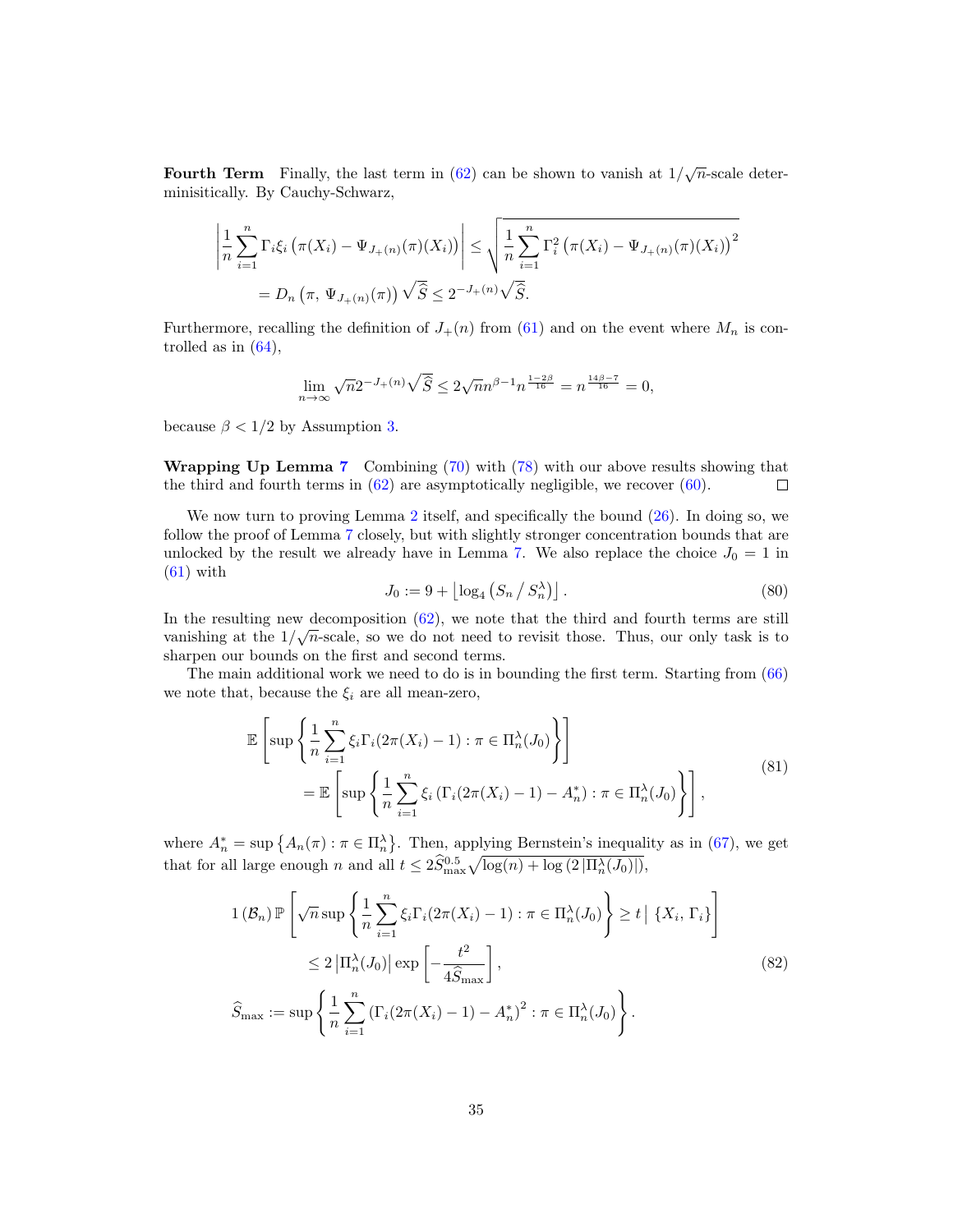Then, following [\(68\)](#page-30-1), we get that

$$
1(\mathcal{B}_n) \mathbb{E}\left[\sqrt{n} \sup\left\{\frac{1}{n} \sum_{i=1}^n \xi_i \Gamma_i (2\pi(X_i) - 1) : \pi \in \Pi_n^{\lambda}(J_0)\right\} \mid \{X_i, \Gamma_i\}\right]
$$
  
\n
$$
\leq 2 \widehat{S}_{\max}^{0.5} \left(\sqrt{\log N_H \left(4^{-(J_0+1)}, \Pi_n\right)} + 1.5\right) + n^{-\frac{7+2\beta}{16}}
$$
  
\n
$$
\leq 2 \widehat{S}_{\max}^{0.5} \left(\sqrt{5 \log(4) \text{VC}(\Pi_n)(J_0+1)} + 1.5\right) + n^{-\frac{7+2\beta}{16}}
$$
  
\n
$$
\leq 6\sqrt{\widehat{S}_{\max} \text{VC}(\Pi_n) \left(10 + \left[\log_4 \left(S_n / S_n^{\lambda}\right)\right]\right)} + n^{-\frac{7+2\beta}{16}}.
$$
\n
$$
(83)
$$

Now, combining the bound we already have from Lemma [7](#page-28-5) with the proof of Lemma [4,](#page-13-2) we see that under the conditions of Lemma [2](#page-12-0) and provided that  $S_n \text{VC}(\Pi_n)/n \to 0$ , we have that

$$
\limsup_{n} \mathbb{E}\left[\sqrt{\widehat{S}_{\max}}\right] / \sqrt{S_{n}^{\lambda} + 4\lambda^{2}} \leq 1;
$$

to check this, we also used the fact that, by  $(24)$ ,

$$
\sup \left\{ \mathbb{E} \left[ \left( 2(\pi(X_i) - 1)\Gamma_i - A_n^* \right)^2 \right] : \pi \in \Pi_n^{\lambda} \right\}
$$
  
= 
$$
\sup \left\{ \text{Var} \left[ 2(\pi(X_i) - 1)\Gamma_i \right] + \left( A_n(\pi) - A_n^* \right)^2 : \pi \in \Pi_n^{\lambda} \right\} \le S_n^{\lambda} + 4\lambda^2.
$$
 (84)

Thus, we conclude that

<span id="page-35-0"></span>
$$
\limsup_{n \to \infty} \mathbb{E}\left[1(\mathcal{B}_n)\sqrt{\frac{n}{(S_n^{\lambda} + 4\lambda^2)\,\text{VC}(\Pi_n)}}\sup\left\{\frac{1}{n}\sum_{i=1}^n \xi_i\Gamma_i(2\pi(X_i) - 1) : \pi \in \Pi_n^{\lambda}(J_0)\right\}\right]
$$
\n
$$
\left/\left(1 + 18\sqrt{1 + \left[\log_4\left(S_n\right/S_n^{\lambda}\right)\right] / 9}\right) \le 1.
$$
\n(85)

Meanwhile, for the second term, we proceed exactly as before up to [\(77\)](#page-32-1). Here, however, we invoke the new (larger) choice of  $J_0$  and, noting that

$$
2^{-8}\left(44+38\sqrt{9+\left\lfloor \log_4\left(\frac{S_n}{S_n^{\lambda}}\right)\right\rfloor}\right) \le \sqrt{1+\left\lfloor \log_4\left(\frac{S_n}{S_n^{\lambda}}\right)\right\rfloor/9},
$$

we get

$$
\limsup_{n \to \infty} \sqrt{\frac{n}{S_n^{\lambda} \text{VC}(\Pi_n)}} \mathbb{E}\left[1(\mathcal{B}_n) \sup_{\pi \in \Pi_n^{\lambda}} \left| \frac{1}{n} \sum_{i=1}^n \Gamma_i \xi_i \sum_{j=J_0}^{J(n)-1} (\Psi_{j+1}(\pi) - \Psi_j(\pi)) (X_i) \right| \right]
$$
\n
$$
\sqrt{\sqrt{1 + \left[\log_4\left(\frac{S_n}{S_n^{\lambda}}\right)\right] / 9} \le 1.
$$
\n(86)

Finally, we establish [\(26\)](#page-12-3) by combining this bound with [\(85\)](#page-35-0), and the fact that clipping as in [\(64\)](#page-29-1) has an asymptotically negligible effect.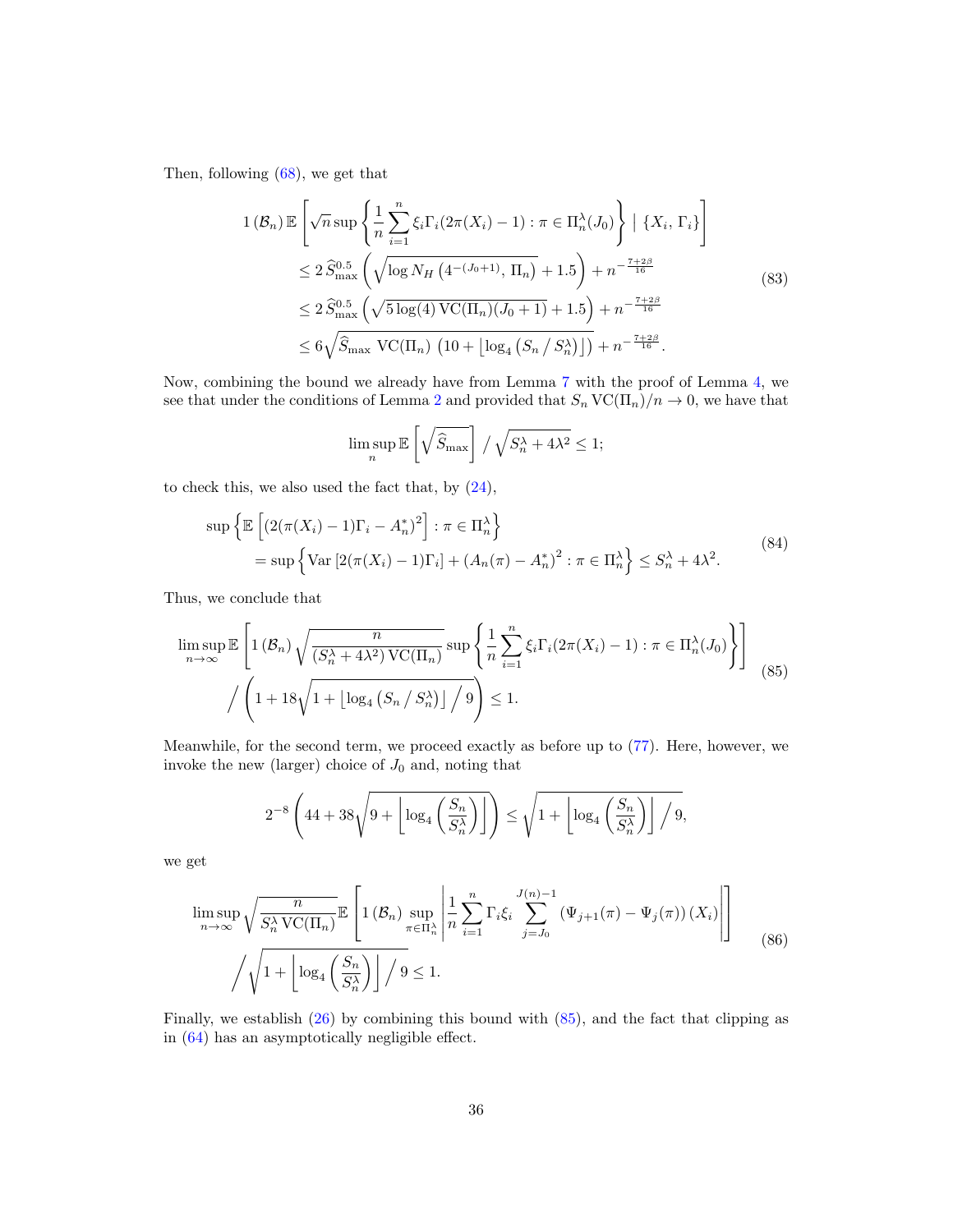#### Proof of Lemma [6](#page-28-0)

We construct the chaining by backwards recursion, as follows. First, for the largest index J under consideration, we do the following:

- 1. Let  $\Psi'_J : \Pi_n \to \{X \to \{0, 1\}\}\$ be an optimal  $2^{-(J+1)}$  covering of  $\Pi_n$ , such that the cardinality of the set  $\{\Psi'_{J}(\pi) : \pi \in \Pi_n\}$  is at most  $N_{D_n}$   $(2^{-(J+1)}, \Pi_n, \{X_i, \Gamma_i\})$ .
- 2. For every approximating policy  $\pi' \in {\Psi'_J(\pi) : \pi \in \Pi_n}$ , construct a function neighbor( $\cdot$ ) such that neighbor $(\pi') \in {\pi \in \Pi_n^{\lambda} : D_n(\pi, \pi') \leq 2^{-(J+1)}}$  if this set is non-empty, and neighbor $(\pi') = \emptyset$  else.
- 3. Define  $\Psi_J: \Pi_n^{\lambda} \to \Pi_n^{\lambda}$  via  $\Psi_J(\pi) = \text{neighbor}(\Psi'_j(\pi)).$

We can see by construction that  $\Psi_J(\pi) \in \Pi_n^{\lambda}$  for all  $\pi \in \Pi_n^{\lambda}$  (because no element in  $\Pi_n^{\lambda}$  can be mapped by  $\Psi'_{J}$  to an element  $\pi'$  with neighbor $(\pi') = \emptyset$ , and that the cardinality of the set  $\Pi_n^{\lambda}(J) = \{ \Psi_J(\pi) : \pi \in \Pi_n^{\lambda} \}$  is at most  $N_{D_n} (2^{-(J+1)}, \Pi_n, \{X_i, \Gamma_i\})$ . Furthermore, by the triangle inequality,  $D_n(\Psi_J(\pi), \pi) \leq 2^{-J}$  for all  $\pi \in \Pi_n^{\lambda}$ .

Next, for every  $1 \leq j < J$ , we first define the mapping  $\Psi_j$  as a 2<sup>-j</sup>-approximation of  $\Pi_n^{\lambda}(j+1)$  using exactly the same construction as above. Thus,  $\Psi_j: \Pi_n^{\lambda}(j+1) \to \Pi_n^{\lambda}(j+1)$ ,  $\Pi_n^{\lambda}(j) = \left\{ \Psi_j(\pi) : \pi \in \Pi_n^{\lambda}(j+1) \right\}$  has cardinality at most  $N_{D_n}$   $(2^{-(j+1)}, \Pi_n, \{X_i, \Gamma_i\})$ , and  $D_n(\Psi_j(\pi), \pi) \leq 2^{-j}$  for all  $\pi \in \Pi_n^{\lambda}(j + 1)$ . Finally, we extend the mappings  $\Psi_j$  to the whole domain  $\Pi_n^{\lambda}$  via the relationship  $\Psi_j(\pi) = \Psi_j(\Psi_{j+1}(\pi))$  for all  $\pi \in \Pi_n^{\lambda}$ . Note that this extension does not grow the size of the set  $\Pi_n^{\lambda}(j)$ , and that the mapping  $\Psi_j$  has no branching by construction.

#### C.2 Proof of Corollary [3](#page-12-1)

First, as argued by [Bartlett and Mendelson](#page-40-8) [\(2002\)](#page-40-8) in the proof of their Theorem 8,

<span id="page-36-0"></span>
$$
\mathbb{E}\left[\sup\left\{\left|\widetilde{A}_{n}\left(\pi\right)-A_{n}\left(\pi\right)\right|:\pi\in\Pi_{n}^{\lambda}\right\}\right]\leq2\mathbb{E}\left[\mathcal{R}_{n}\left(\Pi_{n}^{\lambda}\right)\right],\tag{87}
$$

Then, to check concentration, we need to bound  $\sup_{\pi \in \Pi_n} |A_n(\pi) - A_n(\pi)|$  in terms of its expectation. Recall that  $\widetilde{A}_n(\pi) = n^{-1} \sum \Gamma_i(2\pi(X_i) - 1)$ , and that the  $\Gamma_i$  are uniformly sub-Gaussian. Because the  $\Gamma_i$  are not bounded, it is convenient to define truncated statistics

$$
\widetilde{A}_n^{(-)}(\pi) = \frac{1}{n} \sum_{i=1}^n \Gamma_i^{(-)}(2\pi(X_i) - 1), \ \ \Gamma_i^{(-)} = \Gamma_i \mathbf{1}(\{|\Gamma_i| \le \log(n)\}).
$$

Here, we of course have that  $|\Gamma_i^{(-)}| \leq \log(n)$ , and so we can apply Talagrand's inequality as described in [Bousquet](#page-41-22) [\(2002\)](#page-41-22) to these truncated statistics. We see that, for any  $\delta > 0$ , with probability at least  $1 - \delta$ ,

$$
\sup_{\pi \in \Pi_n^{\lambda}} \left| \widetilde{A}_n^{(-)}\left(\pi\right) - A_n^{(-)}\left(\pi\right) \right| \leq \mathbb{E} \left[ \sup_{\pi \in \Pi_n^{\lambda}} \left| \widetilde{A}_n^{(-)}\left(\pi\right) - A_n^{(-)}\left(\pi\right) \right| \right] + \frac{\log(n) \log(\delta)}{3n}
$$

$$
+ \sqrt{2 \log\left(\delta^{-1}\right) \left( \sup_{\pi \in \Pi_n^{\lambda}} \text{Var}\left[ \widetilde{A}_n(\pi) \right] + \frac{2 \log(n)}{n} \mathbb{E} \left[ \sup_{\pi \in \Pi_n^{\lambda}} \left| \widetilde{A}_n^{(-)}\left(\pi\right) - A_n^{(-)}\left(\pi\right) \right| \right] \right)},
$$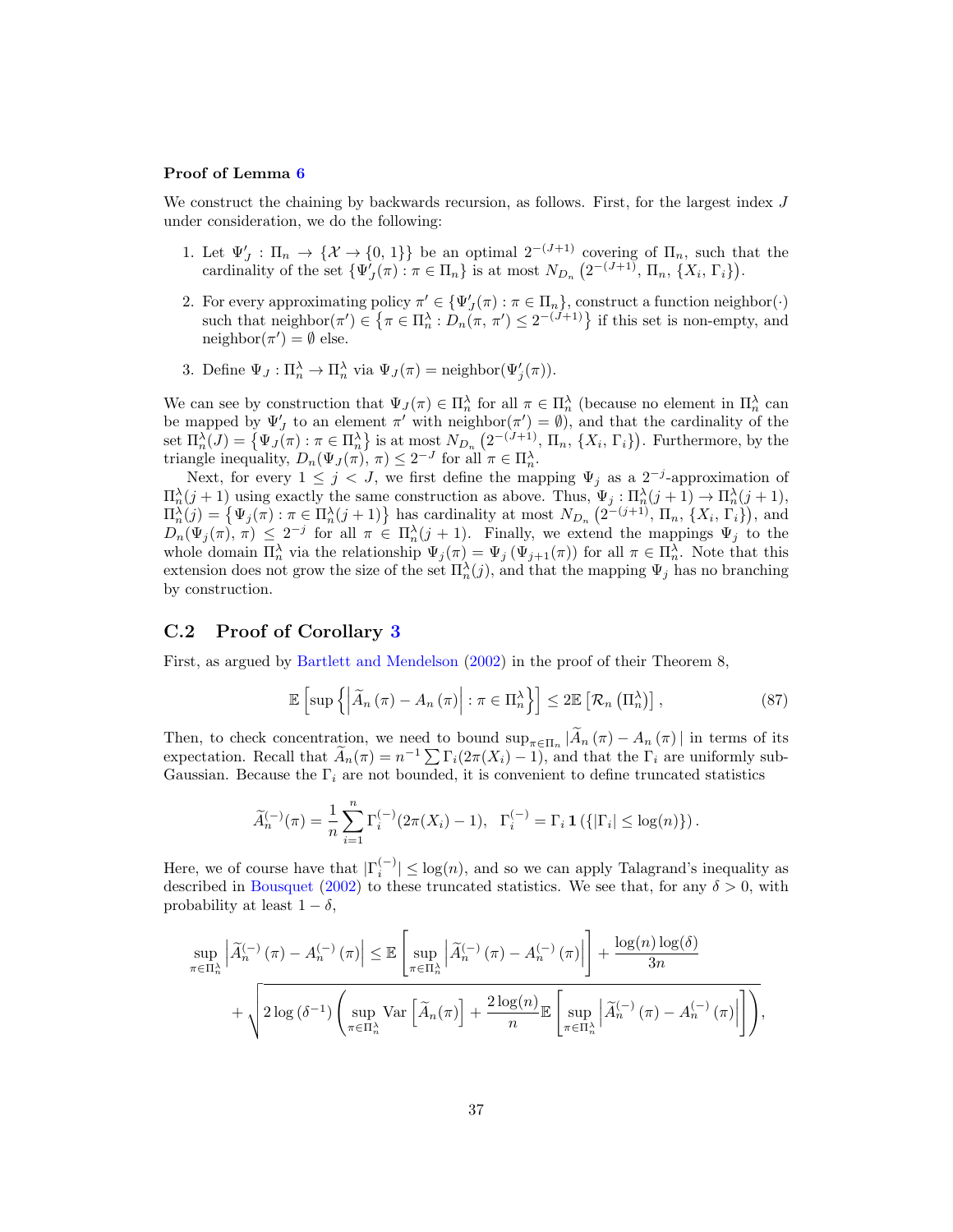where we used the short-hand  $A_n^{(-)}(\pi) = \mathbb{E}[\widetilde{A}_n^{(-)}(\pi)]$ . Moreover, because the  $\Gamma_i$  are uniformly sub-Gaussian, we can immediately verify that

$$
\mathbb{E}\left[\left|\sup_{\pi\in\Pi_{n}^{\lambda}}\left|\widetilde{A}_{n}^{(-)}\left(\pi\right)-A_{n}^{(-)}\left(\pi\right)\right|-\sup_{\pi\in\Pi_{n}}\left|\widetilde{A}_{n}\left(\pi\right)-A_{n}\left(\pi\right)\right|\right|\right]
$$

decays exponentially fast in n; similarly,  $n \sup_{\pi \in \Pi_{\mathcal{R}}^{\lambda}} \text{Var}\left[\tilde{A}_n(\pi)\right] - S_n^{\lambda}$  also decays exponen-tially fast. Using [\(87\)](#page-36-0) and noting that, by Lemma [2](#page-12-0) and Assumption [3,](#page-9-3)  $\mathbb{E}\left[\mathcal{R}_n\left(\Pi_n^{\lambda}\right)\right]$  decays polynomially in n, we conclude that with probability at least  $1 - \delta$ ,

$$
\sup \left\{ \left| \widetilde{A}_{n} \left( \pi \right) - A_{n} \left( \pi \right) \right| : \pi \in \Pi_{n}^{\lambda} \right\} \leq (1 + o(1)) \left( \mathbb{E} \left[ \sup \left\{ \left| \widetilde{A}_{n} \left( \pi \right) - A_{n} \left( \pi \right) \right| : \pi \in \Pi_{n}^{\lambda} \right\} \right] + \sqrt{\frac{2S_{n}^{\lambda} \log \left( \delta^{-1} \right)}{n}} \right), \tag{88}
$$

thus establishing our second claim.

### C.3 Proof of Lemma [4](#page-13-2)

In the argument below, we omit all n-subscripts for readability, e.g., we write  $\widehat{A}(\pi)$  instead of  $\hat{A}_n(\pi)$ . For any fixed policy  $\pi$ , we begin by expanding out the difference of interest as

$$
\tilde{A}(\pi) - A(\pi) \n= \frac{1}{n} \sum_{i=1}^{n} (2\pi(X_i) - 1) (Y_i - m(X_i, W_i)) \left( \hat{g}^{(-k(i))}(X_i, Z_i) - g(X_i, Z_i) \right) \n+ \frac{1}{n} \sum_{i=1}^{n} (2\pi(X_i) - 1) \left( \tau_{\hat{m}^{(-k)}}(X_i W_i) - \tau_m(X_i, W_i) - g(X_i, Z_i) \left( \hat{m}^{(-k(i))}(X_i, W_i) - m(X_i, W_i) \right) \right) \n- \frac{1}{n} \sum_{i=1}^{n} (2\pi(X_i) - 1) \left( \hat{m}^{(-k(i))}(X_i, W_i) - m(X_i, W_i) \right) \left( \hat{g}^{(-k(i))}(X_i, Z_i) - g(X_i, Z_i) \right).
$$

Denote these three summands by  $D_1(\pi)$ ,  $D_2(\pi)$  and  $D_3(\pi)$ . We will bound all 3 summands separately.

To bound the first term, it is helpful separate out the contributions of the  $K$  different folds:

$$
D_1^{(k)}(\pi) = \frac{1}{n} \sum_{\{i:k(i)=k\}} (2\pi(X_i) - 1) (Y_i - m(X_i, W_i))
$$
  

$$
\left(\hat{g}^{(-k(i))}(X_i, Z_i) - g(X_i, Z_i)\right).
$$
 (89)

<span id="page-37-0"></span>Now, because  $\hat{g}^{(-k)}(\cdot)$  was only computed using data from the  $K-1$  folds, we can condition on the value of this function estimate to make the individual terms in the above sum independent. Moreover, by exogeneity of the instrument and the exclusion restriction, we see that  $\mathbb{E}\left[Y_i - m(X_i, W_i) \, \middle| \, X_i, Z_i, \hat{g}^{(-k(i))}(\cdot)\right] = 0$ , and so the expected second moment of  $D_1^{(k)}(\pi)$ reduces to the sum of the variances of its constituent terms.

Next, by Assumption [2,](#page-7-2) we know that

$$
\sup_{x \in \mathcal{X}} \left| \left( \hat{g}^{(-k)}(x, z) - g(x, z) \right) \right| \le 1
$$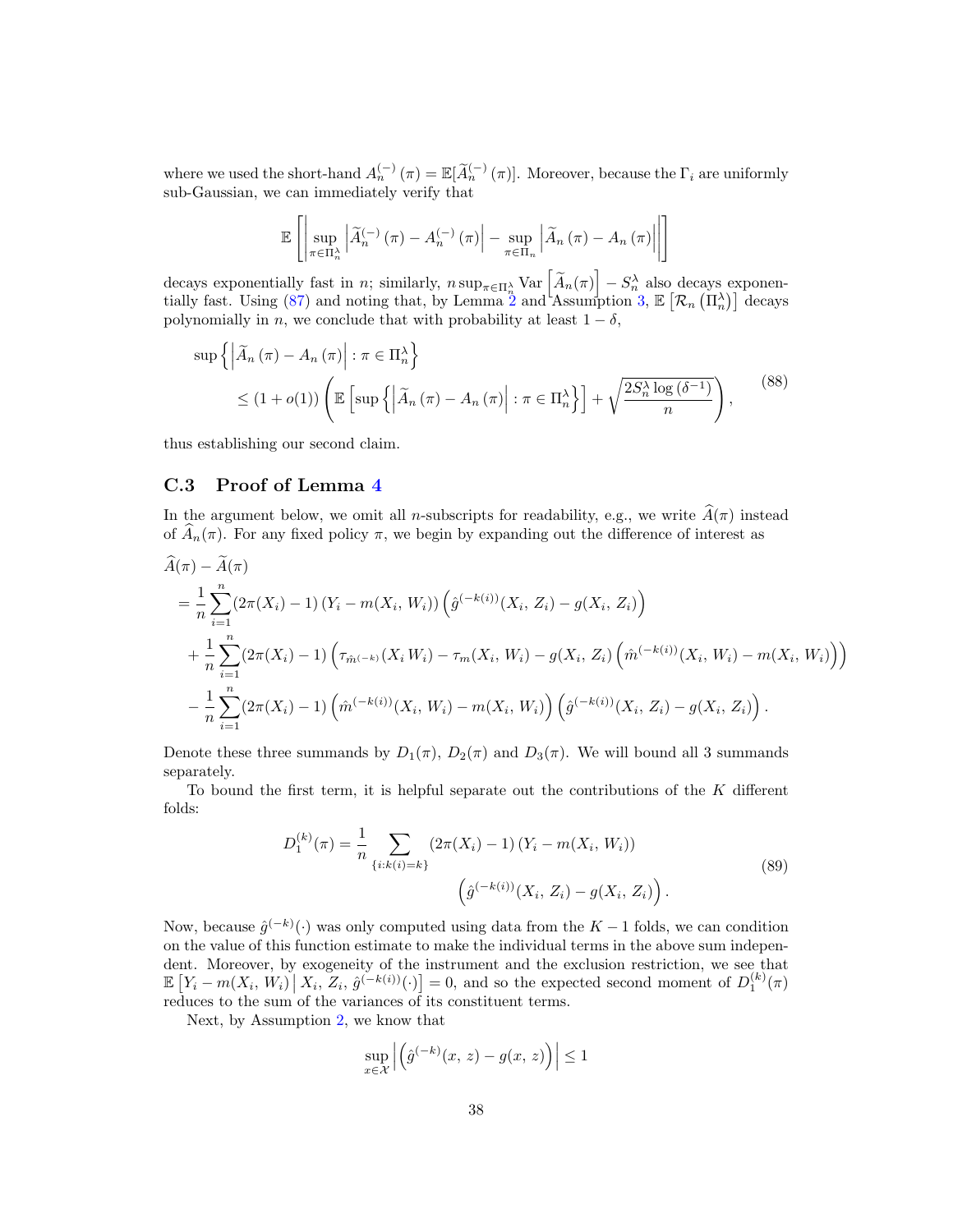with probability tending to 1, and so the individual summands in  $(89)$  are all  $\nu$ -sub-Gaussian with probability tending to 1. Then, writing

$$
V_n(k) = \mathbb{E}\left[\left(\hat{g}^{(-k)}(X_i, Z_i) - g(X_i, Z_i)\right)^2 \text{Var}\left[Y_i - m(X_i, W_i) \,|\, X_i, Z_i\right] \,|\, \hat{g}^{(-k)}(\cdot)\right]
$$

for the variance of  $D_1^{(k)}(\pi)$  conditionally on the model  $\hat{g}^{(-k)}(\cdot)$  fit on the other  $K-1$  folds, we can apply Corollary [3](#page-12-1) to establish that

<span id="page-38-0"></span>
$$
\frac{n}{n_k} \mathbb{E}\left[\sup_{\pi \in \Pi} \left| D_1^{(k)}(\pi) \right| \middle| \hat{g}^{(-k)}(\cdot) \right] = \mathcal{O}\left(\sqrt{\text{VC}\left(\Pi_n\right) \frac{V_n(k)}{n_k}}\right),\tag{90}
$$

where  $n_k = |\{i : k(i) = k\}|$  denotes the number of observations in the k-th fold. Since we compute our doubly robust scores using a finite number of evenly-sized folds,  $n_k/n \rightarrow 1/K$ , we can use our risk bounds in Assumption [2](#page-7-2) to check that

$$
\mathbb{E}\left[V_n(k)\right] \leq \mathbb{E}\left[\nu^2 \mathbb{E}\left[\left(\hat{g}^{(-k)}(X_i, Z_i) - g(X_i, Z_i)\right)^2 \mid \hat{g}^{(-k)}(\cdot)\right]\right]
$$
\n
$$
= \mathcal{O}\left(a\left(\frac{K-1}{K}n\right)n^{-\zeta_g}\right).
$$
\n(91)

Then, applying  $(90)$  separately to all K folds and using Jensen's inequality, we find that

$$
\mathbb{E}\left[\sup_{\pi \in \Pi} |D_1(\pi)|\right] = \mathcal{O}\left(\nu \sqrt{\text{VC}\left(\Pi_n\right) \frac{a((1 - K^{-1})n)}{n^{1 + \zeta_g}}}\right),\tag{92}
$$

thus bounding the first term.

Meanwhile, recall that by the properties of our weighting function  $(10)$ , we know that  $\mathbb{E}\left[\tau_{\tilde{m}}(X_i, W_i) - g(X_i, Z_i)\tilde{m}(X_i, W_i) \,|\, X_i\right] = 0$  for any conditional response function  $\tilde{m}(\cdot),$ which in particular means that, by cross-fitting,

$$
\mathbb{E}\Big[\tau_{\hat{m}^{(-k)}}(X_i, W_i) - \tau_m(X_i, W_i) - g(X_i, Z_i)\left(\hat{m}^{(-k(i))}(X_i, W_i) - m(X_i, W_i)\right) | X_i, \hat{m}^{-k(i)}(\cdot) \Big] = 0.
$$

Thus, by a similar argument as before, we find that

$$
\mathbb{E}\left[\sup_{\pi \in \Pi} |D_2(\pi)|\right] = \mathcal{O}\left(\frac{1}{\eta} \sqrt{\text{VC}\left(\Pi_n\right) \frac{a((1-K^{-1})n)}{n^{1+\zeta_m}}}\right),\tag{93}
$$

where  $\eta$  is the uniform "overlap" bound on the weighting function  $g(\cdot)$ .

It now remains to bound the final term,  $D_3(\pi)$ . Here, we can use the Cauchy-Schwarz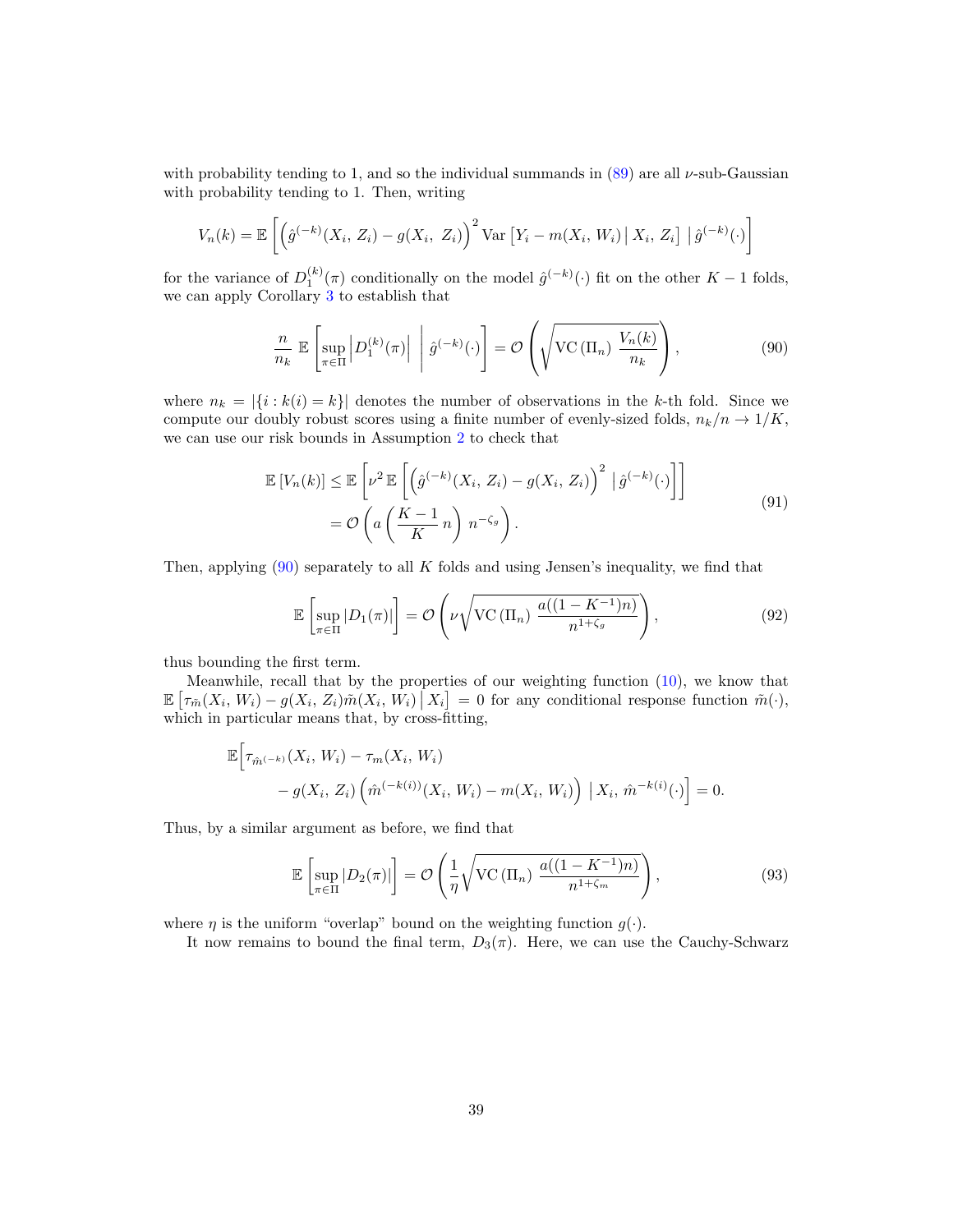inequality to verify that

$$
|D_3(\pi)| = \left| \frac{1}{n} \sum_{i=1}^n (2\pi(X_i) - 1) \left( \hat{m}^{(-k(i))}(X_i, W_i) - m(X_i, W_i) \right) \right|
$$
  

$$
\left( \hat{g}^{(-k(i))}(X_i, Z_i) - g(X_i, Z_i) \right) \right|
$$
  

$$
\leq \sqrt{\frac{1}{n} \sum_{i=1}^n \left( \hat{m}^{(-k(i))}(X_i, W_i) - m(X_i, W_i) \right)^2}
$$
  

$$
\sqrt{\frac{1}{n} \sum_{i=1}^n \left( \hat{g}^{(-k(i))}(X_i, Z_i) - g(X_i, Z_i) \right)^2}.
$$

This bound is deterministic and does not depend on  $\pi$ ; thus, it also holds as a bound for the supremum of  $|D_3(\pi)|$  over all  $\pi$ . Then, applying Cauchy-Schwarz again to the above product, we see that

$$
\mathbb{E}\left[\frac{n \sup_{\pi \in \Pi} |D_3(\pi)|}{|\{i : W_i = 1\}|}\right] \leq \sqrt{\mathbb{E}\left[\left(\hat{m}^{(-k(i))}(X_i, W_i) - m(X_i, W_i)\right)^2\right]}\sqrt{\mathbb{E}\left[\left(\hat{g}^{(-k(i))}(X_i, Z_i) - g(X_i, Z_i)\right)^2\right]}\n\n
$$
\leq a \left(\left\lfloor \frac{K-1}{K}n \right\rfloor\right) / \sqrt{\left\lfloor \frac{K-1}{K}n \right\rfloor},
$$
$$

The desired conclusion now follows from combining these three bounds.

#### C.4 Proof of Theorem [5](#page-16-4)

Writing  $\text{VC}(\Pi) = d$ , we know that there exists a collection of d non-overlapping sets  $\mathcal{A}_j$  for  $j = 1, ..., d$  such that  $\Pi$  shatters this collection of sets, i.e., for any vector  $v \in \{0, 1\}^d$ , there exist a policy  $\pi_v \in \Pi$  such that  $\pi_v(x) = v_j$  for all  $x \in A_j$ . Our proof starts with such a collection of sets  $\{\mathcal{A}_j\}_{j=1}^d$  and a distribution  $\mathcal P$  over  $\mathcal X_s$  such that

<span id="page-39-0"></span>
$$
\mathbb{E}_{\mathcal{P}}\left[1\left(\left\{X_i \in \mathcal{A}_j\right\}\right) \frac{\sigma^2(X_i)}{e(X_i)(1 - e(X_i))}\right] = \frac{S_{\mathcal{P}}}{d} \quad \text{for} \quad j = 1, ..., d,
$$
\n(94)

where  $S_{\mathcal{P}}$  is as defined in [\(36\)](#page-15-4). We will establish our result by studying learning over  $\Pi$  with features drawn from this distribution P.

Now, to lower-bound the minimax risk for policy learning for unknown bounded treatment effect functions  $\tau(\cdot)$ , it is sufficient to bound minimax risk over a smaller class of policies T, as minimax risk increases with the complexity of the class T. Noting this fact, we restrict our analysis to treatment functions  $T$  such that

$$
\tau(x) = \frac{\sigma^2(x) c_j}{e(x)(1 - e(x))} / \mathbb{E}\left[\frac{\sigma^2(x) \, 1\left(\{X_i \in \mathcal{A}_j\}\right)}{e(X_i)(1 - e(X_i))}\right]
$$

for all  $x \in A_j$ , where  $c_j \in \mathbb{R}$  is an unknown coefficient for each  $j = 1, ..., d$ . If we knew the values of  $c_j$  for  $j = 1, 2, ..., d$ , the optimal policy  $\pi^* \in \Pi$  would be treat only those j-groups with a positive  $c_j$ , i.e.,  $\pi^*(x) = 1$  ( $\{c_j > 0\}$ ) for all  $x \in A_j$ .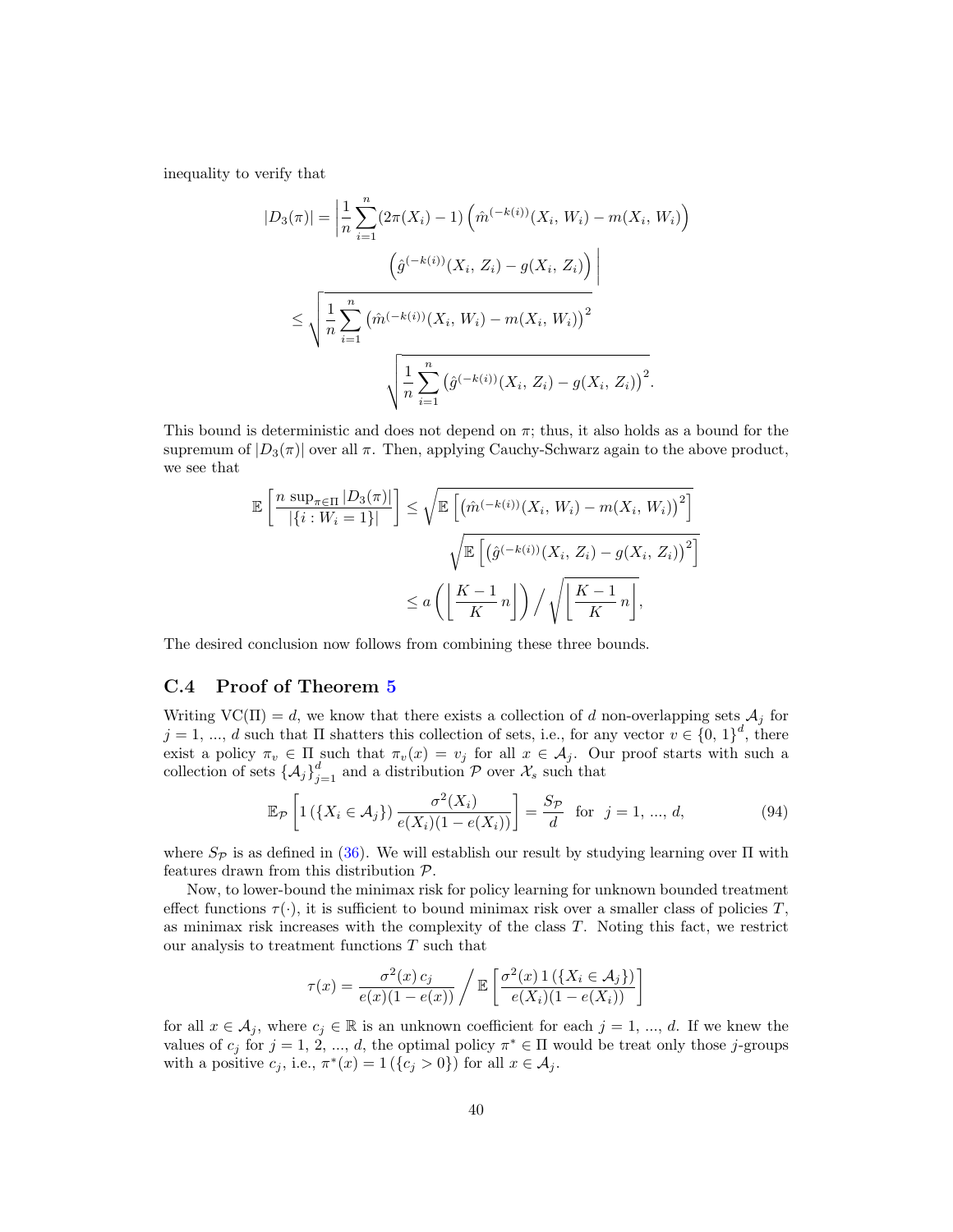Now, following the argument of [Hirano and Porter](#page-42-0) [\(2009\)](#page-42-0) (we omit details for brevity), the minimax policy learner is of the form  $\hat{\pi}^*(x) = 1(\{\hat{c}_j^* > 0\})$  for all  $x \in A_j$ , where  $\hat{c}_j^*$  is an efficient estimator for  $c_j$ . Moreover, in this example, we can use  $(94)$  to verify that the semiparametric efficient variance for estimating  $c_j$  is  $S_{\mathcal{P}}/d$ . Thus, the efficient estimator  $\hat{c}_j^*$ will incorrectly estimate the sign of  $c_j$  with probability tending to  $\Phi(-c_j\sqrt{d/S_P})$ , where  $\Phi(\cdot)$  denotes the standard Gaussian cumulative distribution function. (Recall that, in our sampling model [\(35\)](#page-15-3), the signal also decays as  $1/\sqrt{n}$ .

By construction, we suffer an expected utility loss of  $2 |c_j|$  from failing to accurately estimate the sign of  $c_j$ . Thus, by the above argument, given fixed values of  $c_j$ , the policy learner will suffer an asymptotic regret

$$
\lim_{n \to \infty} \sqrt{n} \mathbb{E} [R_n] = \sum_{j=1}^d 2 |c_j| \Phi \left( -|c_j| \sqrt{d/S_p} \right),
$$

using an efficient estimator  $\hat{c}_j^*$ . Setting  $|c_j| = 0.75\sqrt{Sp/d}$ , this limit becomes

$$
\lim_{n \to \infty} \sqrt{n} \mathbb{E} [R_n] = 1.5\Phi(-0.75)\sqrt{d \, S_{\mathcal{P}}},
$$

which, noting that  $1.5\Phi(-0.75) \geq 0.33$ , concludes the proof.

## References

- <span id="page-40-6"></span>A. Abadie. Semiparametric instrumental variable estimation of treatment response models. Journal of Econometrics, 113(2):231–263, 2003.
- <span id="page-40-5"></span>C. Ai and X. Chen. Estimation of possibly misspecified semiparametric conditional moment restriction models with different conditioning variables. Journal of Econometrics, 141(1): 5–43, 2007.
- <span id="page-40-1"></span>T. B. Armstrong and M. Kolesár. Finite-sample optimal estimation and inference on average treatment effects under unconfoundedness.  $arXiv$  preprint  $arXiv:1712.04594$ , 2017.
- <span id="page-40-0"></span>T. B. Armstrong and S. Shen. Inference on optimal treatment assignments. Technical report, Cowles Foundation for Research in Economics, Yale University, 2013.
- <span id="page-40-7"></span>P. M. Aronow and A. Carnegie. Beyond late: Estimation of the average treatment effect with an instrumental variable. Political Analysis, 21(4):492–506, 2013.
- <span id="page-40-3"></span>S. Athey and G. Imbens. Recursive partitioning for heterogeneous causal effects. Proceedings of the National Academy of Sciences, 113(27):7353–7360, 2016.
- <span id="page-40-11"></span>S. Athey and S. Wager. Estimating treatment effects with causal forests: An application. Observational Studies, 5:36–51, 2019.
- <span id="page-40-4"></span>S. Athey, J. Tibshirani, and S. Wager. Generalized random forests. The Annals of Statistics, 47(2):1148–1178, 2019.
- <span id="page-40-2"></span>G.-Y. Ban and C. Rudin. The big data newsvendor: Practical insights from machine learning. Operations Research, 67(1):90–108, 2019.
- <span id="page-40-8"></span>P. L. Bartlett and S. Mendelson. Rademacher and Gaussian complexities: Risk bounds and structural results. Journal of Machine Learning Research, 3:463–482, 2002.
- <span id="page-40-10"></span>P. L. Bartlett and S. Mendelson. Empirical minimization. Probability Theory and Related Fields, 135(3):311–334, 2006.
- <span id="page-40-9"></span>P. L. Bartlett, O. Bousquet, and S. Mendelson. Local Rademacher complexities. Annals of Statistics, 33(4):1497–1537, 2005.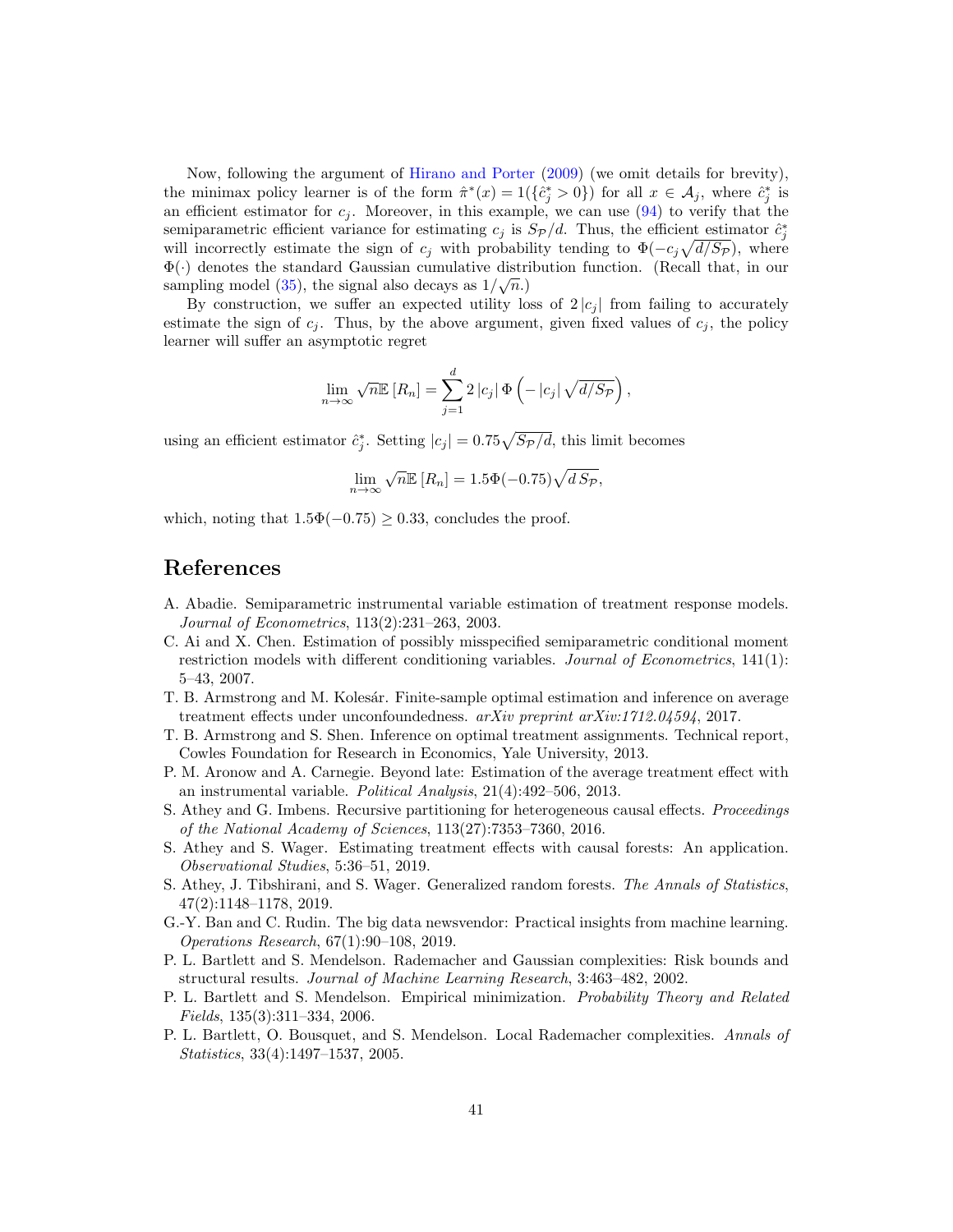- <span id="page-41-16"></span>D. Bertsimas and J. Dunn. Optimal classification trees. Machine Learning, 106(7):1039–1082, 2017.
- <span id="page-41-9"></span>D. Bertsimas and N. Kallus. From predictive to prescriptive analytics. Management Science, 66(3):1025–1044, 2020.
- <span id="page-41-8"></span>A. Beygelzimer and J. Langford. The offset tree for learning with partial labels. In Proceedings of the 15th ACM SIGKDD international conference on Knowledge discovery and data mining, pages 129–138. ACM, 2009.
- <span id="page-41-3"></span>D. Bhattacharya and P. Dupas. Inferring welfare maximizing treatment assignment under budget constraints. Journal of Econometrics, 167(1):168–196, 2012.
- <span id="page-41-6"></span>P. Bickel, C. Klaassen, Y. Ritov, and J. Wellner. Efficient and Adaptive Estimation for Semiparametric Models. Springer-Verlag, 1998.
- <span id="page-41-22"></span>O. Bousquet. A Bennett concentration inequality and its application to suprema of empirical processes. Comptes Rendus Mathematique, 334(6):495–500, 2002.
- <span id="page-41-18"></span>L. Breiman. Random forests. Machine Learning, 45(1):5–32, 2001.
- <span id="page-41-12"></span>L. Breiman, J. Friedman, R. A. Olshen, and C. J. Stone. Classification and Regression Trees. CRC press, 1984.
- <span id="page-41-11"></span>A. Caponnetto and E. De Vito. Optimal rates for the regularized least-squares algorithm. Foundations of Computational Mathematics, 7(3):331–368, 2007.
- <span id="page-41-4"></span>G. Chamberlain. Bayesian aspects of treatment choice. In J. Geweke, G. Koop, and H. V. Dijk, editors, The Oxford Handbook of Bayesian Econometrics. Oxford University Press, 2011.
- <span id="page-41-15"></span>L.-Y. Chen and S. Lee. Best subset binary prediction. Journal of Econometrics, 206(1): 39–56, 2018.
- <span id="page-41-10"></span>X. Chen. Large sample sieve estimation of semi-nonparametric models. Handbook of Econometrics, 6:5549–5632, 2007.
- <span id="page-41-7"></span>X. Chen, H. Hong, and A. Tarozzi. Semiparametric efficiency in GMM models with auxiliary data. The Annals of Statistics, 36(2):808–843, 2008.
- <span id="page-41-0"></span>V. Chernozhukov, J. C. Escanciano, H. Ichimura, W. K. Newey, and J. M. Robins. Locally robust semiparametric estimation. arXiv preprint arXiv:1608.00033, 2016.
- <span id="page-41-1"></span>V. Chernozhukov, D. Chetverikov, M. Demirer, E. Duflo, C. Hansen, W. Newey, and J. Robins. Double/debiased machine learning for treatment and structural parameters. The Econometrics Journal, 21(1):C1–C68, 2018a.
- <span id="page-41-20"></span>V. Chernozhukov, W. Newey, and J. Robins. Double/de-biased machine learning using regularized Riesz representers. arXiv preprint arXiv:1802.08667, 2018b.
- <span id="page-41-17"></span>C. Cortes and V. Vapnik. Support-vector networks. Machine learning, 20(3):273–297, 1995.
- <span id="page-41-13"></span>C. Cortes, Y. Mansour, and M. Mohri. Learning bounds for importance weighting. In Advances in Neural Information Processing Systems, pages 442–450, 2010.
- <span id="page-41-5"></span>R. H. Dehejia. Program evaluation as a decision problem. Journal of Econometrics, 125(1): 141–173, 2005.
- <span id="page-41-14"></span>L. Devroye and G. Lugosi. Lower bounds in pattern recognition and learning. Pattern recognition, 28(7):1011–1018, 1995.
- <span id="page-41-2"></span>M. Dudík, J. Langford, and L. Li. Doubly robust policy evaluation and learning. In Proceedings of the 28th International Conference on Machine Learning, pages 1097–1104, 2011.
- <span id="page-41-21"></span>R. M. Dudley. The sizes of compact subsets of Hilbert space and continuity of Gaussian processes. Journal of Functional Analysis, 1(3):290–330, 1967.
- <span id="page-41-19"></span>B. Efron. Tweedie's formula and selection bias. Journal of the American Statistical Association, 106(496):1602–1614, 2011.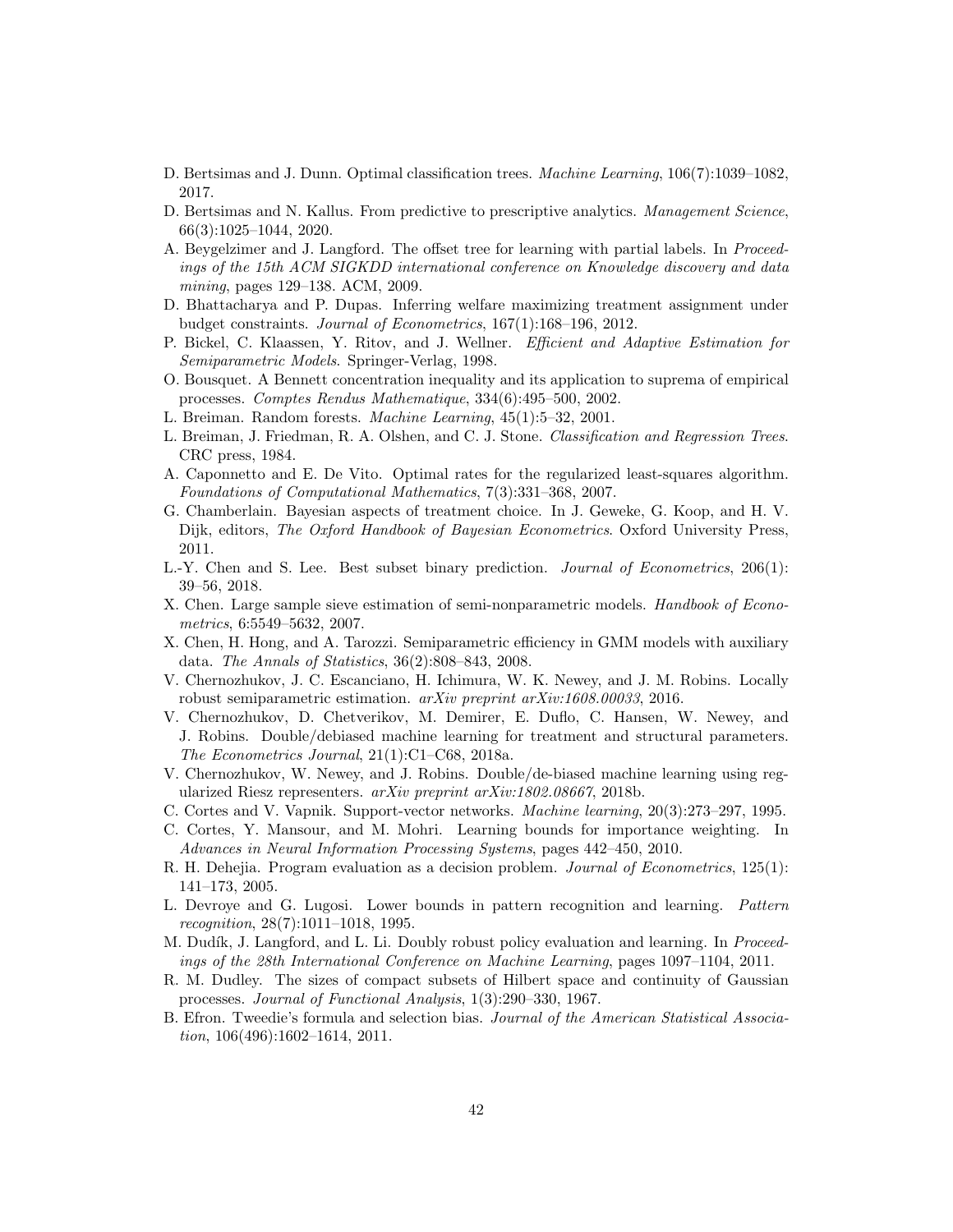- <span id="page-42-19"></span>B. Efron and R. Tibshirani. Using specially designed exponential families for density estimation. The Annals of Statistics, 24(6):2431–2461, 1996.
- <span id="page-42-10"></span>M. H. Farrell. Robust inference on average treatment effects with possibly more covariates than observations. Journal of Econometrics, 189(1):1–23, 2015.
- <span id="page-42-14"></span>M. H. Farrell, T. Liang, and S. Misra. Deep neural networks for estimation and inference. Econometrica, forthcoming, 2020.
- <span id="page-42-16"></span>W. Fithian, D. Sun, and J. Taylor. Optimal inference after model selection. *arXiv preprint* arXiv:1410.2597, 2014.
- <span id="page-42-21"></span>J. Friedman, T. Hastie, and R. Tibshirani. Regularization paths for generalized linear models via coordinate descent. Journal of Statistical Software, 33(1):1, 2010.
- <span id="page-42-13"></span>E. Giné and V. Koltchinskii. Concentration inequalities and asymptotic results for ratio type empirical processes. The Annals of Probability, 34(3):1143–1216, 2006.
- <span id="page-42-22"></span>B. S. Graham and C. C. d. X. Pinto. Semiparametrically efficient estimation of the average linear regression function. Technical report, National Bureau of Economic Research, 2018.
- <span id="page-42-7"></span>J. Hahn. On the role of the propensity score in efficient semiparametric estimation of average treatment effects. Econometrica, 66(2):315–331, 1998.
- <span id="page-42-18"></span>D. Haussler. Sphere packing numbers for subsets of the Boolean n-cube with bounded Vapnik-Chervonenkis dimension. Journal of Combinatorial Theory, Series A, 69(2):217–232, 1995.
- <span id="page-42-0"></span>K. Hirano and J. R. Porter. Asymptotics for statistical treatment rules. Econometrica, 77 (5):1683–1701, 2009.
- <span id="page-42-2"></span>K. Hirano, G. W. Imbens, and G. Ridder. Efficient estimation of average treatment effects using the estimated propensity score. Econometrica, 71(4):1161–1189, 2003.
- <span id="page-42-12"></span>D. A. Hirshberg and S. Wager. Augmented minimax linear estimation. *arXiv preprint* arXiv:1712.00038, 2018.
- <span id="page-42-15"></span>V. J. Hotz, G. W. Imbens, and J. A. Klerman. Evaluating the differential effects of alternative welfare-to-work training components: A reanalysis of the california GAIN program. Journal of Labor Economics, 24(3), 2006.
- <span id="page-42-4"></span>M. G. Hudgens and M. E. Halloran. Toward causal inference with interference. Journal of the American Statistical Association, 103(482):832–842, 2008.
- <span id="page-42-11"></span>G. W. Imbens and J. D. Angrist. Identification and estimation of local average treatment effects. Econometrica, 62(2):467–475, 1994.
- <span id="page-42-3"></span>G. W. Imbens and D. B. Rubin. Causal Inference in Statistics, Social, and Biomedical Sciences. Cambridge University Press, 2015.
- <span id="page-42-5"></span>N. Kallus. Balanced policy evaluation and learning. Advances in Neural Information Processing Systems, pages 8895–8906, 2018.
- <span id="page-42-17"></span>N. Kallus and A. Zhou. Confounding-robust policy improvement. Management Science, forthcoming, 2020.
- <span id="page-42-6"></span>M. Kasy. Partial identification, distributional preferences, and the welfare ranking of policies. Review of Economics and Statistics, 98(1):111–131, 2016.
- <span id="page-42-1"></span>T. Kitagawa and A. Tetenov. Who should be treated? Empirical welfare maximization methods for treatment choice. Econometrica, 86(2):591–616, 2018.
- <span id="page-42-20"></span>J. Lindsey. Comparison of probability distributions. Journal of the Royal Statistical Society: Series B (Methodological), 36(1):38–47, 1974.
- <span id="page-42-9"></span>A. Luedtke and A. Chambaz. Performance guarantees for policy learning. Annales de l'Institut Henri Poincaré, Probabilités et Statistiques, 56(3):2162-2188, 2020.
- <span id="page-42-8"></span>A. R. Luedtke and M. J. van der Laan. Statistical inference for the mean outcome under a possibly non-unique optimal treatment strategy. The Annals of Statistics, 44(2):713–742, 2016.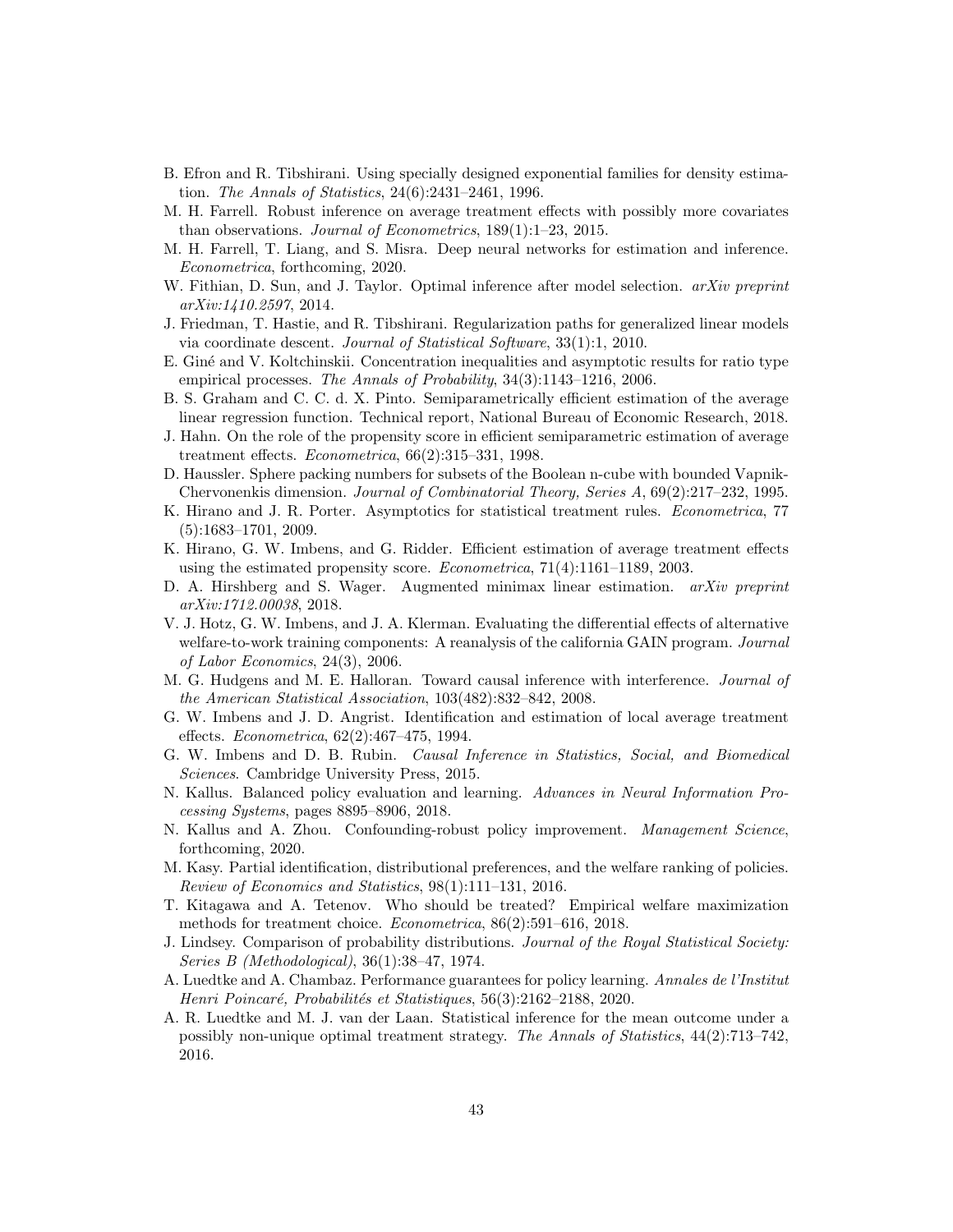- <span id="page-43-0"></span>C. F. Manski. Statistical treatment rules for heterogeneous populations. Econometrica, 72 (4):1221–1246, 2004.
- <span id="page-43-1"></span>C. F. Manski. Identification for Prediction and Decision. Harvard University Press, 2009.
- <span id="page-43-2"></span>C. F. Manski. Identification of treatment response with social interactions. The Econometrics Journal, 16(1):S1–S23, 2013.
- <span id="page-43-22"></span>C. F. Manski and J. V. Pepper. Monotone instrumental variables: With an application to the returns to schooling. Econometrica, 68(4):997–1010, 2000.
- <span id="page-43-14"></span>A. Maurer and M. Pontil. Empirical Bernstein bounds and sample variance penalization. In Conference on Learning Theory, 2009.
- <span id="page-43-12"></span>E. Mbakop and M. Tabord-Meehan. Model selection for treatment choice: Penalized welfare maximization. *arXiv preprint arXiv:1609.03167*, 2016.
- <span id="page-43-4"></span>W. K. Newey. The asymptotic variance of semiparametric estimators. *Econometrica*, 62(6): 1349–1382, 1994.
- <span id="page-43-8"></span>J. Neyman. Sur les applications de la théorie des probabilités aux experiences agricoles: Essai des principes. Roczniki Nauk Rolniczych, 10:1–51, 1923.
- <span id="page-43-15"></span>R. Nickl and B. M. Pötscher. Bracketing metric entropy rates and empirical central limit theorems for function classes of Besov-and Sobolev-type. Journal of Theoretical Probability, 20(2):177–199, 2007.
- <span id="page-43-7"></span>X. Nie and S. Wager. Quasi-oracle estimation of heterogeneous treatment effects. Biometrika, forthcoming, 2020.
- <span id="page-43-20"></span>X. Nie, E. Brunskill, and S. Wager. Learning when-to-treat policies. arXiv preprint arXiv:1905.09751, 2019.
- <span id="page-43-23"></span>A. Pakes and D. Pollard. Simulation and the asymptotics of optimization estimators. Econometrica, pages 1027–1057, 1989.
- <span id="page-43-10"></span>J. L. Powell, J. H. Stock, and T. M. Stoker. Semiparametric estimation of index coefficients. Econometrica, 57(6):1403–1430, 1989.
- <span id="page-43-6"></span>M. Qian and S. A. Murphy. Performance guarantees for individualized treatment rules. Annals of Statistics, 39(2):1180, 2011.
- <span id="page-43-16"></span>R Core Team. R: A Language and Environment for Statistical Computing. R Foundation for Statistical Computing, Vienna, Austria, 2019. URL <https://www.R-project.org/>.
- <span id="page-43-19"></span>Y. Rai. Statistical inference for treatment assignment policies. Unpublished Manuscript, 2018.
- <span id="page-43-5"></span>J. Robins and A. Rotnitzky. Semiparametric efficiency in multivariate regression models with missing data. Journal of the American Statistical Association, 90(1):122–129, 1995.
- <span id="page-43-3"></span>J. Robins, A. Rotnitzky, and L. P. Zhao. Estimation of regression coefficients when some regressors are not always observed. Journal of the American Statistical Association, 89 (427):846–866, 1994.
- <span id="page-43-13"></span>J. M. Robins, L. Li, R. Mukherjee, E. T. Tchetgen, and A. van der Vaart. Minimax estimation of a functional on a structured high-dimensional model. The Annals of Statistics, 45(5): 1951–1987, 2017.
- <span id="page-43-17"></span>P. M. Robinson. Root-n-consistent semiparametric regression. Econometrica, 56(4):931–954, 1988.
- <span id="page-43-21"></span>P. R. Rosenbaum. Observational Studies. Springer Science & Business Media, 2002.
- <span id="page-43-18"></span>C. Rothe. Flexible covariate adjustments in randomized experiments, 2018. URL [https:](https://madoc.bib.uni-mannheim.de/52249/) [//madoc.bib.uni-mannheim.de/52249/](https://madoc.bib.uni-mannheim.de/52249/).
- <span id="page-43-9"></span>D. B. Rubin. Estimating causal effects of treatments in randomized and nonrandomized studies. Journal of Educational Psychology, 66(5):688, 1974.
- <span id="page-43-11"></span>A. Schick. On asymptotically efficient estimation in semiparametric models. The Annals of Statistics, 14(3):1139–1151, 1986.